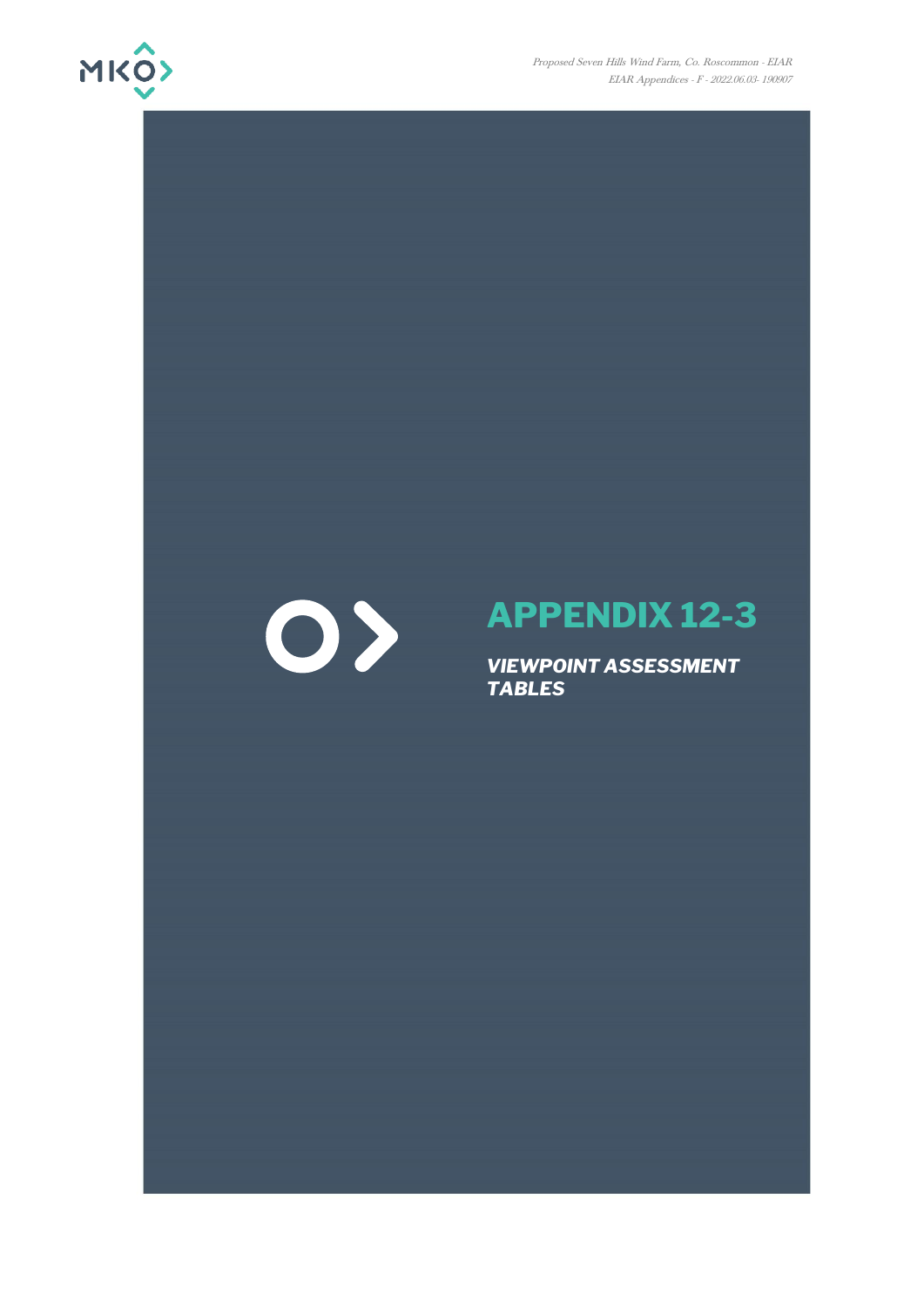## 1.1 **Viewpoint Selection**

The locations chosen for photomontages follow a detailed and extensive process including review of baseline information, site visits and high-quality photo taking at multiple locations within the LVIA study area. Many locations, which based on a desktop review had the potential for views of the site, had complete intervening screening or were screened to such an extent that the development of photomontages was not considered useful in terms of the assessment process i.e. little or no visibility towards the Proposed Development.

## Alternative Photomontage Viewpoints – Early Stage Overlaid Wireframes

Photomontage imagery was captured from many locations in the LVIA Study Area other than the 18 No. photomontage viewpoints that were selected for the final Volume 2 photomontage booklet. Early stage photomontages (stitched photos with draft overlaid wireframes) were produced from many of these other locations. These photomontage viewpoints were not selected for inclusion in the final Volume 2 photomontage booklet due to limited visibility of the proposed turbines or absence of prominent visual receptors. These early-stage photomontages do not form part of the assessment of visual effects included in this Appendix. However, several of these early-stage photomontages are presented and discussed in text Section 12.7.3.2.4 of the Chapter 12. The location of early-stage photomontage viewpoints discussed in text are marked as orange icons in Figure 12-16 and labelled as AltVP - A, B, C, D, E, F, G, H, I, J, K & L.

[Table 1](#page-1-0) describes the 18 No. photomontage viewpoints included in the photomontage and comprehensively assessed in this Appendix. The location of these viewpoints can be seen in Figure 12- 16 as well as the A0 Map – Appendix 12-4.

| <b>VP</b> No | <b>Description</b>                                                                                                                                                                                                                       | Grid Ref. ITM          |
|--------------|------------------------------------------------------------------------------------------------------------------------------------------------------------------------------------------------------------------------------------------|------------------------|
| 01           | View from R363 Regional Road in the townland of Brideswell. The<br>viewpoint is located approximately 2.5 km east of the nearest proposed<br>turbine (T20).                                                                              | E 593,826<br>N 744,704 |
| 02           | View from the Village of <b>Curraghboy</b> in the townland of Carrick. The<br>viewpoint is located on the R362 Regional Road, approximately 4.1<br>km north-east of the nearest proposed turbine (T19).                                  | E 592,691<br>N 748,194 |
| 03           | View from Four Roads in the townland of Correal. The viewpoint is<br>located on the R357 Regional Road, approximately 3 km north of the<br>nearest proposed turbine (T1).                                                                | E 586,616<br>N 751,362 |
| 04           | View from the village of Dysart in the townland of Carrownadurley.<br>The viewpoint is located at the intersection between the R363 and<br>R357 Regional Roads, approximately 1.6 km south-west of the nearest<br>proposed turbine (T7). | E 585,596<br>N 746,053 |
|              | Photomontage 4A shows a field of view directed in a westerly<br>direction.<br>Photomontage 4B shows a field of view directed in a north-easterly<br>direction.                                                                           |                        |

<span id="page-1-0"></span>Table 1 Photomontage Viewpoints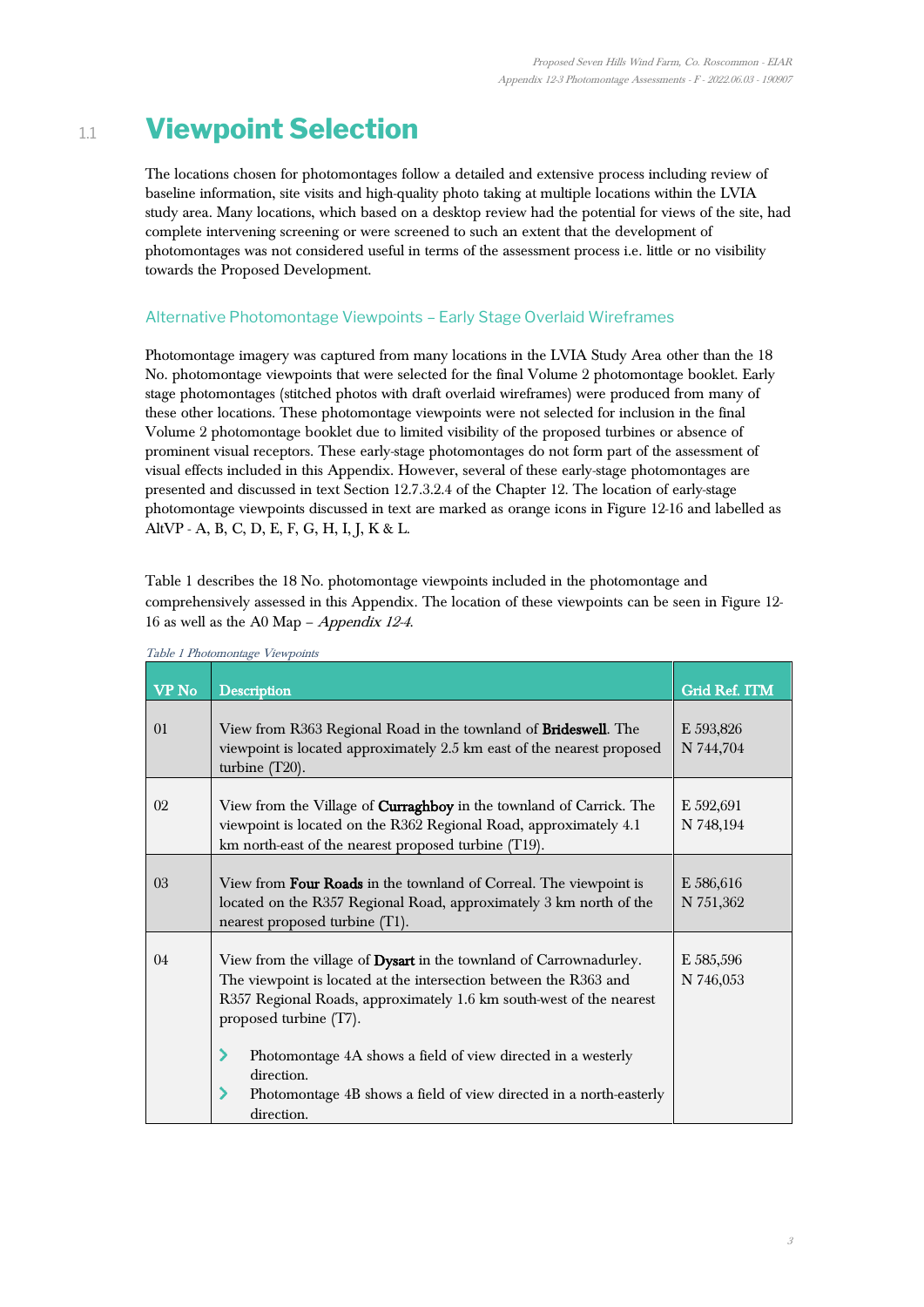| <b>VP</b> No | <b>Description</b>                                                                                                                                                                                                                                                                                                    | Grid Ref. ITM          |
|--------------|-----------------------------------------------------------------------------------------------------------------------------------------------------------------------------------------------------------------------------------------------------------------------------------------------------------------------|------------------------|
| 05           | View from the GAA club in <b>Taughmaconnell</b> in the townland of<br>Onagh. The viewpoint is located on the L2024 Local Road,<br>approximately 3.2 km south of the nearest proposed turbine (T9).                                                                                                                    | E 590,023<br>N 739,825 |
| 06           | View from Bellanamullia in the townland of Cloonakilla. The<br>viewpoint is located outside of Cloonakilla National School on the<br>R362 Regional Road, approximately 7.4 km south-east of the nearest<br>proposed turbine (T20).                                                                                    | E 598,523<br>N 741,854 |
| 07           | View from the L2017 Local Road in the townland of Lisfelim. The<br>viewpoint is located on County Roscommon Scenic Route No. 8,<br>approximately 7.6 km north-east of the nearest proposed turbine<br>$(T19)$ .                                                                                                       | E 595,072<br>N 750,935 |
| 08           | View from Lough Funshinagh and in the townland of Lisfelim. The<br>viewpoint is located in close proximity to County Roscommon Scenic<br>View No. 22, approximately 6.4 km north-east of the nearest proposed<br>turbine $(T19)$ .                                                                                    | E 594,443<br>N 749,939 |
| 09           | View from the Racecourse on the N60 national Road in Roscommon<br>Town. The viewpoint is located approximately 17.9 km north of the<br>nearest proposed turbine (T1).                                                                                                                                                 | E 585,462<br>N 766,249 |
| 10           | View from Ballyforan Marina on the bank of the River Suck in the<br>townland of Ballyforan. The viewpoint is located approximately 4.4 km<br>south-west of the nearest proposed turbine (T5).                                                                                                                         | E 581,643<br>N 746,355 |
| 11           | View from the R357 Regional Road in the townland of <b>Mullaghardagh.</b><br>The viewpoint is located approximately 1 km north-west of the nearest<br>proposed turbine (T5).                                                                                                                                          | E 584,946<br>N 748,514 |
| 12           | View from the R357 Regional Road in the townland of Lugboy. The<br>viewpoint is located approximately 1.1 km south-west of the nearest<br>proposed turbine (T9).                                                                                                                                                      | E 587,724<br>N 741,441 |
| 13           | View from <b>Clonmacnoise</b> monastic site and Shannon Callows in<br>County Offaly. The viewpoint is located in proximity to Clonmacnoise<br>Castle and Heritage Centre on the southern banks of the Shannon<br>River. The viewpoint is located approximately 17.3 km south of the<br>nearest proposed turbine (T9). | E 600,831<br>N 730,577 |
| 14           | View from a Viewing Area in <b>Ballykeeran</b> , County Westmeath. The<br>viewpoint is located at a viewpoint and picnic area off the N56<br>National road in the townland of Ballaghkeeran Big. The viewpoint is<br>located approximately 16.5 km east of the nearest proposed turbine<br>$(T20)$ .                  | E 607,924<br>N 744,975 |
| 15           | View from a Viewing Area in the townland of Loughfarm, County<br>Longford. The viewpoint is located on Longford Scenic Route 20,<br>approximately 18.8 km north-east of the nearest proposed turbine (T4).                                                                                                            | E 601,991<br>N 759,884 |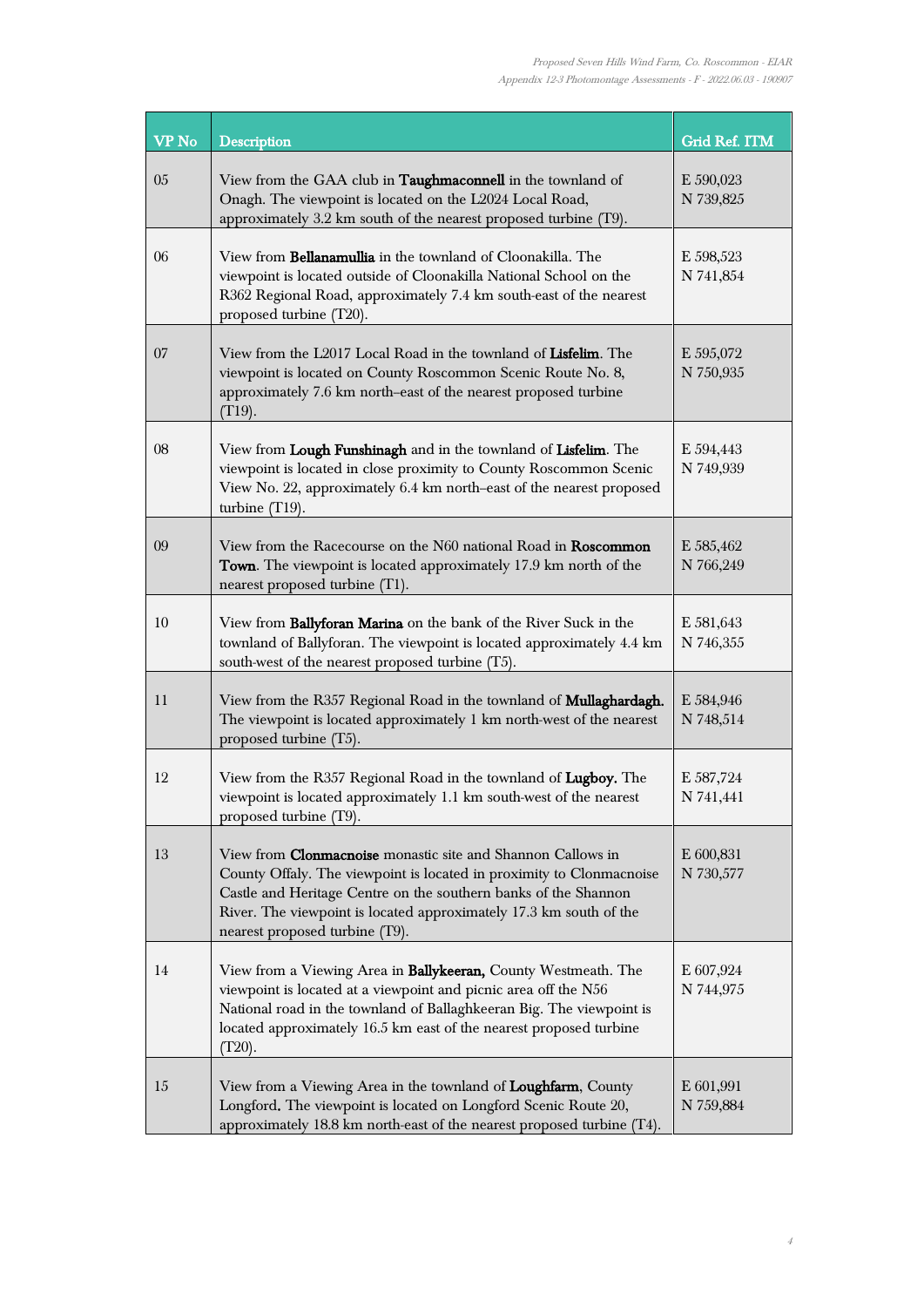| VP No | <b>Description</b>                                                                                                                                                                                                                                                            | <b>Grid Ref. ITM</b>   |
|-------|-------------------------------------------------------------------------------------------------------------------------------------------------------------------------------------------------------------------------------------------------------------------------------|------------------------|
| 16    | View from R363 Regional Road in the townland of <b>Commeen</b> . The<br>viewpoint is located approximately 1.8 km north of the nearest<br>proposed turbine (T14).                                                                                                             | E 588,061<br>N 745,808 |
| 17    | View from a Local Road in the townland of <b>Castlegar East</b> . The<br>viewpoint is located approximately 7.6 km west-south-west of the<br>nearest proposed turbine (T8).                                                                                                   | E 580,987<br>N 739,111 |
| 18    | View from a Local Road in the townland of <b>Skyvalley</b> . The viewpoint<br>is located approximately 850 metres south of the nearest proposed<br>turbine (T17). The viewpoint is representative of residential receptors<br>in close proximity to the Proposed Development. | E 590,301<br>N 743,384 |
|       | Photomontage 18A shows a field of view directed in a westerly<br>direction.<br>Photomontage 18B shows a field of view directed in a north-<br>easterly direction.                                                                                                             |                        |

## Field of View in Two Directions

The Volume 2 photomontage booklet shows the Proposed Development within two fields of view from 2 No. viewpoints - Viewpoint 04 (Dysart) and Viewpoint 18 (Skyvalley). The imagery presented for viewpoints 04 and 18 were captured from the same location but show an 'A' view in one direction and a 'B' view in another direction. Photomontages were presented like this in order to ensure most of the proposed turbines are visible within a 53.5° photomontage. To provide context, the key image in the 'Overview Sheet' for these two photomontage viewpoints show a  $180^\circ$  field of view (instead of a  $120^\circ$ ) with the differing  $90^{\circ}$  and  $53.5^{\circ}$  view extents marked for both the differing directional (A and B) views.

The descriptions of the differing fields of view have been kept within the same table under differing rows for each viewpoint location (4A & 4B; 18A & 18B). Assessment of visual effects from each viewpoint accounts for the views in both directions.

| Viewpoint 01 - Brideswell               |                                                                                                                                                                                                                                                                                                                                                                                                                                                                                        |                                       |                                                                                     |  |
|-----------------------------------------|----------------------------------------------------------------------------------------------------------------------------------------------------------------------------------------------------------------------------------------------------------------------------------------------------------------------------------------------------------------------------------------------------------------------------------------------------------------------------------------|---------------------------------------|-------------------------------------------------------------------------------------|--|
| Viewpoint<br>Description and<br>Details | View from R363 Regional Road in the townland of Brideswell.<br>The viewpoint is located approximately 2.5 km east of the nearest<br>proposed turbine (T20).<br>Grid Reference (ITM): E 593,826: N 744,704<br>No. of turbines visible: 10.                                                                                                                                                                                                                                              |                                       |                                                                                     |  |
| <b>LCA</b> and Sensitivity              | LCA 35: Brideswell<br>Esker Belt- - Low                                                                                                                                                                                                                                                                                                                                                                                                                                                | Visual Receptor(s)<br>and Sensitivity | Residents of Brideswell – <b>High</b><br>Traffic on the R363 Regional<br>Road – Low |  |
| Description of<br>'Baseline'            | A short distance view up a slight rise along the R363 Regional Road where<br>it exits the village of Brideswell to the north-west. The viewpoint is located<br>adjacent to a junction to Taughmaconnell (L20024). The foreground<br>comprises the road which is lined by a grassy verge to the right and a dry-<br>stone wall to the left. A grass field is seen on the far side of the road to the<br>left of the image. Beyond the field, a large residential property, a farm shed, |                                       |                                                                                     |  |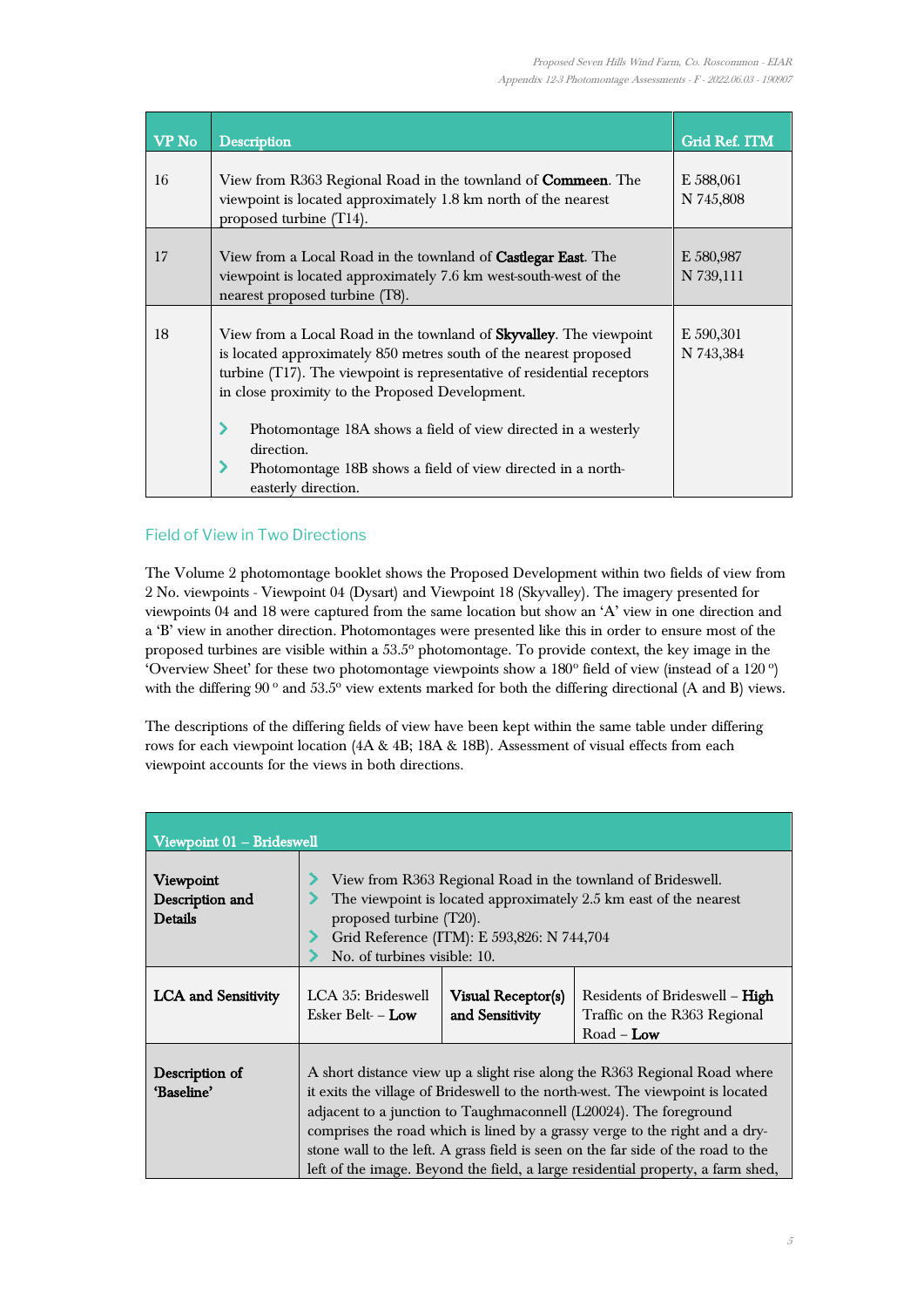ł,

| Viewpoint 01 - Brideswell                                                                          |                                                                                                                                                                                                                                                                                                                                                                                                                                                                                                                                                                                                                                                                                                                                                                                                                                                                                                                                                       |  |  |
|----------------------------------------------------------------------------------------------------|-------------------------------------------------------------------------------------------------------------------------------------------------------------------------------------------------------------------------------------------------------------------------------------------------------------------------------------------------------------------------------------------------------------------------------------------------------------------------------------------------------------------------------------------------------------------------------------------------------------------------------------------------------------------------------------------------------------------------------------------------------------------------------------------------------------------------------------------------------------------------------------------------------------------------------------------------------|--|--|
|                                                                                                    | and several clusters of mature trees are seen across the horizon. Road signs<br>and utility poles are man-made vertical elements existent within the<br>landscape view.                                                                                                                                                                                                                                                                                                                                                                                                                                                                                                                                                                                                                                                                                                                                                                               |  |  |
| Proposed<br>Photomontage<br>Description                                                            | Ten turbines of the Proposed Development are visible in the photomontage.<br>The Northern Cluster is mostly obscured from view by intervening<br>topography and vegetation, although blades of turbines of T3, T4 and T6<br>are just discernible in the background right of the photomontage. Seven<br>turbines of the Southern Cluster are partially visible through a gap in the<br>woodland seen to the left of the photomontage. Lower components of the<br>turbines are screened by intervening landscape elements. Turbine T20 is<br>located in closest proximity to this viewpoint and is seen as the most<br>prominent turbines. Only one blade of turbines T10, T11 are visible and<br>components of T16 are only just discernible through the deciduous trees<br>and shrubs. The proposed turbines comprise a relatively small horizontal<br>and vertical extent of this view. The proposed met mast is not visible in the<br>photomontage. |  |  |
| <b>Cumulative Effects</b>                                                                          | No other wind farms are visible in this view. Proposed turbines of the<br>Northern Cluster are barely discernible. No significant cumulative visual<br>effects are likely to occur.                                                                                                                                                                                                                                                                                                                                                                                                                                                                                                                                                                                                                                                                                                                                                                   |  |  |
| Sensitivity of Visual<br>Receptor(s)<br>$(Definition - from$<br>Section 1.5.3 of<br>Appendix 12-1) | <b>Medium:</b> "Includes viewers who may have some susceptibility to a change<br>in view, such as those from views which are not designated but may have<br>local recreational uses or those travelling along routes or at views which are<br>considered moderately scenic. Viewers such as residents in medium<br>proximity but who do not have views focused in the direction of the<br>proposed development or whose views are not of a particularly scenic<br>quality."<br>This is not a long ranging landscape view of a unique aesthetic quality. The<br>viewpoint is located within an LCA of the lowest landscape sensitivity rating                                                                                                                                                                                                                                                                                                          |  |  |
|                                                                                                    | in Co. Roscommon. Visual receptors are predominantly local traffic, as well<br>as residents who live in proximity to this viewpoint.                                                                                                                                                                                                                                                                                                                                                                                                                                                                                                                                                                                                                                                                                                                                                                                                                  |  |  |
| <b>Magnitude of Change</b><br>$(Definition - from$<br>Section 1.5.3 of<br>Appendix 12-1)           | Slight: "The proposals would be partially visible or visible at sufficient<br>distance to be perceptible and result in a low level of change in the view<br>and its composition and a low degree of contrast. The character of the view<br>may be altered but will remain similar to the baseline existing situation."                                                                                                                                                                                                                                                                                                                                                                                                                                                                                                                                                                                                                                |  |  |
| Significance of Effect                                                                             | Medium X Slight = Minor = Slight (EPA, 2022)<br>An effect which causes noticeable changes in the character of the<br>environment without affecting its sensitivities.                                                                                                                                                                                                                                                                                                                                                                                                                                                                                                                                                                                                                                                                                                                                                                                 |  |  |
| <b>Mitigating Factors</b>                                                                          | The majority of the Proposed Development is sited in a landscape 'Most<br>Favoured' for wind energy development and within an LCA (LCA 34)<br>of the lowest value rating in Co. Roscommon.<br>All turbine components are viewed above the horizon and they do not<br>obstruct any valuable landscape views from this location.<br>The Northern Cluster is barely visible from this location.<br>> Intervening landform and treelines reduce the visual prominence of the<br>turbines within the landscape.<br>> Visibility of the Proposed Development will be limited from receptors<br>on the R363 south-east of this viewpoint.                                                                                                                                                                                                                                                                                                                    |  |  |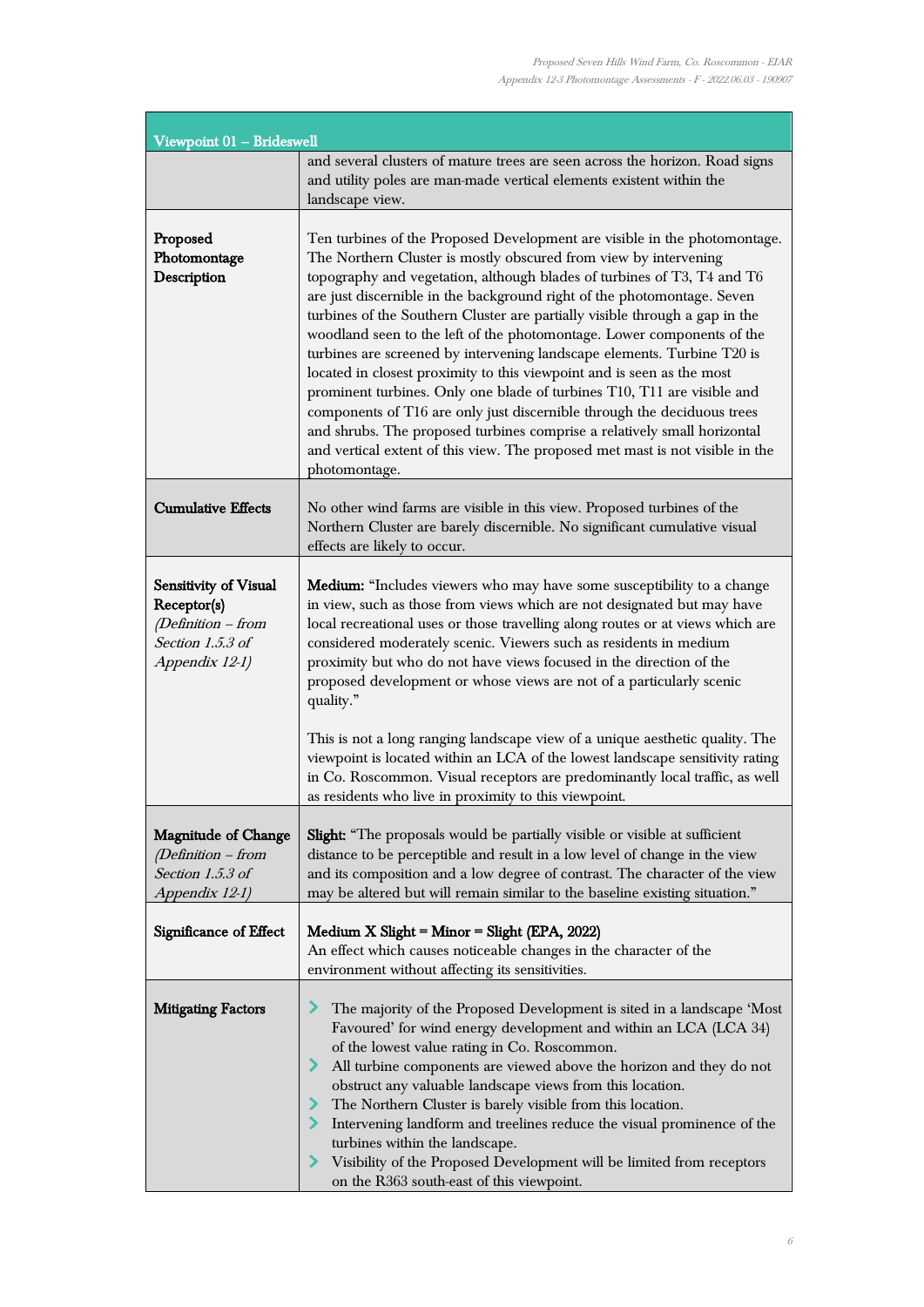$\overline{\phantom{a}}$ 

| Viewpoint 01 - Brideswell                               |                                                                                                                                                                                                                                                                                                                                                                                                                         |
|---------------------------------------------------------|-------------------------------------------------------------------------------------------------------------------------------------------------------------------------------------------------------------------------------------------------------------------------------------------------------------------------------------------------------------------------------------------------------------------------|
|                                                         | With regards to the siting of turbines in proximity to residential<br>dwellings, the Proposed Development adheres to the minimum 500<br>metre set back distance in the current Wind Energy Development<br>Guidelines (2006, DoEHLG) and also the 4 times tip height set-back<br>distance explicitly set out for residential visual amenity prescribed by<br>the Draft Revised Wind Energy Development Guidelines (2019, |
|                                                         | DoHPLG).                                                                                                                                                                                                                                                                                                                                                                                                                |
| <b>Residual Effect</b><br>(incl. mitigating<br>factors) | Slight (EPA, 2022)<br>An effect which causes noticeable changes in the character of the<br>environment without affecting its sensitivities.                                                                                                                                                                                                                                                                             |

| Viewpoint 02 - Curraghboy                      |                                                                                                                                                                                                                                                                                                                                                                                                                                                                                                                                                                                                                                                                                                                                                                                                                                       |  |  |
|------------------------------------------------|---------------------------------------------------------------------------------------------------------------------------------------------------------------------------------------------------------------------------------------------------------------------------------------------------------------------------------------------------------------------------------------------------------------------------------------------------------------------------------------------------------------------------------------------------------------------------------------------------------------------------------------------------------------------------------------------------------------------------------------------------------------------------------------------------------------------------------------|--|--|
| Viewpoint<br>Description and<br><b>Details</b> | ⋗<br>View from outside the Post Office in the Village of Curraghboy, in the<br>townland of Carrick.<br>⋗<br>The viewpoint is located on the R362 Regional Road.<br>$\blacktriangleright$<br>The viewpoint is approximately 4.1 km north-east of the nearest<br>proposed turbine (T19).<br>⋗<br>Grid Reference (ITM): E 592,691: N 748,194<br>No. of turbines visible: 20<br>⋗                                                                                                                                                                                                                                                                                                                                                                                                                                                         |  |  |
| <b>LCA</b> and Sensitivity                     | <b>Visual</b><br>LCA 34: Lough<br>Residents of Curraghboy -<br>Funshinagh, Stone<br>Receptor(s)<br>High<br>Wall Grasslands and<br>and Sensitivity<br>Local Shop (Post Office) - Low<br>Traffic on the R362 Regional<br>Esker Ridges - Low<br>$Road - Low$                                                                                                                                                                                                                                                                                                                                                                                                                                                                                                                                                                             |  |  |
| Description of<br>'Baseline'                   | A medium distance view across a field of improved grassland bounded by a<br>stone wall in the foreground and a young treeline in the middle distance.<br>Several mature broadleaf trees are visible to the right of the view as well as<br>a dense cluster of shorter deciduous trees. Long ranging views are not<br>available beyond the slight elevation and distant treelines that comprise the<br>background of the view. Two double polesets of an overhead line are<br>visible in the centre left and centre right of the view.                                                                                                                                                                                                                                                                                                 |  |  |
| Proposed<br>Photomontage<br>Description        | All turbines of the Proposed Development are visible within the<br>photomontage. The Southern Cluster is visible to the left and the Northern<br>Cluster to the right (see separate $53.5^{\circ}$ photomontages for each cluster) with<br>a substantial visual separation between clusters. The lower towers of all<br>turbines are screened from view by the intervening landform and distant<br>treelines reducing their prominence within the landscape. Only one blade of<br>T1 and T7 are visible. The turbines are arranged in a linear array across the<br>horizon. From this perspective, visual stacking only occurs between two<br>turbines T12 and T16, it is a visually coherent layout with minimal overlap<br>of turbine components. The proposed met mast is discernible as a slender<br>structure between T2 and T5. |  |  |
| <b>Cumulative Effects</b>                      | No other wind farms are visible in this view. The two proposed turbine<br>clusters are viewed in combination although they are visually separated<br>within the landscape. No significant cumulative visual effects occur.                                                                                                                                                                                                                                                                                                                                                                                                                                                                                                                                                                                                            |  |  |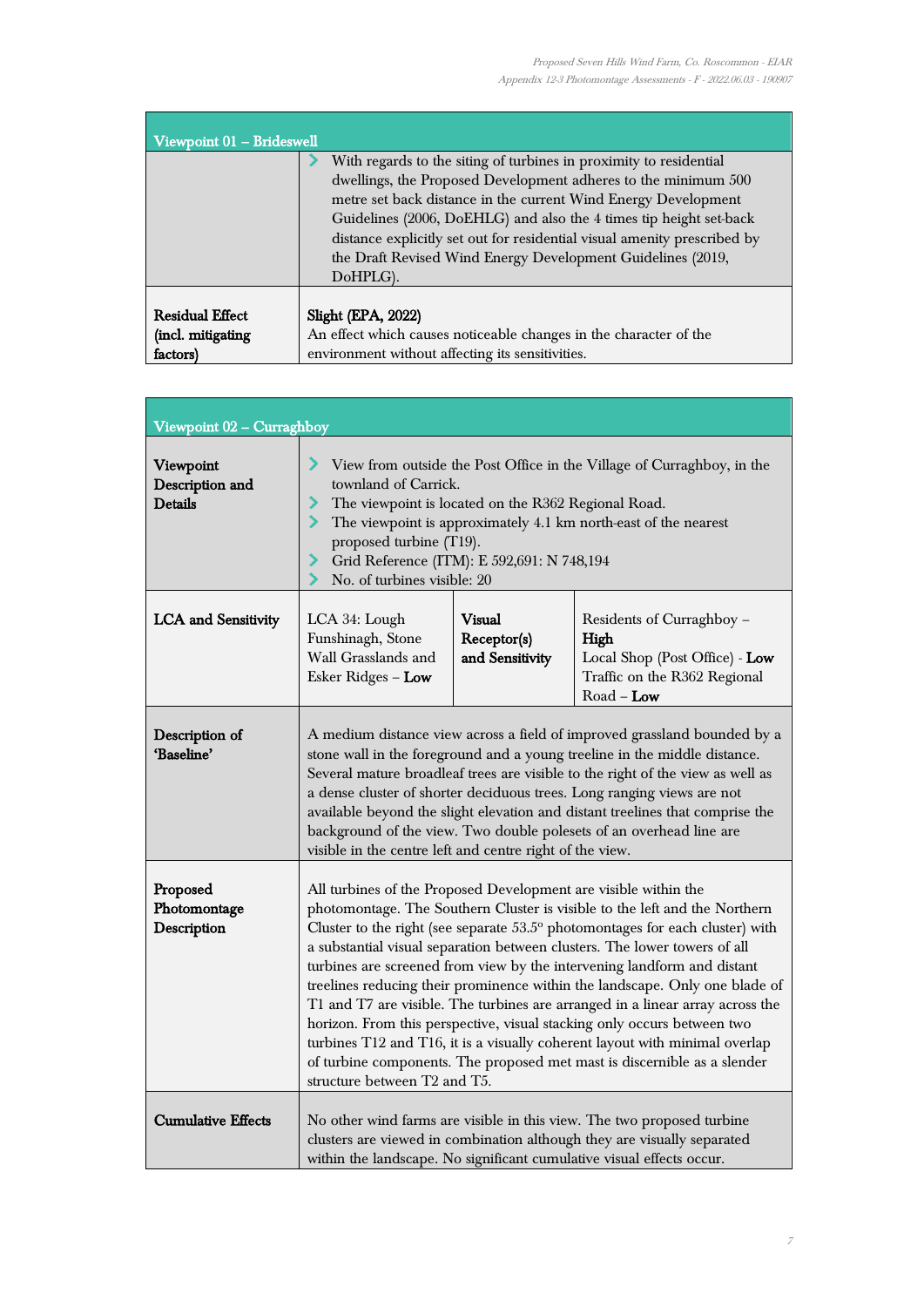ī

| Viewpoint 02 - Curraghboy                                                                        |                                                                                                                                                                                                                                                                                                                                                                                                                                                                                                                                                                                                                                                                                                                                                                                                                                                                                                                                                                                    |  |  |
|--------------------------------------------------------------------------------------------------|------------------------------------------------------------------------------------------------------------------------------------------------------------------------------------------------------------------------------------------------------------------------------------------------------------------------------------------------------------------------------------------------------------------------------------------------------------------------------------------------------------------------------------------------------------------------------------------------------------------------------------------------------------------------------------------------------------------------------------------------------------------------------------------------------------------------------------------------------------------------------------------------------------------------------------------------------------------------------------|--|--|
| Sensitivity of Visual<br>Receptor(s)<br>(Definition - from<br>Section 1.5.3 of<br>Appendix 12-1) | <b>Medium:</b> "Includes viewers who may have some susceptibility to a change<br>in view, such as those from views which are not designated but may have<br>local recreational uses or those travelling along routes or at views which are<br>considered moderately scenic. Viewers such as residents in medium<br>proximity but who do not have views focused in the direction of the<br>proposed development or whose views are not of a particularly scenic<br>quality."                                                                                                                                                                                                                                                                                                                                                                                                                                                                                                        |  |  |
|                                                                                                  | This is not a long ranging landscape view of a unique aesthetic quality. The<br>viewpoint is located within an LCA of the lowest landscape sensitivity rating<br>in Co. Roscommon. Visual receptors are predominantly local traffic,<br>customers of the Post Office and residents of Curraghboy.                                                                                                                                                                                                                                                                                                                                                                                                                                                                                                                                                                                                                                                                                  |  |  |
| <b>Magnitude of Change</b><br>(Definition - from<br>Section 1.5.3 of<br>Appendix 12-1)           | Slight: "The proposals would be partially visible or visible at sufficient<br>distance to be perceptible and result in a low level of change in the view<br>and its composition and a low degree of contrast. The character of the view<br>may be altered but will remain similar to the baseline existing situation."                                                                                                                                                                                                                                                                                                                                                                                                                                                                                                                                                                                                                                                             |  |  |
| Significance of Effect                                                                           | Medium X Slight = Minor = Slight (EPA, 2022)<br>An effect which causes noticeable changes in the character of the<br>environment without affecting its sensitivities.                                                                                                                                                                                                                                                                                                                                                                                                                                                                                                                                                                                                                                                                                                                                                                                                              |  |  |
| <b>Mitigating Factors</b>                                                                        | The majority of the Proposed Development is sited in a landscape 'Most<br>↗<br>Favoured' for wind energy development and within an LCA (LCA 34)<br>of the lowest value rating in Co. Roscommon.<br>All turbine components are viewed above the horizon and they do not<br>obstruct any valuable landscape views from this location.<br>There is a substantial visual separation between the clusters both in<br>⋗<br>terms of distance but also in terms of topography, trees and hedgerows.<br>⋗<br>This is the most open view towards the Proposed Development from<br>Curraghboy, turbines are likely to be obscured from view in other areas<br>of Curraghboy by vegetation and built form existent in the landscape.<br>The location of this viewpoint was carefully selected to ensure both<br>turbine clusters are visible amongst the mature treelines in the view.<br>Both turbine clusters are unlikely to be viewed together from most other<br>locations in this area. |  |  |
| <b>Residual Effect</b><br>(incl. mitigating<br>factors)                                          | <b>Slight (EPA, 2022)</b><br>An effect which causes noticeable changes in the character of the<br>environment without affecting its sensitivities.                                                                                                                                                                                                                                                                                                                                                                                                                                                                                                                                                                                                                                                                                                                                                                                                                                 |  |  |

| Viewpoint 03 – Four Roads               |                                                                                                                                                                                                                                                                                                  |  |  |  |
|-----------------------------------------|--------------------------------------------------------------------------------------------------------------------------------------------------------------------------------------------------------------------------------------------------------------------------------------------------|--|--|--|
| Viewpoint<br>Description and<br>Details | View from the R357 Regional Road in the townland of Correal.<br>The viewpoint is 1.4 km east of the village of Four Roads.<br>The viewpoint is approximately 3 km north of the nearest proposed<br>turbine $(T1)$ .<br>Grid Reference (ITM): E 586,616: N 751,362<br>No. of turbines visible: 19 |  |  |  |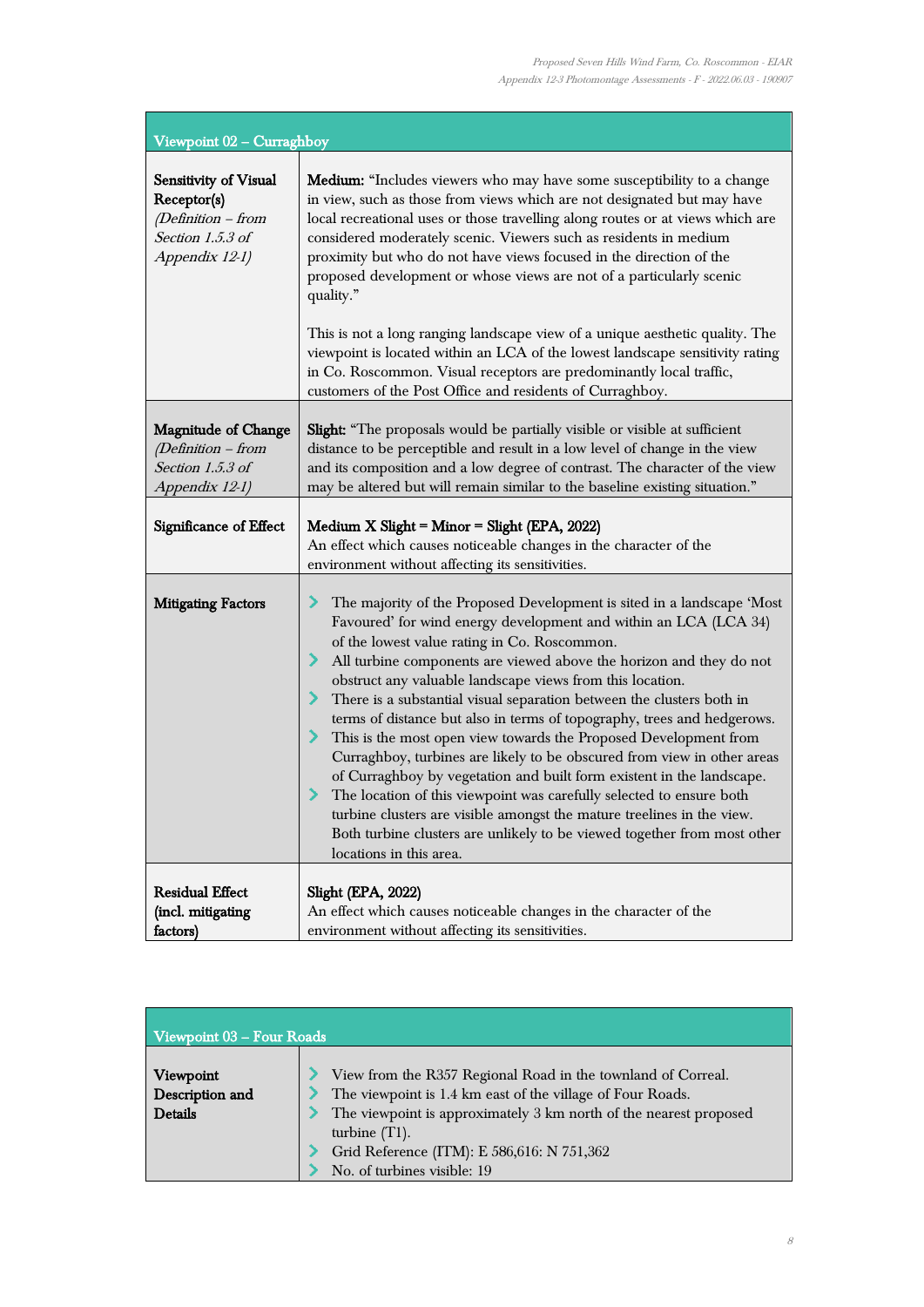| Viewpoint 03 - Four Roads                                                                                 |                                                                                                                                                                                                                                                                                                                                                                                                                                                                                                                                                                                                                                                                                                                                                                                                                                                                                                                                                            |                                                 |                                                                                                                                     |
|-----------------------------------------------------------------------------------------------------------|------------------------------------------------------------------------------------------------------------------------------------------------------------------------------------------------------------------------------------------------------------------------------------------------------------------------------------------------------------------------------------------------------------------------------------------------------------------------------------------------------------------------------------------------------------------------------------------------------------------------------------------------------------------------------------------------------------------------------------------------------------------------------------------------------------------------------------------------------------------------------------------------------------------------------------------------------------|-------------------------------------------------|-------------------------------------------------------------------------------------------------------------------------------------|
| <b>LCA</b> and Sensitivity                                                                                | LCA 34: Lough<br>Funshinagh, Stone<br>Wall Grasslands and<br>Esker Ridges - Low                                                                                                                                                                                                                                                                                                                                                                                                                                                                                                                                                                                                                                                                                                                                                                                                                                                                            | <b>Visual</b><br>Receptor(s)<br>and Sensitivity | Traffic on the R357 Regional<br>$Road - Low$<br>Residents of Four Roads (1.4km<br>west)- Medium/Low<br>Residential Receptors - High |
| Description of<br>'Baseline'                                                                              | From this elevated perspective there is long-ranging view of a gently<br>undulating agricultural landscape comprising grassland fields delineated by<br>dry stone walls, short trees and scrub. The Regional Road is seen to the<br>right of the image bordered by a steep and densely vegetated verge. Utility<br>poles and an overhead line track along the road as well as across a field in<br>the centre of the image. A residential dwelling is visible in the foreground to<br>the left of the Baseline image.                                                                                                                                                                                                                                                                                                                                                                                                                                      |                                                 |                                                                                                                                     |
| Proposed<br>Photomontage<br>Description                                                                   | 19 No. turbines of the Proposed Development are visible in this view. The<br>turbines are prominent features comprising a large horizontal extent of this<br>view. Turbine T1 of the Northern Cluster is screened from view behind a<br>small tree located in the foreground. Turbines of the Northern Cluster are<br>seen to the right and centre of the photomontage, they are located in closer<br>proximity to this viewpoint than the turbines of the Southern Cluster which<br>are seen across the horizon to the centre and left of the photomontage.<br>Consequently, turbines of the Northern Cluster are visible as larger and<br>more prominent elements of the landscape than the turbines of the<br>Southern Cluster, which are visible as smaller features. The Proposed<br>Development adds uncharacteristic elements to the landscape, consequently<br>altering the character of the view. The proposed met mast is screened from<br>view. |                                                 |                                                                                                                                     |
| <b>Cumulative Effects</b>                                                                                 | No other existing, permitted or proposed wind turbines are visible in this<br>view, therefore there are no cumulative effects with other wind farms.<br>Some minor cumulative visual effects arise as the northern and Southern<br>Cluster are viewed within the same field of view with no visual separation.<br>The two turbine clusters are perceived to be of differing scale due to the<br>differing set-back distances from this viewpoint. Turbines of the Northern<br>Cluster are perceived as larger turbines, slightly incongruent with the<br>perceived smaller turbines of the Southern Cluster viewed beyond.                                                                                                                                                                                                                                                                                                                                 |                                                 |                                                                                                                                     |
| <b>Sensitivity of Visual</b><br>Receptor(s)<br>$(Definition - from$<br>Section 1.5.3 of<br>Appendix 12-1) | <b>Medium:</b> "Includes viewers who may have some susceptibility to a change<br>in view, such as those from views which are not designated but may have<br>local recreational uses or those travelling along routes or at views which are<br>considered moderately scenic. Viewers such as residents in medium<br>proximity but who do not have views focused in the direction of the<br>proposed development or whose views are not of a particularly scenic<br>quality."<br>The long ranging, rural landscape view from this location is not unique but<br>does have some aesthetic quality. Although there is a residence at this<br>viewpoint, it is not a densely populated location and residences are set back<br>3km from the Proposed Development. Traffic density on this road is not<br>high. In consideration of all factors, sensitivity is deemed to be medium.                                                                             |                                                 |                                                                                                                                     |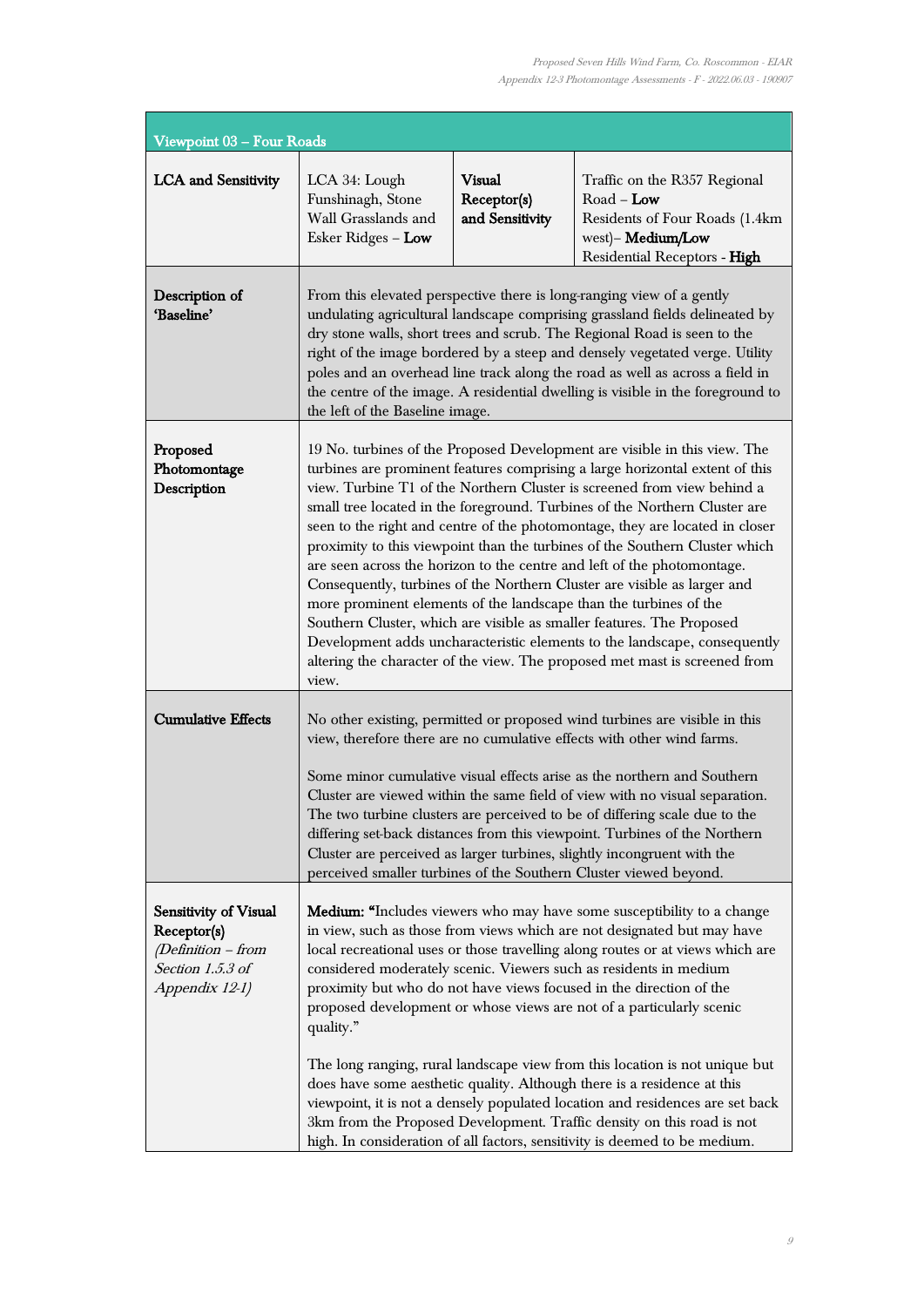ŧ

| Viewpoint 03 - Four Roads                                                              |                                                                                                                                                                                                                                                                                                                                                                                                                                                                                                                                                                                                                                                                                                                                                                                                                                                                                                                                                                                                                                                                                                                                                                                                                                 |  |  |
|----------------------------------------------------------------------------------------|---------------------------------------------------------------------------------------------------------------------------------------------------------------------------------------------------------------------------------------------------------------------------------------------------------------------------------------------------------------------------------------------------------------------------------------------------------------------------------------------------------------------------------------------------------------------------------------------------------------------------------------------------------------------------------------------------------------------------------------------------------------------------------------------------------------------------------------------------------------------------------------------------------------------------------------------------------------------------------------------------------------------------------------------------------------------------------------------------------------------------------------------------------------------------------------------------------------------------------|--|--|
| <b>Magnitude of Change</b><br>(Definition - from<br>Section 1.5.3 of<br>Appendix 12-1) | Substantial: "Substantial change, where the proposals would result in large-<br>scale, prominent or very prominent change, leading to substantial<br>obstruction of existing view or complete change in character and<br>composition of the baseline though removal of key elements or addition of<br>uncharacteristic elements which may or may not be visually discordant. This<br>includes viewpoints where the Proposed Development is fully or almost<br>fully visible over a wide extent, at close proximity to the viewer."                                                                                                                                                                                                                                                                                                                                                                                                                                                                                                                                                                                                                                                                                              |  |  |
| Significance of Effect                                                                 | Medium X Substantial = Moderate = Significant (EPA, 2022)<br>An effect, which by its character, magnitude, duration or intensity alters a<br>sensitive aspect of the environment.                                                                                                                                                                                                                                                                                                                                                                                                                                                                                                                                                                                                                                                                                                                                                                                                                                                                                                                                                                                                                                               |  |  |
| <b>Mitigating Factors</b>                                                              | ⋗<br>The majority of the Proposed Development is sited in a landscape 'Most<br>Favoured' for wind energy development.<br>The Proposed Development and this viewpoint are located within an<br>LCA of the lowest landscape sensitivity rating in Co. Roscommon.<br>The proposed turbines are mostly viewed above the horizon and they<br>do not obstruct any landscape views. The turbines are not visible<br>against a backdrop of any valuable or unique landscape features.<br>This viewpoint is one of the most elevated locations in close proximity<br>to the Proposed Development, therefore, it represents one of the most<br>open views of all proposed turbines.<br>> Visibility of the proposed turbines actually within the village of Four<br>Roads will be very unlikely.<br>> With regards to the siting of turbines in proximity to residential<br>dwellings, the Proposed Development adheres to the minimum 500<br>metre set back distance in the current Wind Energy Development<br>Guidelines (2006, DoEHLG) and also the 4 times tip height set-back<br>distance explicitly set out for residential visual amenity prescribed by<br>the Draft Revised Wind Energy Development Guidelines (2019,<br>DoHPLG). |  |  |
| <b>Residual Effect</b><br>(incl. mitigating<br>factors)                                | Moderate (EPA, 2022)<br>An effect that alters the character of the environment in a manner consistent<br>with existing and emerging baseline trends.                                                                                                                                                                                                                                                                                                                                                                                                                                                                                                                                                                                                                                                                                                                                                                                                                                                                                                                                                                                                                                                                            |  |  |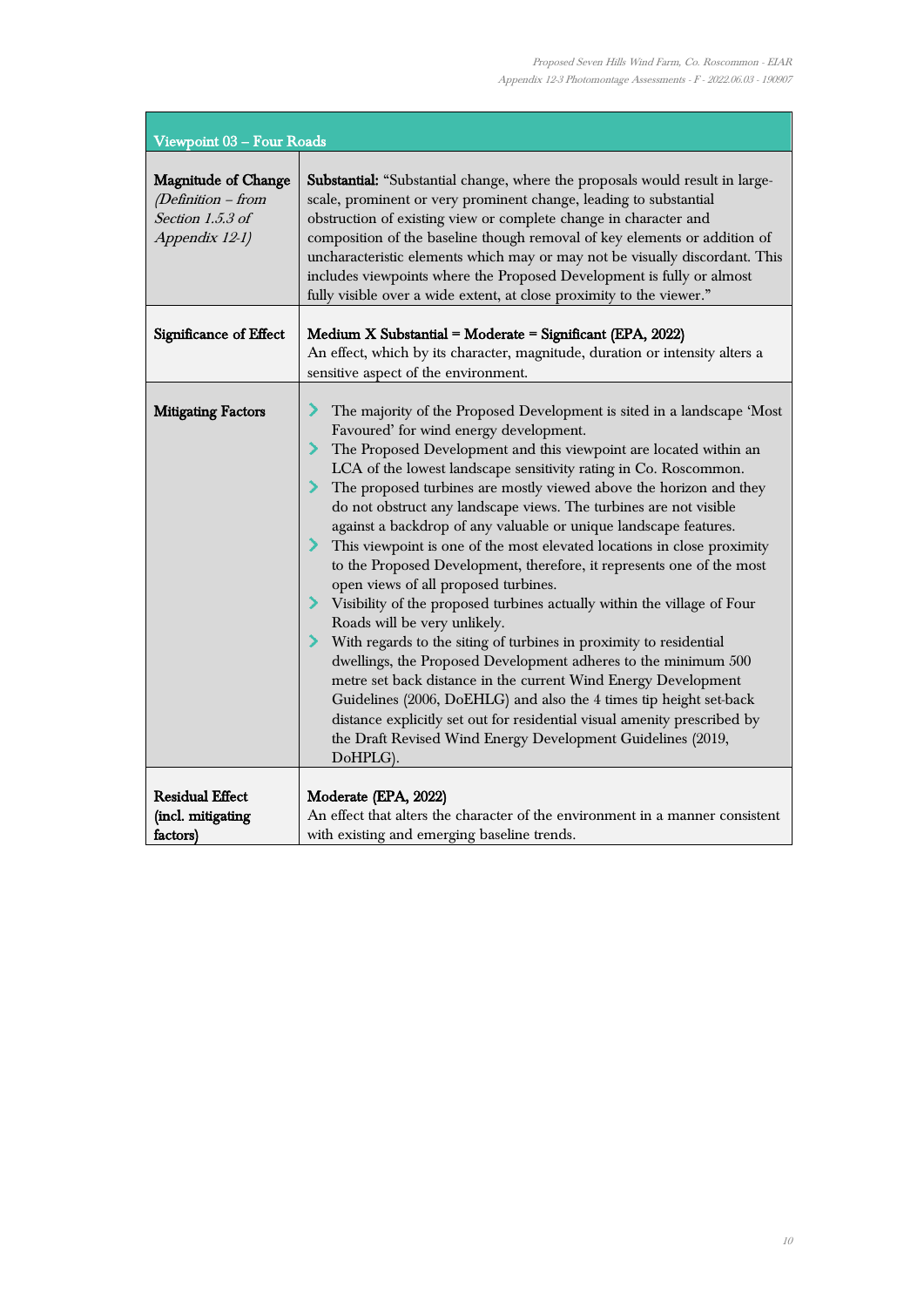| Viewpoint 04 - Dysart                             |                                                                                                                                                                                                                                                                                                                                                                                                                                                                                                                                                                                                                                                                                    |                                                 |                                                                                                                    |
|---------------------------------------------------|------------------------------------------------------------------------------------------------------------------------------------------------------------------------------------------------------------------------------------------------------------------------------------------------------------------------------------------------------------------------------------------------------------------------------------------------------------------------------------------------------------------------------------------------------------------------------------------------------------------------------------------------------------------------------------|-------------------------------------------------|--------------------------------------------------------------------------------------------------------------------|
| Viewpoint<br>Description and<br><b>Details</b>    | View from the village of Dysart in the townland of Carrownadurley.<br>∕<br>The viewpoint is located at the intersection between the R363 and R357<br>Regional Roads.<br>The viewpoint is approximately 1.6 km south-west of the nearest<br>⋗<br>proposed turbine (T7).<br>Two No. photomontages are shown (4A and 4B) to represent the two<br>⋗<br>Fields of View where turbines are visible. Both photomontages are<br>captured from the same viewpoint location.<br>Grid Reference (ITM): E 585,596: N 746,053<br>No. of turbines visible: 11.                                                                                                                                   |                                                 |                                                                                                                    |
| <b>LCA</b> and Sensitivity                        | LCA 34: Lough<br>Funshinagh, Stone<br>Wall Grasslands and<br>Esker Ridges - Low                                                                                                                                                                                                                                                                                                                                                                                                                                                                                                                                                                                                    | <b>Visual</b><br>Receptor(s)<br>and Sensitivity | Residents of Dysart - Medium<br>Local Traffic - Low<br>Local Shop/recreational area /<br>religious statue - Medium |
| Description of<br>'Baseline' 4A                   | The foreground of the baseline image shows a low stone wall and<br>pedestrian walkway on the far side of a Regional Road. A small stone<br>building and a cluster of dense woodland form the left of the view, a<br>farmstead is visible to the right beyond two mature broadleaf trees. A rural<br>landscape of agricultural grassland extends up a small hill seen in the<br>distance. The landscape beyond the wall appears to be sparsely settled, as<br>no residential properties are visible.                                                                                                                                                                                |                                                 |                                                                                                                    |
| Proposed<br>Photomontage<br><b>Description 4A</b> | Four turbines of the Northern Cluster are visible upon the crest of the hill in<br>the background of the view. Turbine T3 is partially visible through a tree in<br>the intervening landscape. Turbine T1 is screened from view by the dense<br>woodland seen to the left of the photomontage. All turbine components are<br>viewed above the horizon from this perspective.                                                                                                                                                                                                                                                                                                       |                                                 |                                                                                                                    |
| Description of<br>'Baseline' 4B                   | The foreground right of the view shows a religious statue in the centre of<br>Dysart village, a regional road extends away from the viewpoint to the left<br>of the image. The view looks across a flat, semi-rural landscape. A field of<br>grazing pasture for sheep is visible in the foreground pasture, several<br>residential dwellings are visible in the middle distance as well as a mature<br>treeline to the centre right of the image. A landform of slightly higher<br>elevation is seen in the distant background of this view. Utility infrastructure,<br>streetlights and lighting for the GAA pitch are prominent man-made vertical<br>features of the landscape. |                                                 |                                                                                                                    |
| Proposed<br>Photomontage<br><b>Description 4B</b> | Four turbines of the Southern Cluster are clearly visible in the background<br>of the view, one turbine $(T10)$ is partially screened by a mature tree in the<br>middleground. 8 No. turbines are obscured from view behind the treelines<br>to the left and right of the photomontage. The turbines are evenly spaced<br>across the landscape and all components are viewed above the horizon. The<br>turbines are much smaller than the turbines visible in photomontage 4A.<br>Lighting and utility infrastructure in the foreground of this view protrude<br>above the skyline to a greater extent than the proposed turbines.                                                 |                                                 |                                                                                                                    |
| <b>Cumulative Effects</b>                         | No other wind farms are visible in this view. There is combined<br>successional cumulative visibility of the Northern Cluster to the north-east<br>and then the Southern Cluster to the south-east. Cumulative visual effects<br>are mitigated by visual separation, screening in the landscape and distance                                                                                                                                                                                                                                                                                                                                                                       |                                                 |                                                                                                                    |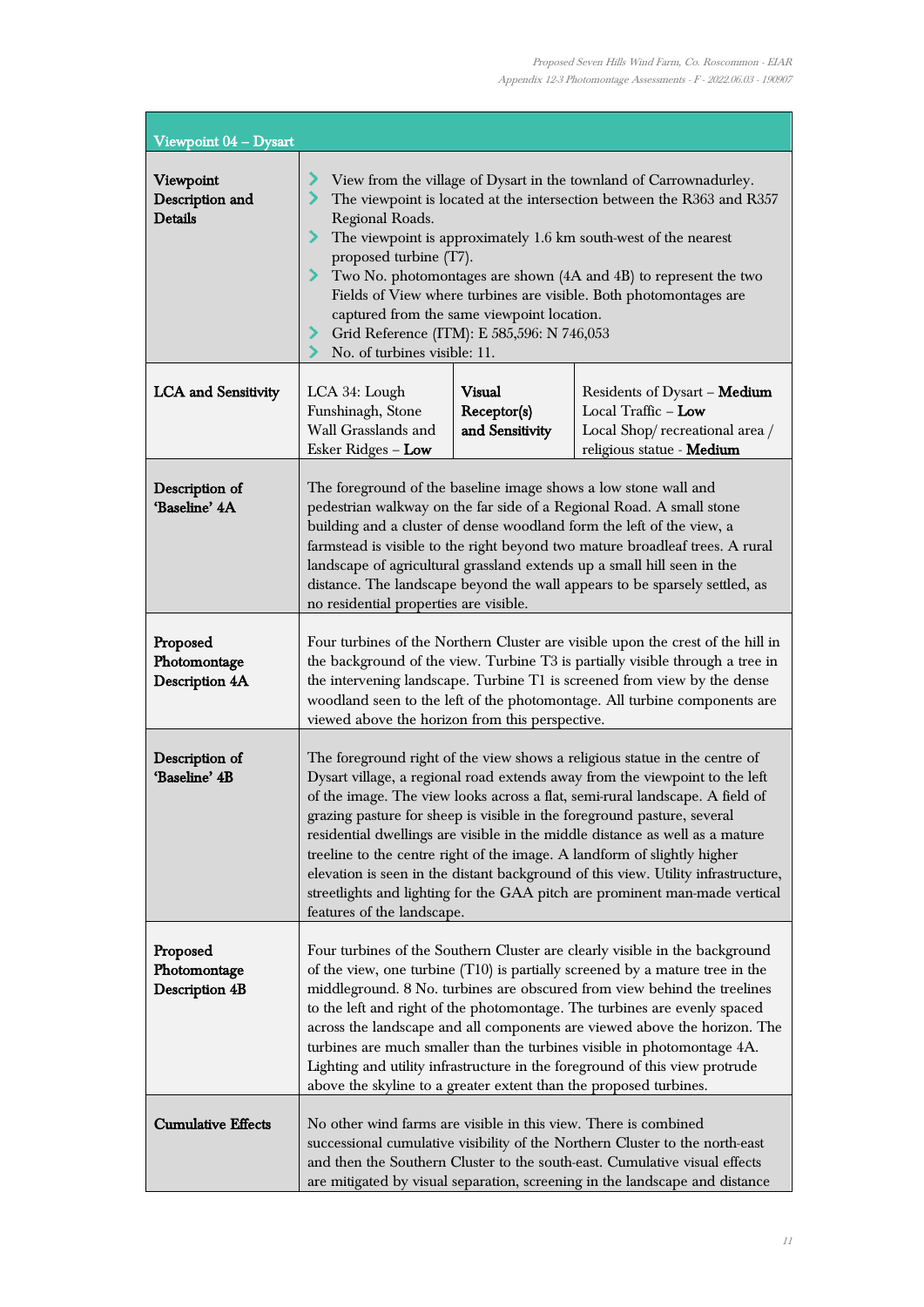| Viewpoint 04 - Dysart                                                                            |                                                                                                                                                                                                                                                                                                                                                                                                                                                                                                                                                                                                                                                                                                                                                                                                                                                                                                                                                                                                                                                                                                                                                                                                                                                                                     |
|--------------------------------------------------------------------------------------------------|-------------------------------------------------------------------------------------------------------------------------------------------------------------------------------------------------------------------------------------------------------------------------------------------------------------------------------------------------------------------------------------------------------------------------------------------------------------------------------------------------------------------------------------------------------------------------------------------------------------------------------------------------------------------------------------------------------------------------------------------------------------------------------------------------------------------------------------------------------------------------------------------------------------------------------------------------------------------------------------------------------------------------------------------------------------------------------------------------------------------------------------------------------------------------------------------------------------------------------------------------------------------------------------|
|                                                                                                  | (approx. 3.5 km) to the Southern Cluster. No significant cumulative visual<br>effects are likely to occur.                                                                                                                                                                                                                                                                                                                                                                                                                                                                                                                                                                                                                                                                                                                                                                                                                                                                                                                                                                                                                                                                                                                                                                          |
| Sensitivity of Visual<br>Receptor(s)<br>(Definition - from<br>Section 1.5.3 of<br>Appendix 12-1) | <b>Medium:</b> "Includes viewers who may have some susceptibility to a change<br>in view, such as those from views which are not designated but may have<br>local recreational uses or those travelling along routes or at views which are<br>considered moderately scenic. Viewers such as residents in medium<br>proximity but who do not have views focused in the direction of the<br>proposed development or whose views are not of a particularly scenic<br>quality"                                                                                                                                                                                                                                                                                                                                                                                                                                                                                                                                                                                                                                                                                                                                                                                                          |
| <b>Magnitude of Change</b><br>(Definition - from<br>Section 1.5.3 of<br>Appendix 12-1)           | Moderate: "The change in the view may involve partial obstruction of<br>existing view or partial change in character and composition of the baseline<br>through the introduction of new elements or removal of existing elements.<br>Likely to occur at locations where the development is partially visible over a<br>moderate or medium extent, and which are not in close proximity to the<br>development. Change may be readily noticeable but not substantially<br>different in scale and character from the surroundings and wider setting."                                                                                                                                                                                                                                                                                                                                                                                                                                                                                                                                                                                                                                                                                                                                  |
| Significance of Effect                                                                           | Medium X Moderate = Moderate/Minor = Moderate (EPA, 2022)<br>An effect that alters the character of the environment in a manner consistent<br>with existing and emerging baseline trends.                                                                                                                                                                                                                                                                                                                                                                                                                                                                                                                                                                                                                                                                                                                                                                                                                                                                                                                                                                                                                                                                                           |
| <b>Mitigating Factors</b>                                                                        | The majority of the Proposed Development is sited in an area 'Most<br>Favoured' for wind energy development in Co. Roscommon.<br>The Proposed Development is located within an LCA of the lowest<br>landscape sensitivity rating in Co. Roscommon.<br>> With regards to the siting of turbines in proximity to residential<br>dwellings, the Proposed Development adheres to the minimum 500<br>metre set back distance in the current Wind Energy Development<br>Guidelines (2006, DoEHLG) and also the 4 times tip height set-back<br>distance explicitly set out for residential visual amenity prescribed by<br>the Draft Revised Wind Energy Development Guidelines (2019,<br>DoHPLG).<br>The proposed turbines are evenly spaced and read coherently within<br>the landscape.<br>There is a substantial visual separation between the clusters both in<br>terms of distance but also in terms of topography, trees and hedgerows<br>which means that cumulatively the impact is lessened.<br>Four of the Northern Cluster are clearly visible but their prominence is<br>mitigated by the distance from the receptor and the other vertical<br>elements in the foreground, in particular the mature treelines.<br>The majority of the Southern Cluster is obscured from view. |
| <b>Residual Effect</b><br>(incl. mitigating<br>factors)                                          | Moderate (EPA, 2022)<br>An effect that alters the character of the environment in a manner consistent<br>with existing and emerging baseline trends.                                                                                                                                                                                                                                                                                                                                                                                                                                                                                                                                                                                                                                                                                                                                                                                                                                                                                                                                                                                                                                                                                                                                |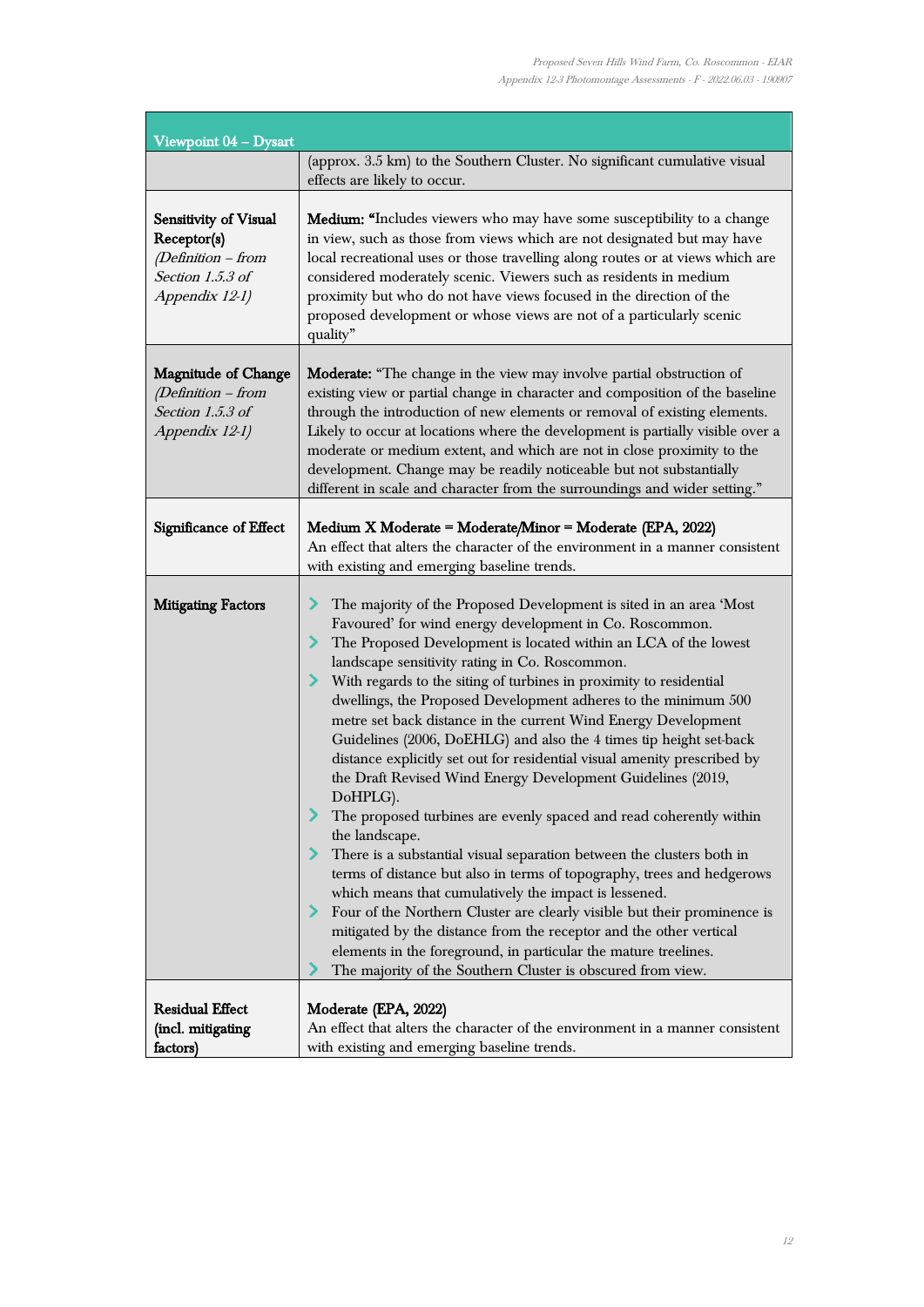ı,

| Viewpoint 05 - Taughmaconnell                                                                    |                                                                                                                                                                                                                                                                                                                                                                                                                                                                                                                                                                                                                                                                                                                                            |                                                 |                                                                                                                               |
|--------------------------------------------------------------------------------------------------|--------------------------------------------------------------------------------------------------------------------------------------------------------------------------------------------------------------------------------------------------------------------------------------------------------------------------------------------------------------------------------------------------------------------------------------------------------------------------------------------------------------------------------------------------------------------------------------------------------------------------------------------------------------------------------------------------------------------------------------------|-------------------------------------------------|-------------------------------------------------------------------------------------------------------------------------------|
| Viewpoint<br>Description and<br><b>Details</b>                                                   | View from the GAA club in Taughmaconnell in the townland of<br>⋗<br>Onagh.<br>⋗<br>The viewpoint is located on the L2024 Local Road.<br>⋗<br>The viewpoint is approximately 3.2 km south of the nearest proposed<br>turbine (T9).<br>Grid Reference (ITM): E 590,023: N 739,825<br>⋗<br>No. of turbines visible: 10                                                                                                                                                                                                                                                                                                                                                                                                                        |                                                 |                                                                                                                               |
| <b>LCA</b> and Sensitivity                                                                       | LCA 34: Lough<br>Funshinagh, Stone<br>Wall Grasslands and<br>Esker Ridges - Low                                                                                                                                                                                                                                                                                                                                                                                                                                                                                                                                                                                                                                                            | <b>Visual</b><br>Receptor(s)<br>and Sensitivity | Residents of Taughmaconnell<br>Medium<br>Local Traffic - Low                                                                  |
| Description of<br>'Baseline'                                                                     | Medium to short distance views of a rolling agricultural landscape, grassy<br>fields of grazing land bordered by dry stone walls and interspersed with<br>cluster of bushes and short trees. A local road is visible in the foreground,<br>the verge of the road is intermittently lined with hedges and bushes.                                                                                                                                                                                                                                                                                                                                                                                                                           |                                                 |                                                                                                                               |
| Proposed<br>Photomontage<br>Description                                                          | 8 turbines of the Southern Cluster are visible in this view, all turbines are<br>partially screened from view by topography and vegetation in the<br>intervening landscape. The nacelles are only visible of proposed turbines<br>T8, T9, T13, T14, T16 and T20. A blade tip of two turbines of the Northern<br>Cluster are just visible above the skyline in the centre of the image, no other<br>turbines of the Northern Cluster are visible.                                                                                                                                                                                                                                                                                           |                                                 |                                                                                                                               |
| <b>Cumulative Effects</b>                                                                        | No other wind farms are visible in this view. There are no cumulative visual<br>effects arising from the northern and Southern Clusters.                                                                                                                                                                                                                                                                                                                                                                                                                                                                                                                                                                                                   |                                                 |                                                                                                                               |
| Sensitivity of Visual<br>Receptor(s)<br>(Definition - from<br>Section 1.5.3 of<br>Appendix 12-1) | Low: "Includes viewers engaged in activities where the focus is not on the<br>landscape or view. These including those travelling along a busy route,<br>viewers at work or engaged in sport not related to views or experience of<br>the landscape."<br>Visual receptors are predominantly local traffic which is of low density on<br>this local road. Residents of Taughmaconnell are located greater than 3km<br>from the Proposed Development and there are no open and long-ranging<br>landscape views towards the Proposed Development with any unique<br>aesthetic quality. The viewpoint is located within an LCA of the lowest<br>landscape sensitivity rating in Co. Roscommon. On balance, sensitivity is<br>deemed to be Low. |                                                 |                                                                                                                               |
| <b>Magnitude of Change</b><br>(Definition – from<br>Section 1.5.3 of<br>Appendix 12-1)           | Slight: "The proposals would be partially visible or visible at sufficient<br>distance to be perceptible and result in a low level of change in the view<br>and its composition and a low degree of contrast. The character of the view<br>may be altered but will remain similar to the baseline existing situation."                                                                                                                                                                                                                                                                                                                                                                                                                     |                                                 |                                                                                                                               |
| Significance of Effect                                                                           | Low X Slight = Minor/Negligible = Not Significant (EPA, 2022)<br>An effect which causes noticeable changes in the character of the<br>environment but without significant consequences.                                                                                                                                                                                                                                                                                                                                                                                                                                                                                                                                                    |                                                 |                                                                                                                               |
| <b>Mitigating Factors</b>                                                                        |                                                                                                                                                                                                                                                                                                                                                                                                                                                                                                                                                                                                                                                                                                                                            |                                                 | The majority of the Proposed Development is sited in an area 'Most<br>Favoured' for wind energy development in Co. Roscommon. |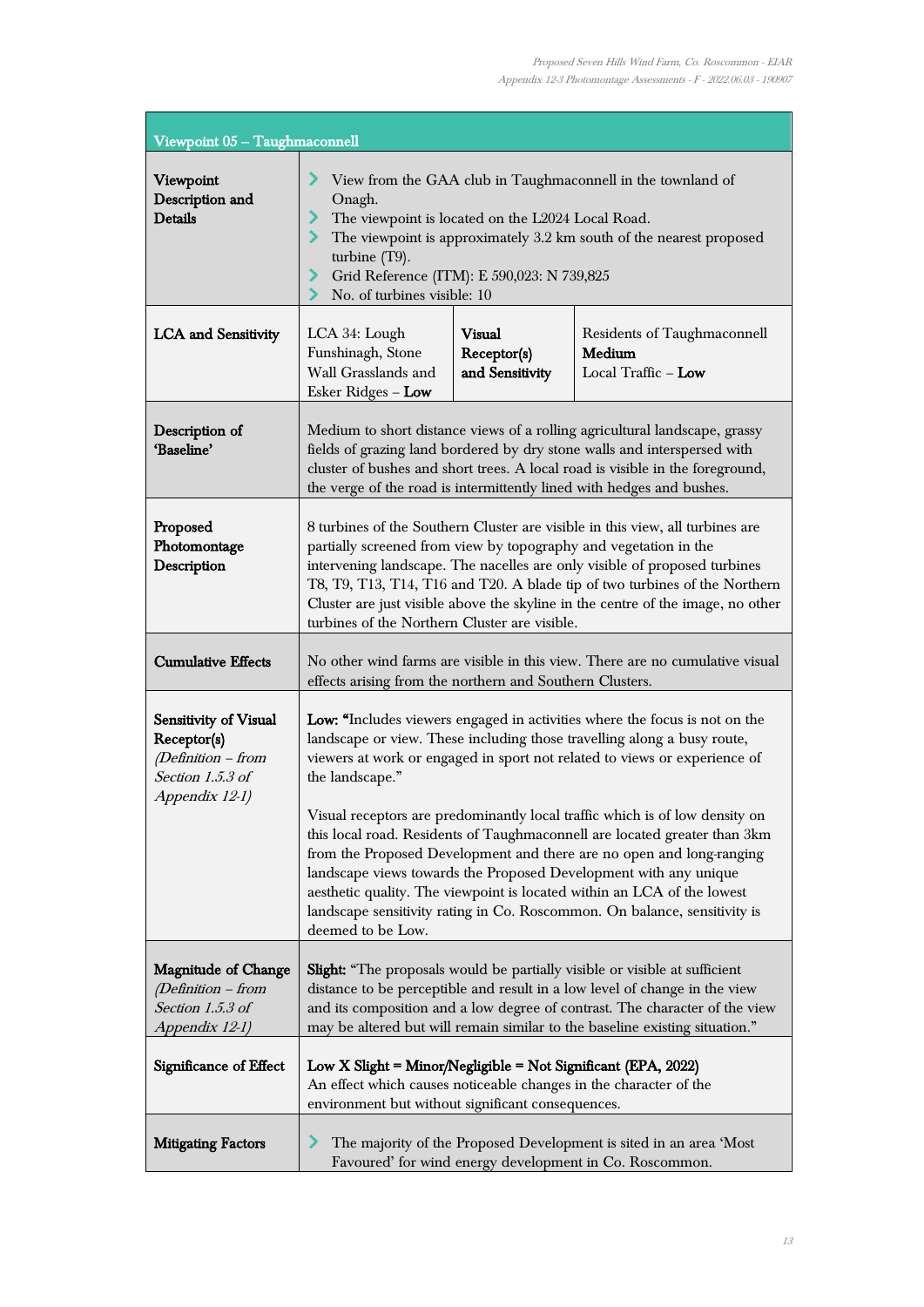t

| Viewpoint 05 - Taughmaconnell |                                                                           |  |  |
|-------------------------------|---------------------------------------------------------------------------|--|--|
|                               | The Proposed Development is located within an LCA of the lowest           |  |  |
|                               | landscape sensitivity rating in Co. Roscommon.                            |  |  |
|                               | All turbine components are viewed above the horizon and they do not       |  |  |
|                               | obstruct any valuable landscape views from this location.                 |  |  |
|                               | The turbines are largely obscured by rises in topography and              |  |  |
|                               | intervening vegetation.                                                   |  |  |
|                               | The landscape here is relatively flat, the viewpoint and surrounding      |  |  |
|                               | receptors tend to be at a similar base elevation to the base of the       |  |  |
|                               | turbines. In this area, screening such as mature vegetation has a         |  |  |
|                               | disproportionate effect with distance (See Section 12.3.3 of Chapter 12   |  |  |
|                               | for a comprehensive description of 'disproportionate screening effects'). |  |  |
|                               | With regards to the siting of turbines in proximity to residential        |  |  |
|                               | dwellings, the Proposed Development adheres to the minimum 500            |  |  |
|                               | metre set back distance in the current Wind Energy Development            |  |  |
|                               | Guidelines (2006, DoEHLG) and also the 4 times tip height set-back        |  |  |
|                               | distance explicitly set out for residential visual amenity prescribed by  |  |  |
|                               | the Draft Revised Wind Energy Development Guidelines (2019,               |  |  |
|                               | DoHPLG).                                                                  |  |  |
|                               |                                                                           |  |  |
| <b>Residual Effect</b>        | Not Significant (EPA, 2022)                                               |  |  |
| (incl. mitigating             | An effect which causes noticeable changes in the character of the         |  |  |
| factors)                      | environment but without significant consequences.                         |  |  |

| Viewpoint 06 - Bellanamullia                   |                                                                                                                                                                                                                                                                                                                                                                                                                                                                                                        |                                          |                                                                                                              |
|------------------------------------------------|--------------------------------------------------------------------------------------------------------------------------------------------------------------------------------------------------------------------------------------------------------------------------------------------------------------------------------------------------------------------------------------------------------------------------------------------------------------------------------------------------------|------------------------------------------|--------------------------------------------------------------------------------------------------------------|
| Viewpoint<br>Description and<br><b>Details</b> | View from Bellanamullia in the townland of Cloonakilla. The viewpoint<br>is located outside of Cloonakilla National School on the R362 Regional<br>Road.<br>The viewpoint is approximately 7.4 km south-east of the nearest<br>proposed turbine (T20).<br>Grid Reference (ITM): E 598,523; N 741,854<br>No. of turbines visible: 15                                                                                                                                                                    |                                          |                                                                                                              |
| <b>LCA</b> and Sensitivity                     | LCA 35: Brideswell<br>Esker Belt-Low                                                                                                                                                                                                                                                                                                                                                                                                                                                                   | Visual<br>Receptor(s)<br>and Sensitivity | Residents of<br>Bellanmullia/Monksland<br>Medium<br>Representative of Athlone<br>(approx. 3km east) - Medium |
| Description of<br>'Baseline'                   | The view looks along the R362 Regional Road across a semi-rural landscape<br>from the western fringe of Bellanamullia. To the left of the foreground, a<br>pedestrian walkway is seen alongside Cloonakilla National School. A<br>farmyard is visible across the road to the right of the view. Agricultural<br>fields and mature deciduous treelines are visible throughout the middle<br>distance and background of the view. Streetlights and utility infrastructure<br>are seen above the horizon. |                                          |                                                                                                              |
| Proposed<br>Photomontage<br>Description        | Fifteen proposed turbines are partially visible in the background of the<br>photomontage, although they are substantially screened by intervening<br>topography and vegetation. The eye is drawn down the R362 Regional                                                                                                                                                                                                                                                                                |                                          |                                                                                                              |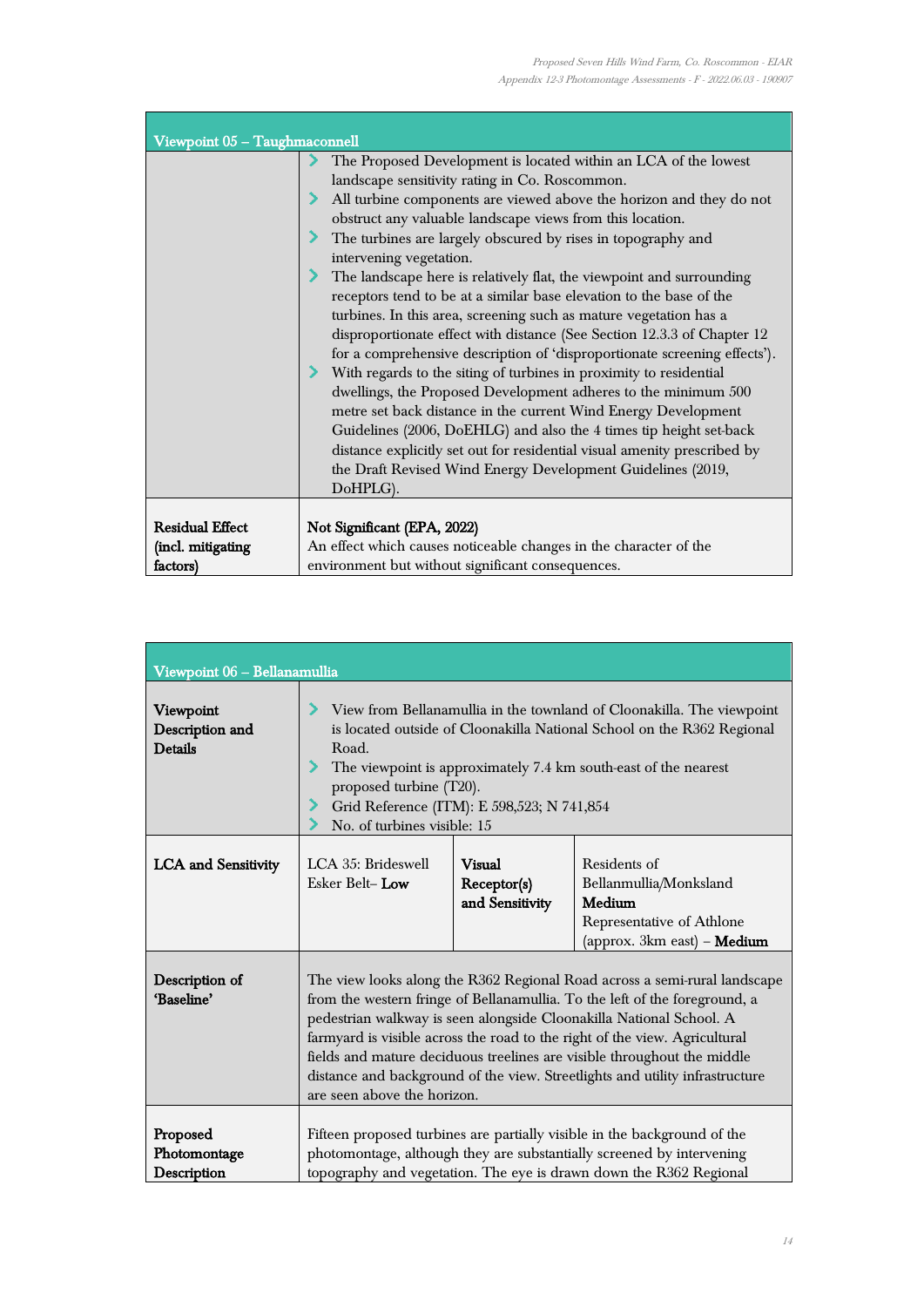| Viewpoint 06 - Bellanamullia                                                                     |                                                                                                                                                                                                                                                                                                                                                                                                                                                                                                                                                                                                                                                                                                                                                                                                                                                                                                                 |
|--------------------------------------------------------------------------------------------------|-----------------------------------------------------------------------------------------------------------------------------------------------------------------------------------------------------------------------------------------------------------------------------------------------------------------------------------------------------------------------------------------------------------------------------------------------------------------------------------------------------------------------------------------------------------------------------------------------------------------------------------------------------------------------------------------------------------------------------------------------------------------------------------------------------------------------------------------------------------------------------------------------------------------|
|                                                                                                  | Road in the centre of the view towards a cluster of turbines (T15, T17, T18,<br>T19, T20) which are viewed above the horizon, beyond a small undulation<br>likely to be an esker. Other turbines of the Southern Cluster are visible to<br>the left background of the photomontage. Turbine T9 is mostly visible,<br>whilst only upper components (blades and nacelles) of other proposed<br>turbines are visible above the intervening landscape. Although they are<br>barely discernible in the photomontage, blade tips of three turbines of the<br>Northern Cluster are visible in the background right of the photomontage<br>and the proposed met mast is not visible. Due to the set-back distance and<br>screening, the turbines comprise a small spatial extent within the landscape<br>and they are minor novel addition to the background of the view.                                               |
| <b>Cumulative Effects</b>                                                                        | No other wind farms are visible in this view, therefore there are no<br>cumulative effects.                                                                                                                                                                                                                                                                                                                                                                                                                                                                                                                                                                                                                                                                                                                                                                                                                     |
| Sensitivity of Visual<br>Receptor(s)<br>(Definition - from<br>Section 1.5.3 of<br>Appendix 12-1) | <b>Medium:</b> "Includes viewers who may have some susceptibility to a change<br>in view, such as those from views which are not designated but may have<br>local recreational uses or those travelling along routes or at views which are<br>considered moderately scenic. Viewers such as residents in medium<br>proximity but who do not have views focused in the direction of the<br>proposed development or whose views are not of a particularly scenic<br>quality."                                                                                                                                                                                                                                                                                                                                                                                                                                     |
| <b>Magnitude of Change</b><br>$(Definition - from$<br>Section 1.5.3 of<br>Appendix 12-1)         | <b>Slight:</b> "The proposals would be partially visible or visible at sufficient<br>distance to be perceptible and result in a low level of change in the view<br>and its composition and a low degree of contrast. The character of the view<br>may be altered but will remain similar to the baseline existing situation."                                                                                                                                                                                                                                                                                                                                                                                                                                                                                                                                                                                   |
| Significance of Effect                                                                           | Medium X Slight = Minor = Slight (EPA, 2022)<br>An effect which causes noticeable changes in the character of the<br>environment without affecting its sensitivities.                                                                                                                                                                                                                                                                                                                                                                                                                                                                                                                                                                                                                                                                                                                                           |
| <b>Mitigating Factors</b>                                                                        | The majority of the Proposed Development is sited in an area 'Most<br>⋗<br>Favoured' for wind energy development in Co. Roscommon.<br>The Proposed Development is located within an LCA of the lowest<br>$\blacktriangleright$<br>landscape sensitivity rating in Co. Roscommon.<br>All turbine components are viewed above the horizon and they do not<br>obstruct any valuable landscape views from this location.<br>The Northern Cluster will not be perceptible.<br>A small number from the Southern Cluster will be partially visible<br>however the intervening distances mitigates the potential for any<br>significant effects.<br>Man-made vertical elements of the foreground such as utility<br>infrastructure and street lighting, are larger and more prominent features<br>of the photomontage in comparison to the proposed turbines which are<br>small features in the background of the view. |
| <b>Residual Effect</b><br>(incl. mitigating<br>factors)                                          | Not Significant (EPA, 2022)<br>An effect which causes noticeable changes in the character of the<br>environment but without significant consequences.                                                                                                                                                                                                                                                                                                                                                                                                                                                                                                                                                                                                                                                                                                                                                           |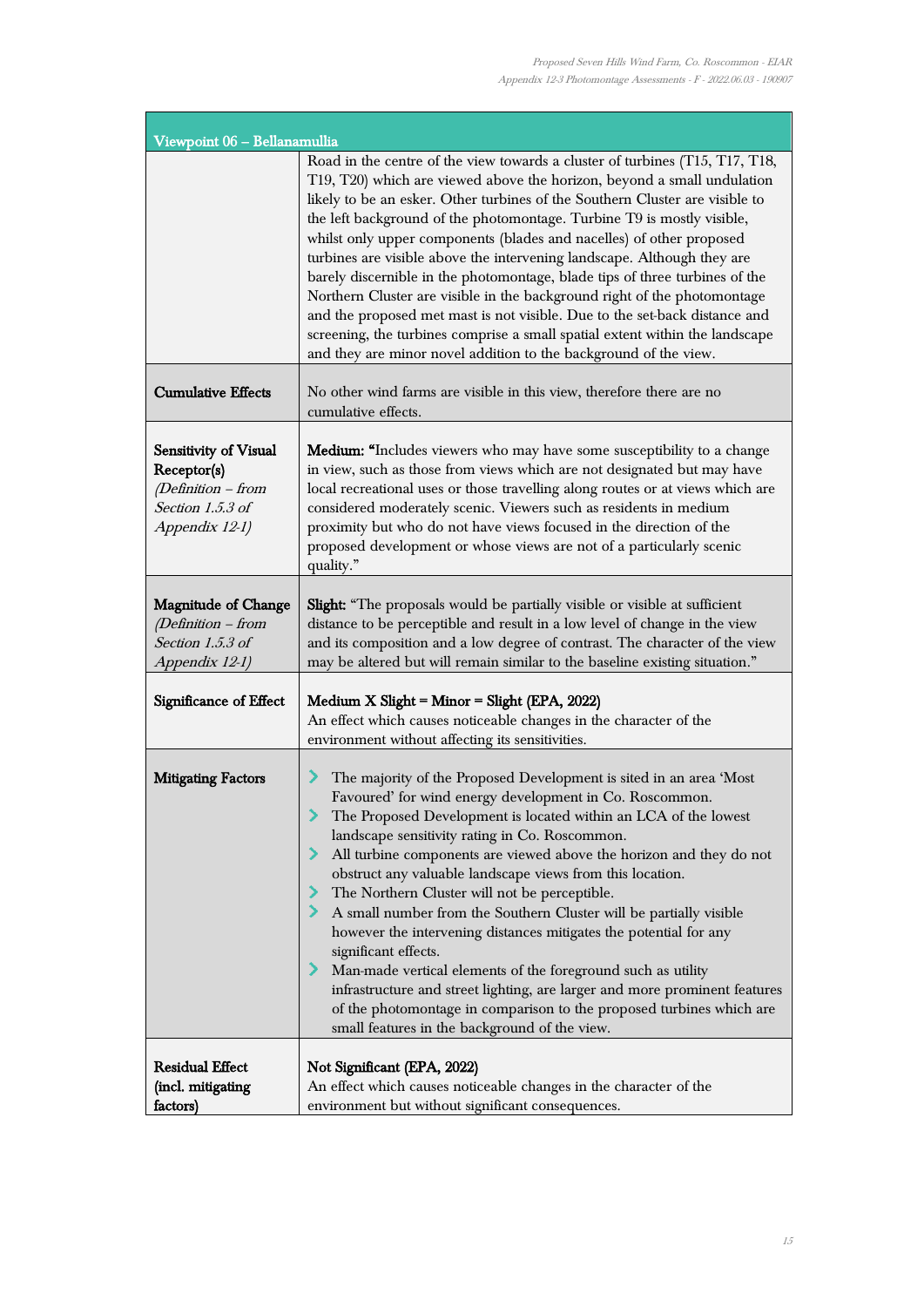ı,

| Viewpoint 07 - Lisfelim                                                                          |                                                                                                                                                                                                                                                                                                                                                                                                                                                                                                                                                                                                                                                                                                                                                                                                                                                                                                                                                                                                                              |                                          |                                                                                |
|--------------------------------------------------------------------------------------------------|------------------------------------------------------------------------------------------------------------------------------------------------------------------------------------------------------------------------------------------------------------------------------------------------------------------------------------------------------------------------------------------------------------------------------------------------------------------------------------------------------------------------------------------------------------------------------------------------------------------------------------------------------------------------------------------------------------------------------------------------------------------------------------------------------------------------------------------------------------------------------------------------------------------------------------------------------------------------------------------------------------------------------|------------------------------------------|--------------------------------------------------------------------------------|
| Viewpoint<br>Description and<br><b>Details</b>                                                   | ⋗<br>View from the L2017 Local Road in the townland of Lisfelim.<br>The viewpoint is located on County Roscommon Scenic Route No. 8.<br>⋗<br>⋗<br>The viewpoint is approximately 7.6 km north-east of the nearest<br>proposed turbine (T19).<br>Grid Reference (ITM): E 595,072; N 750,935<br>⋗<br>No. of turbines visible: 20                                                                                                                                                                                                                                                                                                                                                                                                                                                                                                                                                                                                                                                                                               |                                          |                                                                                |
| <b>LCA</b> and Sensitivity                                                                       | LCA 34: Lough<br>Funshinagh, Stone<br>Wall Grasslands and<br>Esker Ridges - Low                                                                                                                                                                                                                                                                                                                                                                                                                                                                                                                                                                                                                                                                                                                                                                                                                                                                                                                                              | Visual<br>Receptor(s)<br>and Sensitivity | County Roscommon Scenic<br>Route 8 - High<br>Residential Receptors -<br>Medium |
| Description of<br>'Baseline'                                                                     | A long-ranging view across the flat rural landscape from the elevated<br>position of this viewpoint. A local road is visible in the centre foreground of<br>the image extending downhill away from this viewpoint. Driveways to<br>residential properties are located on both sides of the road as well as dense<br>bushes and short trees. It is a heavily vegetated landscape; mature trees are<br>seen beyond the foreground to the furthest extent of the view. Although this<br>is a relatively expansive and long ranging landscape view, there are no<br>features of unique aesthetic quality (e.g. landform or water bodies).                                                                                                                                                                                                                                                                                                                                                                                        |                                          |                                                                                |
| Proposed<br>Photomontage<br>Description                                                          | All turbines of the Proposed Development are visible in the background of<br>this landscape view. At this distance they are relatively small features of the<br>landscape. There is a relatively substantial separation distance between the<br>two turbines clusters, the Southern Cluster is seen to the right (north-west)<br>and the Southern Cluster is seen to the left (south-west). Turbines of the<br>Southern Cluster (left of the photomontage) are partially screened from view<br>by vegetation in the foreground of the photomontage. Both turbine clusters<br>are viewed as a linear array across the background of the photomontage,<br>they read coherently within the landscape. All turbine components are<br>viewed above the horizon. The turbines do not comprise a large spatial<br>extent of this view. The proposed met mast is screened from view by a post<br>in the foreground of the photomontage; if it was not screened, it is unlikely<br>that it would be distinguishable at this distance. |                                          |                                                                                |
| <b>Cumulative Effects</b>                                                                        | No other wind turbines are visible in this view. The two proposed turbine<br>clusters are viewed in combination although they are visually separated and<br>viewed coherently within the relatively expansive landscape view. No<br>significant cumulative visual effects occur.                                                                                                                                                                                                                                                                                                                                                                                                                                                                                                                                                                                                                                                                                                                                             |                                          |                                                                                |
| Sensitivity of Visual<br>Receptor(s)<br>(Definition - from<br>Section 1.5.3 of<br>Appendix 12-1) | High: "Includes viewers at designated views or landscapes. Viewers such as<br>residents in close proximity to the viewpoint who have primary views that<br>will be in the direction of the development that may not necessarily be of a<br>particularly scenic quality; viewers at well-known heritage or popular tourist<br>or recreational areas, viewers along scenic or tourist routes."<br>This viewpoint is given a high sensitivity rating on account of its location on<br>a designated scenic route. However, it is to be noted that the primary focus<br>of views from this scenic route is not to the west (towards the Proposed<br>Development) but in fact towards features to the east and south-east as was<br>noted in the previous Roscommon County Development Plan 2014-2020<br>(no description stated in the current RCDP, although field of view within<br>mapping is indicative of following text) "Elevated, panoramic scenic route                                                                   |                                          |                                                                                |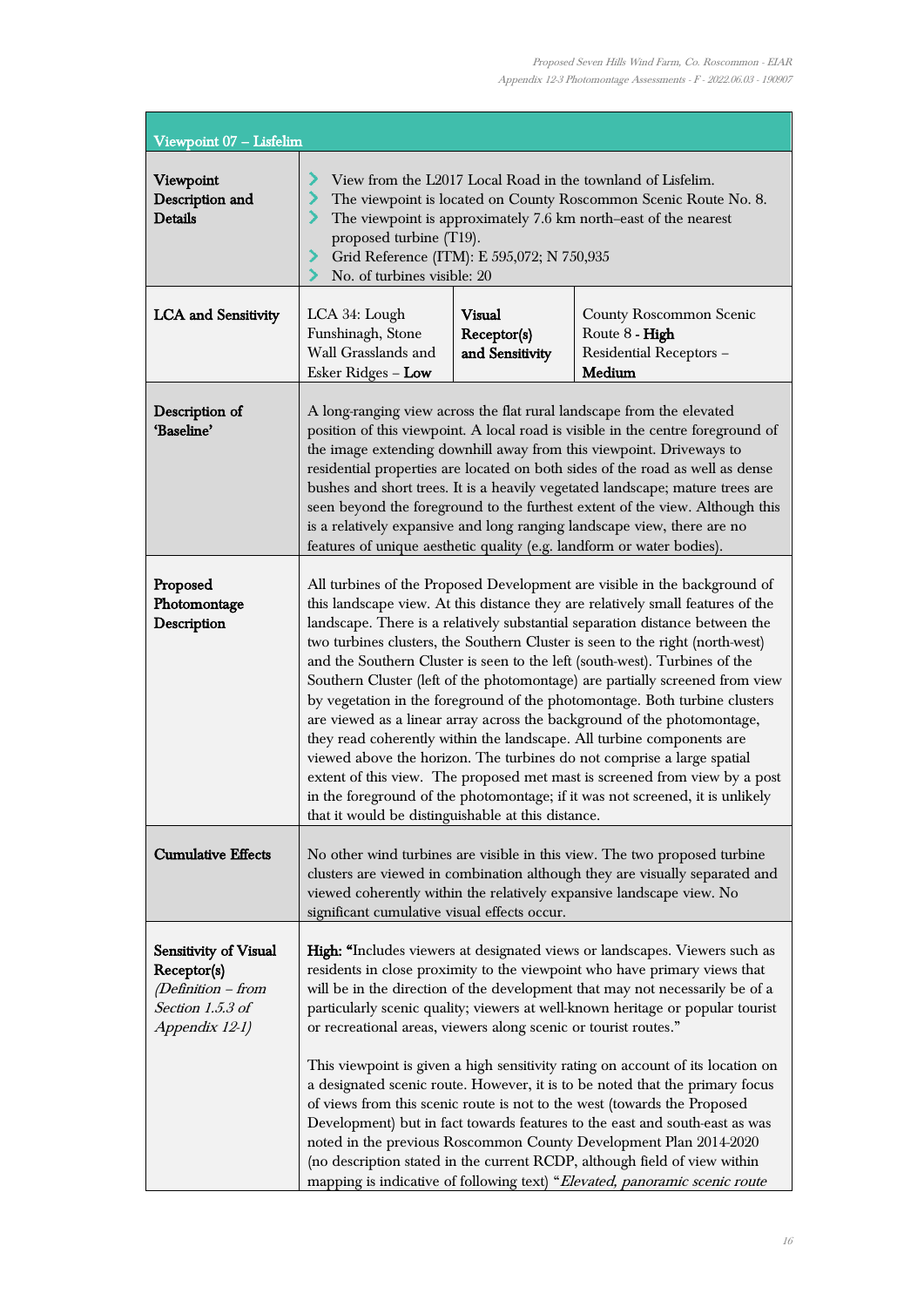| Viewpoint 07 - Lisfelim                                                                |                                                                                                                                                                                                                                                                                                                                                                                                                                                                                                                                                                                                                                                                                                                                                                                                                                                                                                                                                                                                                                                                                                                                                                                                                                                                                                                                                                                                                                                                                                                       |
|----------------------------------------------------------------------------------------|-----------------------------------------------------------------------------------------------------------------------------------------------------------------------------------------------------------------------------------------------------------------------------------------------------------------------------------------------------------------------------------------------------------------------------------------------------------------------------------------------------------------------------------------------------------------------------------------------------------------------------------------------------------------------------------------------------------------------------------------------------------------------------------------------------------------------------------------------------------------------------------------------------------------------------------------------------------------------------------------------------------------------------------------------------------------------------------------------------------------------------------------------------------------------------------------------------------------------------------------------------------------------------------------------------------------------------------------------------------------------------------------------------------------------------------------------------------------------------------------------------------------------|
|                                                                                        | overlooking Lough Ree and stonewalled field patterns. Athlone and<br>Rindoon archaeological site in the distance". It is also noted that this is a<br>local road of low traffic density.                                                                                                                                                                                                                                                                                                                                                                                                                                                                                                                                                                                                                                                                                                                                                                                                                                                                                                                                                                                                                                                                                                                                                                                                                                                                                                                              |
| <b>Magnitude of Change</b><br>(Definition - from<br>Section 1.5.3 of<br>Appendix 12-1) | <b>Moderate:</b> "The change in the view may involve partial obstruction of<br>existing view or partial change in character and composition of the baseline<br>through the introduction of new elements or removal of existing elements.<br>Likely to occur at locations where the development is partially visible over a<br>moderate or medium extent, and which are not in close proximity to the<br>development. Change may be readily noticeable but not substantially<br>different in scale and character from the surroundings and wider setting."                                                                                                                                                                                                                                                                                                                                                                                                                                                                                                                                                                                                                                                                                                                                                                                                                                                                                                                                                             |
| Significance of Effect                                                                 | High X Moderate = Moderate = Significant (EPA, 2022)<br>An effect, which by its character, magnitude, duration or intensity alters a<br>sensitive aspect of the environment.                                                                                                                                                                                                                                                                                                                                                                                                                                                                                                                                                                                                                                                                                                                                                                                                                                                                                                                                                                                                                                                                                                                                                                                                                                                                                                                                          |
| <b>Mitigating Factors</b>                                                              | The view towards the Proposed Development does not comprise any<br>⋗<br>landscape features of unique aesthetic value, such as the specific views<br>mentioned in the designation of this scenic route (e.g. Lough Ree),<br>where protected views are focussed to the east in the opposite direction.<br>> This viewpoint is located at the westerly extent of Roscommon<br>designated scenic route 8. Due to the abundance of roadside screening,<br>and nature of the local topography, there is likely to be very limited<br>visibility of the proposed turbines along the central and eastern extent of<br>this route.<br>≻<br>Several photomontages were captured on this scenic route in order to<br>find a location where the Proposed Development is actually likely to be<br>visible. Visibility of the Proposed Development is localised to areas<br>around this photomontage viewpoint.<br>⋗<br>The proposed turbines read coherently within the landscape, and they<br>are of acceptable scale within the relatively expansive landscape view.<br>≻<br>Siting of the turbines on slightly elevated lands ensures that all<br>components are viewed above the horizon and they do not obstruct any<br>valuable landscape views.<br>The majority of the Proposed Development is sited in an area 'Most<br>Favoured' for wind energy development in Co. Roscommon.<br>≻<br>The proposed turbines and this viewpoint are located within an LCA of<br>the lowest landscape sensitivity rating in Co. Roscommon. |
| <b>Residual Effect</b><br>(incl. mitigating<br>factors)                                | Moderate (EPA, 2022)<br>An effect that alters the character of the environment in a manner consistent<br>with existing and emerging baseline trends.                                                                                                                                                                                                                                                                                                                                                                                                                                                                                                                                                                                                                                                                                                                                                                                                                                                                                                                                                                                                                                                                                                                                                                                                                                                                                                                                                                  |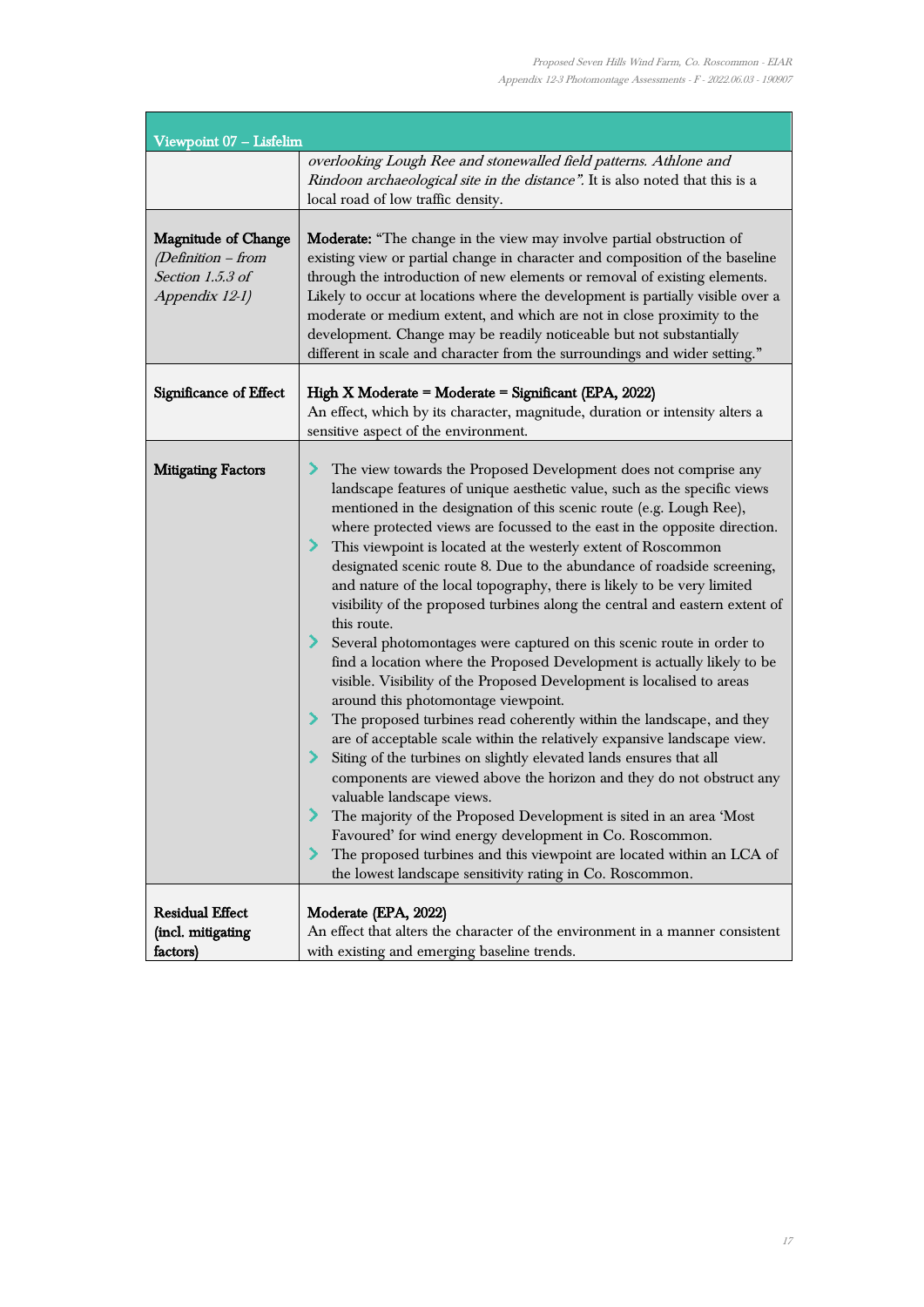ı,

| Viewpoint 08 - Lough Funshinagh                                                                    |                                                                                                                                                                                                                                                                                                                                                                                                                                                                                                                                                                                                                                                                                                                                                                                                          |                                                 |                                                              |
|----------------------------------------------------------------------------------------------------|----------------------------------------------------------------------------------------------------------------------------------------------------------------------------------------------------------------------------------------------------------------------------------------------------------------------------------------------------------------------------------------------------------------------------------------------------------------------------------------------------------------------------------------------------------------------------------------------------------------------------------------------------------------------------------------------------------------------------------------------------------------------------------------------------------|-------------------------------------------------|--------------------------------------------------------------|
| Viewpoint<br>Description and<br><b>Details</b>                                                     | ⋗<br>View from Lough Funshinagh in the townland of Lisfelim.<br>The viewpoint is located in close proximity to County Roscommon<br>Scenic View No. 22<br>The viewpoint is approximately, approximately 6.4 km north-east of the<br>nearest proposed turbine (T19).<br>Grid Reference (ITM): E 594,443; N 749,939<br>No. of turbines visible: 7                                                                                                                                                                                                                                                                                                                                                                                                                                                           |                                                 |                                                              |
| <b>LCA</b> and Sensitivity                                                                         | LCA 34: Lough<br>Funshinagh, Stone<br>Wall Grasslands and<br>Esker Ridges - Low                                                                                                                                                                                                                                                                                                                                                                                                                                                                                                                                                                                                                                                                                                                          | <b>Visual</b><br>Receptor(s)<br>and Sensitivity | In proximity to County<br>Roscommon Scenic View 22 -<br>High |
| Description of<br>'Baseline'                                                                       | A medium distance view across the waterbody of Lough Funshinagh. The<br>bank of the lough is heavily vegetated as evidenced by the mature broadleaf<br>trees visible throughout the view. The landscape beyond the lough<br>comprises undulating grassy fields and clusters of trees. A local road is seen<br>to the left of the image on a south-westerly heading away from this<br>viewpoint. The slight topography and treelines beyond the lough restrict<br>long-ranging views of the landscape beyond.                                                                                                                                                                                                                                                                                             |                                                 |                                                              |
| Proposed<br>Photomontage<br>Description                                                            | No turbines of the Southern Cluster are visible in the photomontage. The<br>upper blade arcs of the 7 no. Northern Cluster turbines are visible above a<br>distant treeline on the far side of the lough. The nacelles of three turbines<br>are visible and only blades of the other four turbines are visible above the<br>screening. The proposed turbines comprise a very small spatial extent of<br>this view and as all turbine components are viewed above the horizon, they<br>do not obstruct views of Lough Funshinagh. The Proposed met mast is<br>screened from view.                                                                                                                                                                                                                         |                                                 |                                                              |
| <b>Cumulative Effects</b>                                                                          | No other wind farms are visible in this view. The Southern Cluster of the<br>Proposed Development is not visible in the view. Therefore, there are no<br>cumulative effects.                                                                                                                                                                                                                                                                                                                                                                                                                                                                                                                                                                                                                             |                                                 |                                                              |
| Sensitivity of Visual<br>Receptor(s)<br>$(Definition - from$<br>Section 1.5.3 of<br>Appendix 12-1) | High: "Includes viewers at designated views or landscapes. Viewers such as<br>residents in close proximity to the viewpoint who have primary views that<br>will be in the direction of the development that may not necessarily be of a<br>particularly scenic quality; viewers at well-known heritage or popular tourist<br>or recreational areas, viewers along scenic or tourist routes."<br>This viewpoint is given a high sensitivity rating on account of its location in<br>proximity to Roscommon designated scenic view 22. It is also noted that no<br>viewing areas, parking areas or obvious walking paths were located in<br>proximity to this viewpoint where the turbines would likely be visible. Also,<br>this viewpoint is located on a third class local road of low traffic density. |                                                 |                                                              |
| <b>Magnitude of Change</b><br>$(Definition - from$<br>Section 1.5.3 of<br>Appendix 12-1)           | <b>Slight:</b> "The proposals would be partially visible or visible at sufficient<br>distance to be perceptible and result in a low level of change in the view<br>and its composition and a low degree of contrast. The character of the view<br>may be altered but will remain similar to the baseline existing situation."                                                                                                                                                                                                                                                                                                                                                                                                                                                                            |                                                 |                                                              |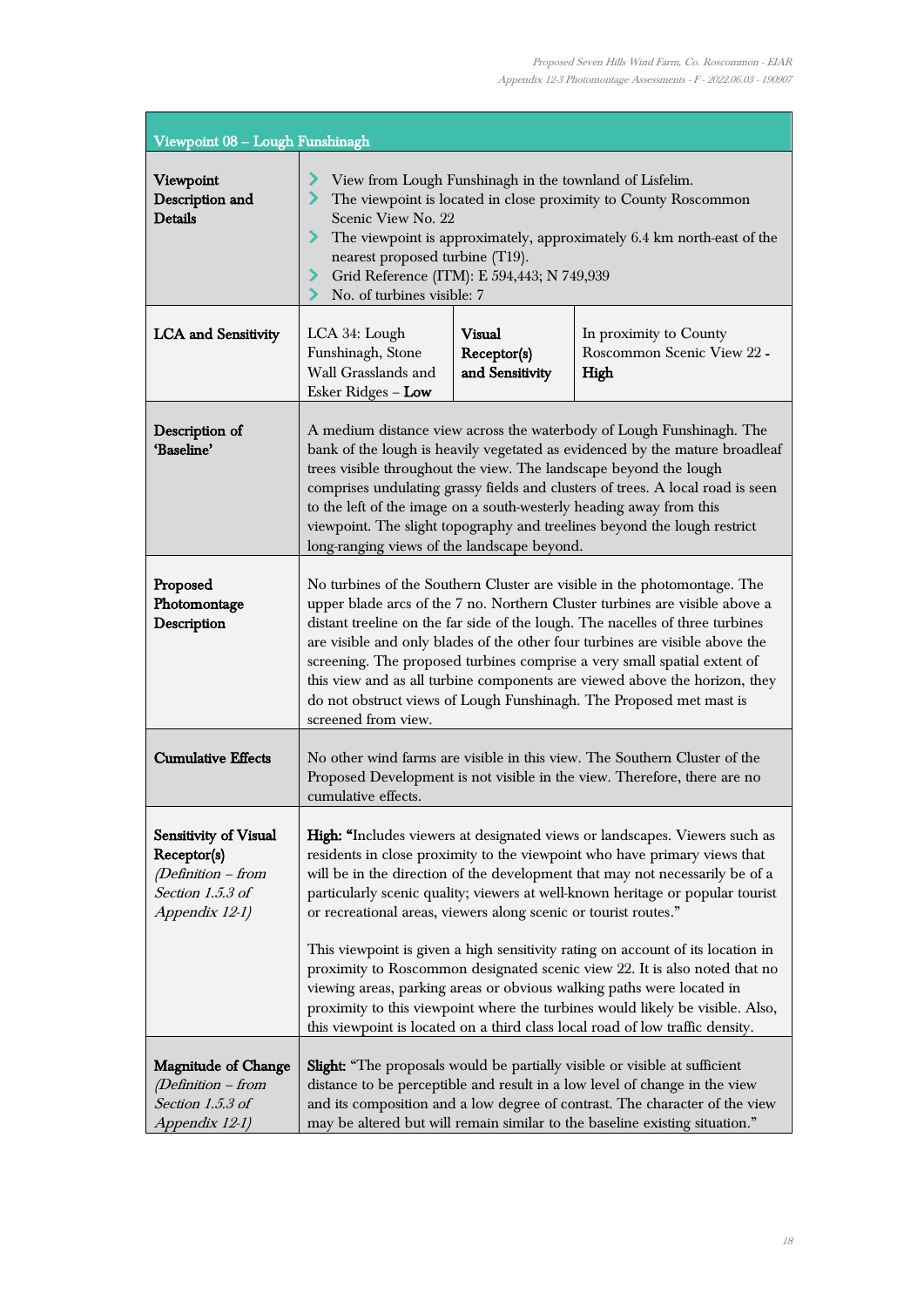| Viewpoint 08 - Lough Funshinagh                         |                                                                                                                                                                                                                                                                                                                                                                                                                                                                                                                                                                                                                                                                                                                                                                                                                                          |  |  |
|---------------------------------------------------------|------------------------------------------------------------------------------------------------------------------------------------------------------------------------------------------------------------------------------------------------------------------------------------------------------------------------------------------------------------------------------------------------------------------------------------------------------------------------------------------------------------------------------------------------------------------------------------------------------------------------------------------------------------------------------------------------------------------------------------------------------------------------------------------------------------------------------------------|--|--|
| <b>Significance of Effect</b>                           | High X Slight = Moderate/Minor = Moderate (EPA, 2022)<br>An effect that alters the character of the environment in a manner consistent<br>with existing and emerging baseline trends.                                                                                                                                                                                                                                                                                                                                                                                                                                                                                                                                                                                                                                                    |  |  |
| <b>Mitigating Factors</b>                               | The majority of the Proposed Development is sited in an area 'Most<br>Favoured' for wind energy development in Co. Roscommon.<br>The proposed turbines and this viewpoint are located within an LCA of<br>the lowest landscape sensitivity rating in Co. Roscommon.<br>The proposed turbines do not obstruct views of Lough Funshinagh and<br>have very little intrusion upon the scenic amenity.<br>As indicated by the 'Roscommon Scenic Routes and Views Map No. 11<br>in - Figure 21 in Appendix 1 of the LCACR, the directional focus of this<br>designated view is to the north-west. The visible turbines are directly<br>west-south-west of this viewpoint, therefore, they are likely to be in the<br>periphery of the intended designated view. Irrespective of this, the<br>turbines do not impact significantly on the view. |  |  |
| <b>Residual Effect</b><br>(incl. mitigating<br>factors) | Slight (EPA, 2022)<br>An effect which causes noticeable changes in the character of the<br>environment without affecting its sensitivities.                                                                                                                                                                                                                                                                                                                                                                                                                                                                                                                                                                                                                                                                                              |  |  |

| Viewpoint 09 - Roscommon Town                  |                                                                                                                                                                                                                                                                                                                                                                                                                                                                                                                                                                                                      |                                                 |                                                                                                                |
|------------------------------------------------|------------------------------------------------------------------------------------------------------------------------------------------------------------------------------------------------------------------------------------------------------------------------------------------------------------------------------------------------------------------------------------------------------------------------------------------------------------------------------------------------------------------------------------------------------------------------------------------------------|-------------------------------------------------|----------------------------------------------------------------------------------------------------------------|
| Viewpoint<br>Description and<br><b>Details</b> | View from the Racecourse on the N60 National Road in Roscommon<br>Town.<br>The viewpoint is located approximately 17.9 km north of the nearest<br>proposed turbine (T1).<br>Grid Reference (ITM): E 585,462; N 766,249<br>No. of turbines visible: 18                                                                                                                                                                                                                                                                                                                                                |                                                 |                                                                                                                |
| <b>LCA</b> and Sensitivity                     | LCA 32: Roscommon<br>Town and Hinterland<br>$-$ Medium                                                                                                                                                                                                                                                                                                                                                                                                                                                                                                                                               | <b>Visual</b><br>Receptor(s)<br>and Sensitivity | Recreational and Tourist<br>Amenities in Roscommon<br>Town - High/Medium<br>Traffic N60 National Road -<br>Low |
| Description of<br>'Baseline'                   | An open and long-ranging landscape view to the south from a high<br>elevation on the approach road to Roscommon Town from the north-west.<br>The horse racing track at Roscommon Town racecourse is visible in the<br>foreground. A flat vegetated landscape is seen in the middle distance,<br>comprising mature woodland and a scattering of settlements. The slightly<br>elevated landform of the Skrine Hill (uplands) forms the skyline and<br>background of this view.<br>Two existing turbines of the Skrine Wind Farm are fully visible as small<br>features in the background of this view. |                                                 |                                                                                                                |
| Proposed<br>Photomontage<br>Description        | 18 No. turbines of the Proposed Development are visible in the<br>photomontage although they are substantially screened from view by the<br>ridgeline in the background of the view. The background topography is<br>highest to the left of the photomontage, consequently only blade tips and                                                                                                                                                                                                                                                                                                       |                                                 |                                                                                                                |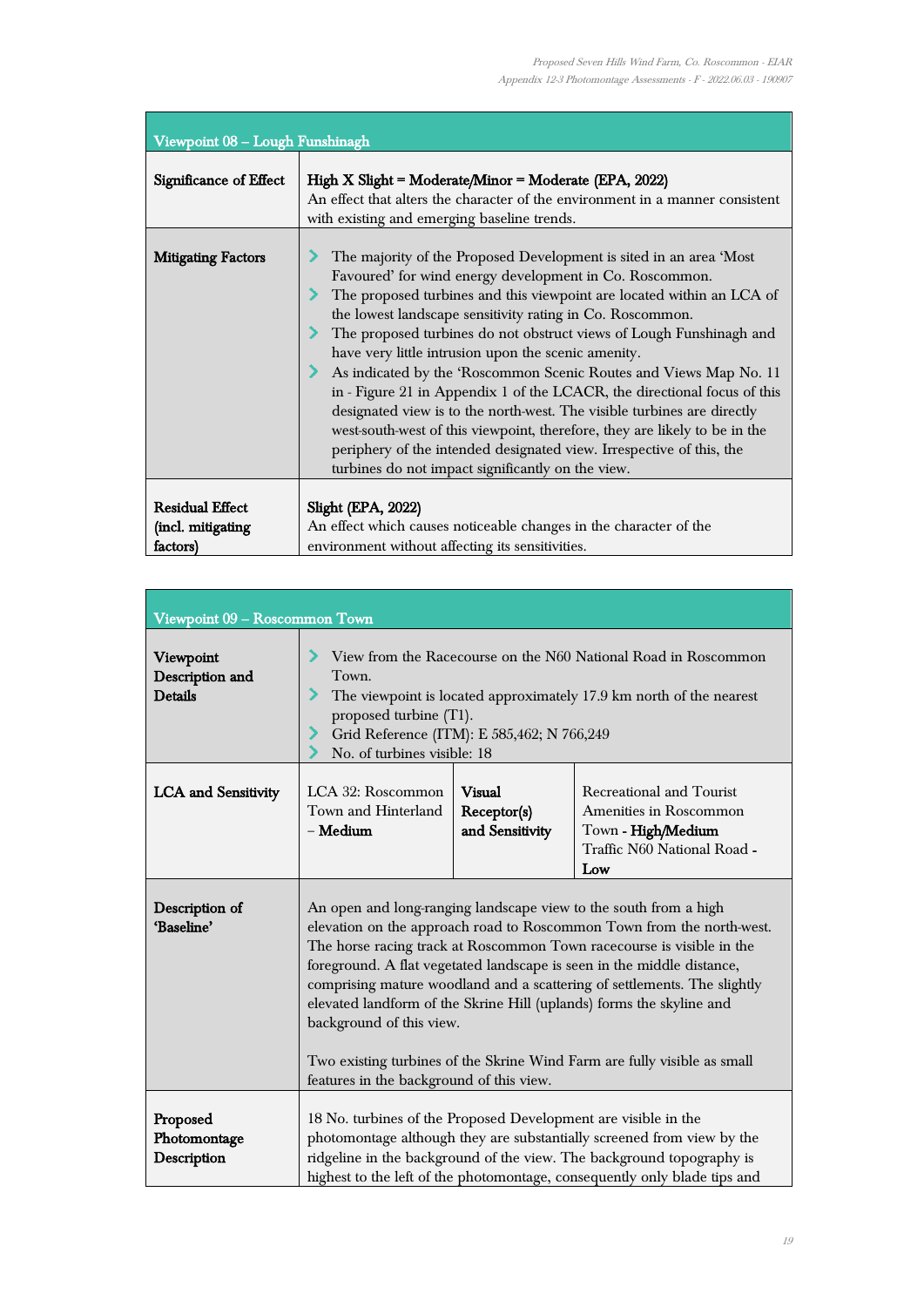ī

| Viewpoint 09 - Roscommon Town                                                                    |                                                                                                                                                                                                                                                                                                                                                                                                                                                                                                                                                                                                                                                                                                                                                                                                                                             |  |
|--------------------------------------------------------------------------------------------------|---------------------------------------------------------------------------------------------------------------------------------------------------------------------------------------------------------------------------------------------------------------------------------------------------------------------------------------------------------------------------------------------------------------------------------------------------------------------------------------------------------------------------------------------------------------------------------------------------------------------------------------------------------------------------------------------------------------------------------------------------------------------------------------------------------------------------------------------|--|
|                                                                                                  | single blades of turbines T13, T14, T15, T16, T17 and T18 are visible above<br>the landform. The turbines of the Northern Cluster T1-T7 are most visible<br>due to their positioning to the right of the photomontage. At this distance<br>the turbines are very small features in the background of this view and they<br>comprise a very small spatial extent within the landscape. The turbines of<br>both clusters are viewed as a continuous array across the horizon and there<br>is little visual separation between the two turbine clusters excepting subtle<br>differences in scale (Northern Cluster is closer to this viewpoint). The<br>proposed met mast is not visible at this distance.                                                                                                                                     |  |
| <b>Cumulative Effects</b>                                                                        | The two existing Skrine turbines and singular proposed Kilcash turbine are<br>visible above the horizon to the left of the photomontage.                                                                                                                                                                                                                                                                                                                                                                                                                                                                                                                                                                                                                                                                                                    |  |
| Sensitivity of Visual<br>Receptor(s)<br>(Definition - from<br>Section 1.5.3 of<br>Appendix 12-1) | Medium: "Includes viewers who may have some susceptibility to a change<br>in view, such as those from views which are not designated but may have<br>local recreational uses or those travelling along routes or at views which are<br>considered moderately scenic. Viewers such as residents in medium<br>proximity but who do not have views focused in the direction of the<br>proposed development or whose views are not of a particularly scenic<br>quality."                                                                                                                                                                                                                                                                                                                                                                        |  |
|                                                                                                  | Visual receptors at Roscommon racecourse will be in this location in a<br>recreational capacity, however, their focus is not upon the scenic amenity<br>provided by the landscape. Although this viewpoint represents the amenities<br>of Roscommon Town, there is likely to be very limited visibility of the<br>Proposed Development from lower elevations within the streetscape of<br>Roscommon Town.                                                                                                                                                                                                                                                                                                                                                                                                                                   |  |
| <b>Magnitude of Change</b><br>(Definition - from<br>Section 1.5.3 of<br>Appendix 12-1)           | <b>Slight:</b> "The proposals would be partially visible or visible at sufficient<br>distance to be perceptible and result in a low level of change in the view<br>and its composition and a low degree of contrast. The character of the view<br>may be altered but will remain similar to the baseline existing situation."                                                                                                                                                                                                                                                                                                                                                                                                                                                                                                               |  |
| Significance of Effect                                                                           | Medium X Slight = Minor = Slight (EPA, 2022)<br>An effect which causes noticeable changes in the character of the<br>environment without affecting its sensitivities                                                                                                                                                                                                                                                                                                                                                                                                                                                                                                                                                                                                                                                                        |  |
| <b>Mitigating Factors</b>                                                                        | The majority of the Proposed Development is sited in an area 'Most<br>Favoured' for wind energy development in Co. Roscommon.<br>The Proposed Development is located within an LCA of the lowest<br>landscape sensitivity rating in Co. Roscommon.<br>At this distance a visual receptor would need to be actively searching<br>the horizon in order to identify the proposed turbines.<br>The proposed turbines do not obstruct or intrude upon views towards<br>unique landscape features of value.<br>Due to the lower elevation and built form in Roscommon Town, as well<br>as screening in the heavily vegetated landscape to the south of this<br>viewpoint (visible in the middle distance of the photomontage), there<br>are few areas in the landscape surrounding this viewpoint where<br>visibility of the turbines will occur. |  |
| <b>Residual Effect</b><br>(incl. mitigating<br>factors)                                          | Not Significant (EPA, 2022)<br>An effect which causes noticeable changes in the character of the<br>environment but without significant consequences.                                                                                                                                                                                                                                                                                                                                                                                                                                                                                                                                                                                                                                                                                       |  |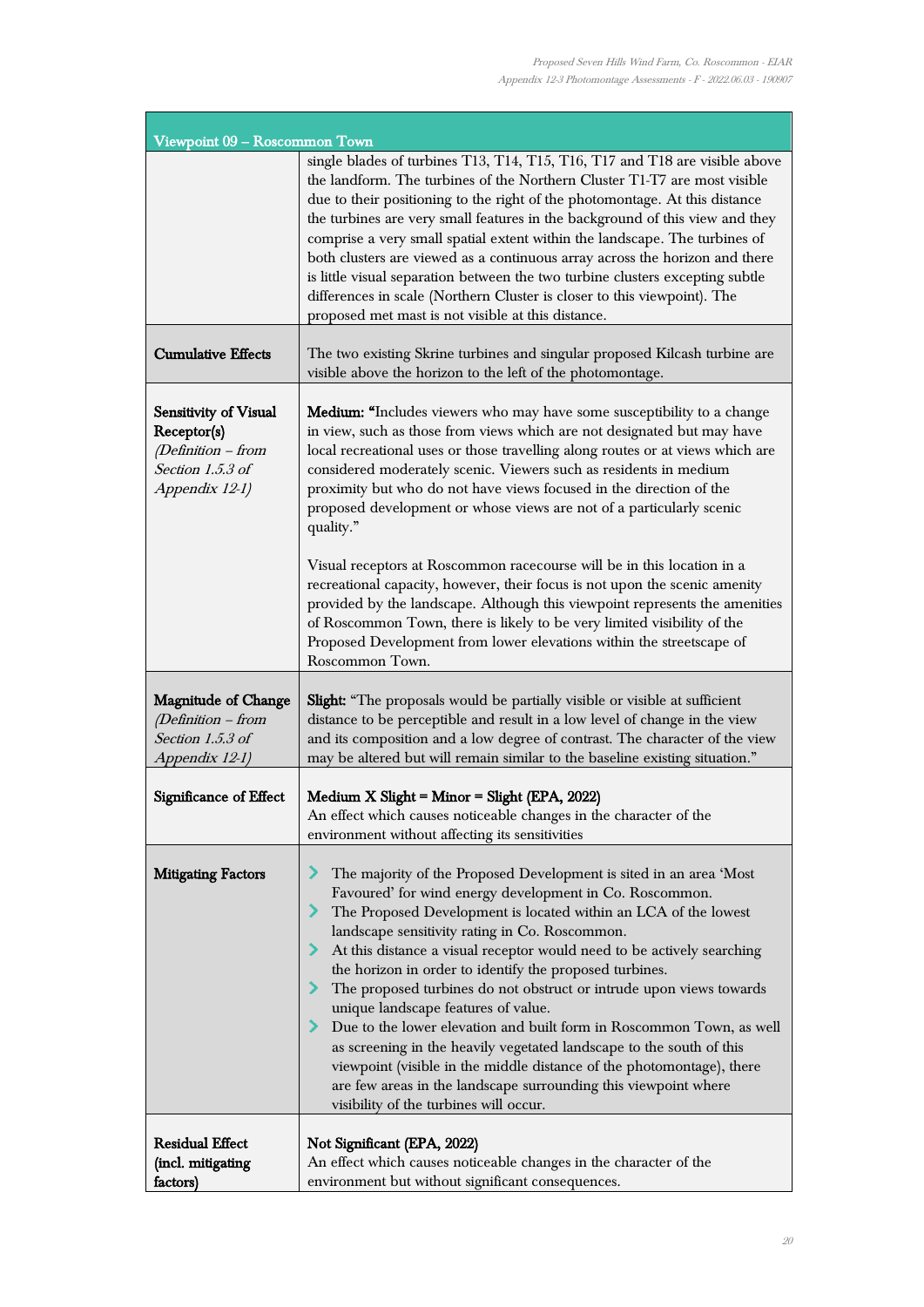| Viewpoint 10 - Ballyforan Marina                                                                 |                                                                                                                                                                                                                                                                                                                                                                                                                                                                                                                                                                                                                                                                                                            |  |                                                                                                                               |  |
|--------------------------------------------------------------------------------------------------|------------------------------------------------------------------------------------------------------------------------------------------------------------------------------------------------------------------------------------------------------------------------------------------------------------------------------------------------------------------------------------------------------------------------------------------------------------------------------------------------------------------------------------------------------------------------------------------------------------------------------------------------------------------------------------------------------------|--|-------------------------------------------------------------------------------------------------------------------------------|--|
| Viewpoint<br>Description and<br><b>Details</b>                                                   | View from Ballyforan Marina on the bank of the River Suck in the<br>townland of Ballyforan.<br>⋗<br>The viewpoint is located approximately 4.4 km south-west of the nearest<br>proposed turbine (T5).<br>Grid Reference (ITM): E 581,643; N 746,355<br>⋗<br>No. of turbines visible: 7                                                                                                                                                                                                                                                                                                                                                                                                                     |  |                                                                                                                               |  |
| <b>LCA</b> and Sensitivity                                                                       | <b>Visual</b><br>LCA 12: Athleague<br>Ballyforan Residents - Medium<br>and Lower Suck<br>Receptor(s)<br>Recreational Picnic Area - High<br>and Sensitivity<br>Valley-Medium                                                                                                                                                                                                                                                                                                                                                                                                                                                                                                                                |  |                                                                                                                               |  |
| Description of<br>'Baseline'                                                                     | The River Suck is the stand-out feature of this medium distance view. The<br>banks of the river are lined by riparian vegetation and then dense mature<br>woodland to the right (west) of the view, as well as in the background right.<br>The left bank (east) of the river comprises flat grasslands divided by wooden<br>fences and populated by shorter deciduous trees and scrub.                                                                                                                                                                                                                                                                                                                     |  |                                                                                                                               |  |
| Proposed<br>Photomontage<br>Description                                                          | Blades of five turbines (T10, T11, T13, T14 and T16) are visible beyond the<br>treeline in the centre background of the photomontage, the turbines are<br>substantially screened by the intervening landscape. The hubs of three<br>turbines (T8, T9 and T12) are visible above the screening to the right of the<br>photomontage. No turbines of the Northern Cluster are visible in this<br>photomontage. The proposed met mast is not visible.                                                                                                                                                                                                                                                          |  |                                                                                                                               |  |
| <b>Cumulative Effects</b>                                                                        | No other wind farms are visible in this view. The Northern Cluster of the<br>Proposed Development is not visible in the view. Therefore, there are no<br>cumulative visual effects.                                                                                                                                                                                                                                                                                                                                                                                                                                                                                                                        |  |                                                                                                                               |  |
| Sensitivity of Visual<br>Receptor(s)<br>(Definition - from<br>Section 1.5.3 of<br>Appendix 12-1) | High: "Includes viewers at designated views or landscapes. Viewers such as<br>residents in close proximity to the viewpoint who have primary views that<br>will be in the direction of the development that may not necessarily be of a<br>particularly scenic quality; viewers at well-known heritage or popular tourist<br>or recreational areas, viewers along scenic or tourist routes"<br>This viewpoint is located at a recreational picnic area on the River Suck.<br>Although it is not a designated view and it is only a location of local<br>importance, receptors at this location are likely to be here in a recreational<br>capacity, therefore it has been given a high sensitivity rating. |  |                                                                                                                               |  |
| <b>Magnitude of Change</b><br>(Definition - from<br>Section 1.5.3 of<br>Appendix 12-1)           | Slight: "The proposals would be partially visible or visible at sufficient<br>distance to be perceptible and result in a low level of change in the view<br>and its composition and a low degree of contrast. The character of the view<br>may be altered but will remain similar to the baseline existing situation."                                                                                                                                                                                                                                                                                                                                                                                     |  |                                                                                                                               |  |
| Significance of Effect                                                                           | High X Slight = Moderate/Minor = Moderate (EPA, 2022)<br>An effect that alters the character of the environment in a manner consistent<br>with existing and emerging baseline trends.                                                                                                                                                                                                                                                                                                                                                                                                                                                                                                                      |  |                                                                                                                               |  |
| <b>Mitigating Factors</b>                                                                        | ↗                                                                                                                                                                                                                                                                                                                                                                                                                                                                                                                                                                                                                                                                                                          |  | The majority of the Proposed Development is sited in an area 'Most<br>Favoured' for wind energy development in Co. Roscommon. |  |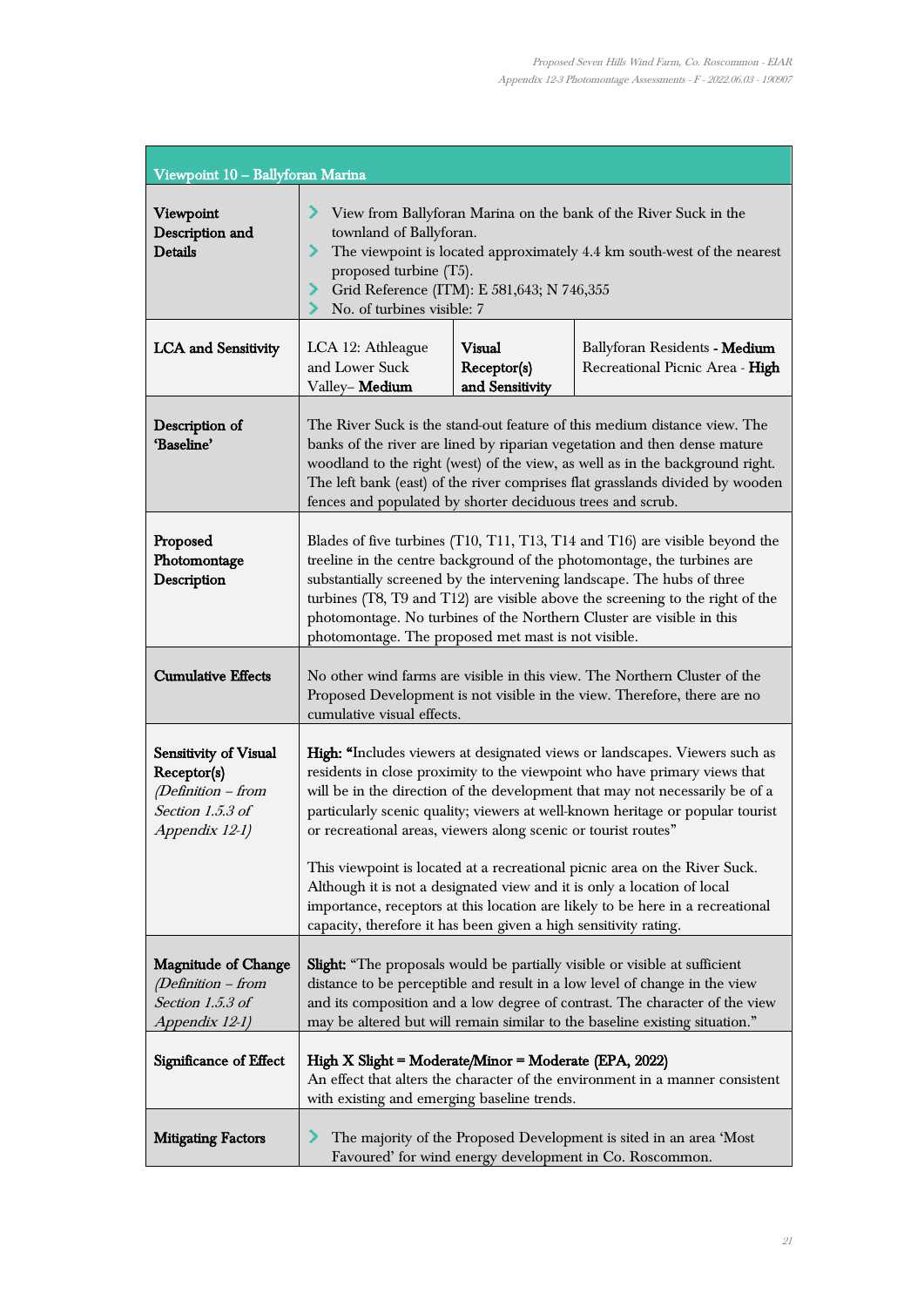÷,

| Viewpoint 10 - Ballyforan Marina |                                                                            |  |  |
|----------------------------------|----------------------------------------------------------------------------|--|--|
|                                  | The Proposed Development is located within an LCA of the lowest            |  |  |
|                                  | landscape sensitivity rating in Co. Roscommon.                             |  |  |
|                                  | The proposed turbines appear above the treeline and do not obstruct or     |  |  |
|                                  | this landscape view.                                                       |  |  |
|                                  | There is very little visibility of the proposed turbines in the Village of |  |  |
|                                  | Ballyforan and on approach roads to the west.                              |  |  |
|                                  | Several photomontages were captured within the Village of Ballyforan       |  |  |
|                                  | and around the River Suck in order to find a location where the            |  |  |
|                                  | Proposed Development is actually likely to be visible. Visibility of the   |  |  |
|                                  | proposed turbines is localised to areas around this photomontage           |  |  |
|                                  | viewpoint. There is not likely to be any visibility from the picnic        |  |  |
|                                  | benches, several metres to the east of this viewpoint.                     |  |  |
|                                  |                                                                            |  |  |
| <b>Residual Effect</b>           | Slight (EPA, 2022)                                                         |  |  |
| (incl. mitigating                | An effect which causes noticeable changes in the character of the          |  |  |
| factors)                         | environment without affecting its sensitivities                            |  |  |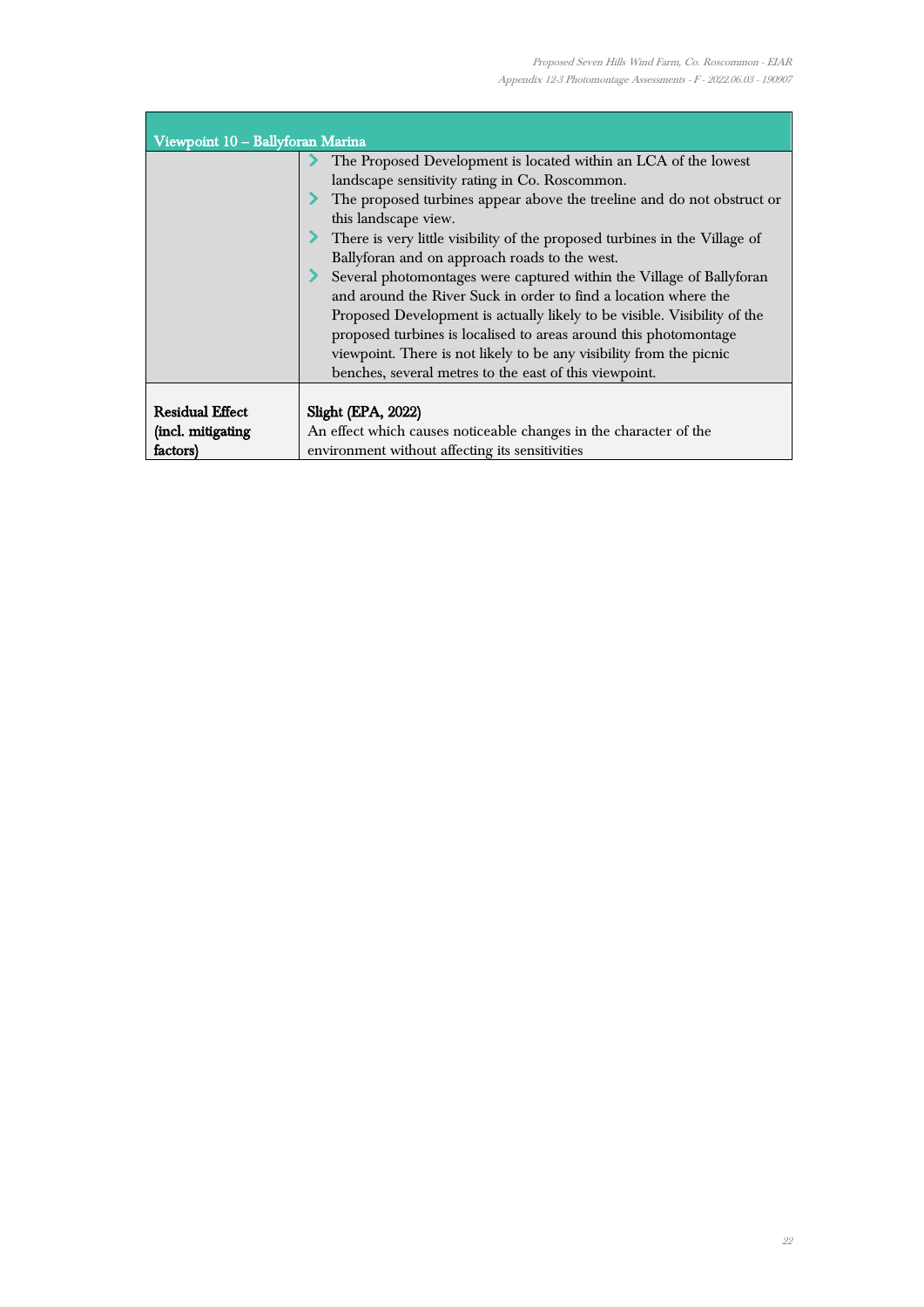| Viewpoint 11 - Mullaghardagh                                                                     |                                                                                                                                                                                                                                                                                                                                                                                                                                                                                                                                                                                                                                                                                                                                                                                                            |                                                 |                                                                                                                                                                                                                                          |
|--------------------------------------------------------------------------------------------------|------------------------------------------------------------------------------------------------------------------------------------------------------------------------------------------------------------------------------------------------------------------------------------------------------------------------------------------------------------------------------------------------------------------------------------------------------------------------------------------------------------------------------------------------------------------------------------------------------------------------------------------------------------------------------------------------------------------------------------------------------------------------------------------------------------|-------------------------------------------------|------------------------------------------------------------------------------------------------------------------------------------------------------------------------------------------------------------------------------------------|
| Viewpoint<br>Description and<br><b>Details</b>                                                   | View from the R357 Regional Road in the townland of Mullaghardagh.<br>The viewpoint is located approximately 1 km north-west of the nearest<br>proposed turbine (T5)<br>Grid Reference (ITM): E 584,946: N 748,514<br>No. of turbines visible: 7.                                                                                                                                                                                                                                                                                                                                                                                                                                                                                                                                                          |                                                 |                                                                                                                                                                                                                                          |
| <b>LCA</b> and Sensitivity                                                                       | LCA 34: Lough<br>Funshinagh, Stone<br>Wall Grasslands and<br>Esker Ridges - Low                                                                                                                                                                                                                                                                                                                                                                                                                                                                                                                                                                                                                                                                                                                            | <b>Visual</b><br>Receptor(s)<br>and Sensitivity | Local Traffic $-$ Low<br>Scenic Panoramic View from<br>the south-west clockwise to the<br>north - High                                                                                                                                   |
| Description of<br>'Baseline'                                                                     | View to the south-east across the R357 Regional Road at a crossroad<br>junction with two local roads. A low stone wall and large road sign are<br>visible in the foreground of the view. The left and centre of the image<br>comprises short-distance views across fields of agricultural grassland and<br>drystone walls. Mature broadleaf trees and shorter bushy trees are visible<br>upon the higher elevation in the background image. Longer-distance views<br>are available to the right of the image where the landform slopes down to<br>the south. In the middle distance, a farm shed and farm stead is visible to<br>the centre right of the image.                                                                                                                                            |                                                 |                                                                                                                                                                                                                                          |
| Proposed<br>Photomontage<br>Description                                                          | Seven turbines of the Northern Cluster are visible above the treelines<br>existent in the background of the image, the lower towers and lower blade<br>arcs are screened from view. No turbines of the Southern Cluster are visible<br>in the photomontage. Turbine $T5$ is only 1 km from this viewpoint and is<br>consequently seen as a relatively large and prominent feature from this<br>location. Visual effects are softened by the screening from the intervening<br>landform and treelines. All turbine components are viewed above the<br>horizon and they do not obstruct any landscape views. The proposed<br>turbines comprise a relatively small horizontal spatial extent of the view.<br>The proposed mete mast is visible as a tall slender lattice structure adjacent<br>to turbine T5. |                                                 |                                                                                                                                                                                                                                          |
| Cumulative Effects                                                                               | No other wind farms are visible in this view. The Southern Cluster of the<br>Proposed Development is barely visible in the photomontage. Therefore,<br>there are no cumulative visual effects.                                                                                                                                                                                                                                                                                                                                                                                                                                                                                                                                                                                                             |                                                 |                                                                                                                                                                                                                                          |
| Sensitivity of Visual<br>Receptor(s)<br>(Definition - from<br>Section 1.5.3 of<br>Appendix 12-1) | Medium: "Includes viewers who may have some susceptibility to a change<br>in view, such as those from views which are not designated but may have<br>local recreational uses or those travelling along routes or at views which are<br>considered moderately scenic. Viewers such as residents in medium<br>proximity but who do not have views focused in the direction of the<br>proposed development or whose views are not of a particularly scenic<br>quality."<br>There are no designated scenic views from this location. A medium<br>sensitivity is given to this location on account of the panoramic scenic views<br>to the west and north, as well as local residents in the wider area. The<br>undesignated scenic amenity is only deemed to be of local importance.                           |                                                 |                                                                                                                                                                                                                                          |
| <b>Magnitude of Change</b><br>(Definition - from                                                 |                                                                                                                                                                                                                                                                                                                                                                                                                                                                                                                                                                                                                                                                                                                                                                                                            |                                                 | <b>Moderate:</b> "The change in the view may involve partial obstruction of<br>existing view or partial change in character and composition of the baseline<br>through the introduction of new elements or removal of existing elements. |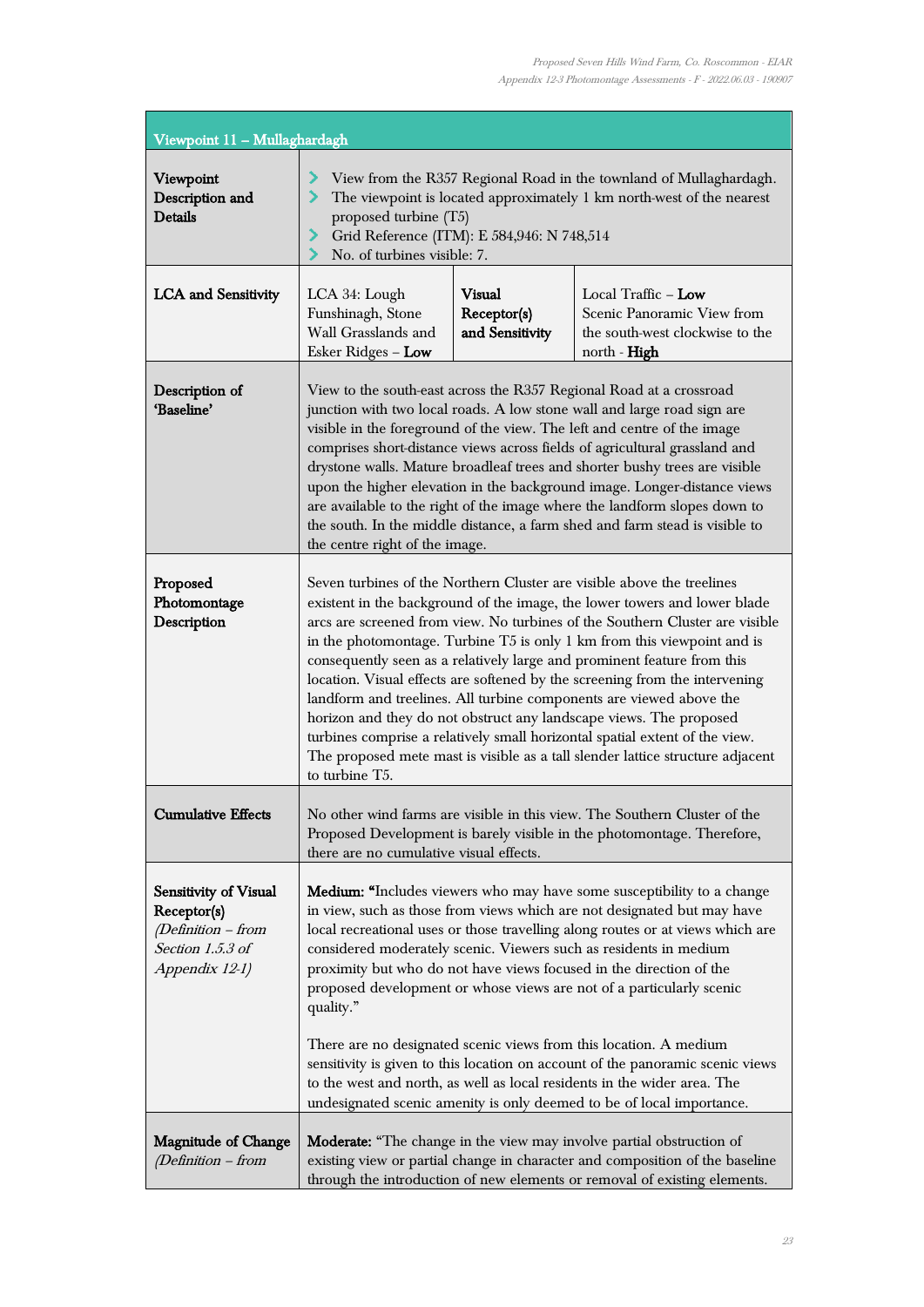ŧ

| Viewpoint 11 - Mullaghardagh                            |                                                                                                                                                                                                                                                                                                                                                                                                                                                                                                                                                                                                                                                                                                                                                                                                                                                                                                                                                                                                 |
|---------------------------------------------------------|-------------------------------------------------------------------------------------------------------------------------------------------------------------------------------------------------------------------------------------------------------------------------------------------------------------------------------------------------------------------------------------------------------------------------------------------------------------------------------------------------------------------------------------------------------------------------------------------------------------------------------------------------------------------------------------------------------------------------------------------------------------------------------------------------------------------------------------------------------------------------------------------------------------------------------------------------------------------------------------------------|
| Section $1.5.3$ of<br>Appendix 12-1)                    | Likely to occur at locations where the development is partially visible over a<br>moderate or medium extent, and which are not in close proximity to the<br>development. Change may be readily noticeable but not substantially<br>different in scale and character from the surroundings and wider setting."                                                                                                                                                                                                                                                                                                                                                                                                                                                                                                                                                                                                                                                                                   |
| Significance of Effect                                  | Medium X Moderate = Moderate/Minor = Moderate (EPA, 2022)<br>An effect that alters the character of the environment in a manner consistent<br>with existing and emerging baseline trends.                                                                                                                                                                                                                                                                                                                                                                                                                                                                                                                                                                                                                                                                                                                                                                                                       |
| <b>Mitigating Factors</b>                               | The majority of the Proposed Development is sited in an area 'Most<br>Favoured' for wind energy development in Co. Roscommon.<br>The proposed turbines and this viewpoint are located within an LCA of<br>the lowest landscape sensitivity rating in Co. Roscommon.<br>From this location, the long-ranging panoramic landscape views are<br>directed to the south, west and north; in the opposite direction of the<br>Proposed Development. The proposed turbines do not obstruct or<br>intrude upon any panoramic landscape views of aesthetic value.<br>With regards to the siting of turbines in proximity to residential<br>dwellings, the Proposed Development adheres to the minimum 500<br>metre set back distance in the current Wind Energy Development<br>Guidelines (2006, DoEHLG) and also the 4 times tip height set-back<br>distance explicitly set out for residential visual amenity prescribed by<br>the Draft Revised Wind Energy Development Guidelines (2019,<br>DoHPLG). |
| <b>Residual Effect</b><br>(incl. mitigating<br>factors) | Moderate (EPA, 2022)<br>An effect that alters the character of the environment in a manner consistent<br>with existing and emerging baseline trends.                                                                                                                                                                                                                                                                                                                                                                                                                                                                                                                                                                                                                                                                                                                                                                                                                                            |

| Viewpoint 12 - Lugboy                          |                                                                                                                                                                                                                                                                                                                                                                                                                                                          |                                                 |                                                           |
|------------------------------------------------|----------------------------------------------------------------------------------------------------------------------------------------------------------------------------------------------------------------------------------------------------------------------------------------------------------------------------------------------------------------------------------------------------------------------------------------------------------|-------------------------------------------------|-----------------------------------------------------------|
| Viewpoint<br>Description and<br><b>Details</b> | View from the R357 Regional Road in the townland of Lugboy.<br>The viewpoint is located approximately 1.1 km south-west of the nearest<br>proposed turbine (T9).<br>Grid Reference (ITM): E 587,724; N 741,441<br>No. of turbines visible: 18                                                                                                                                                                                                            |                                                 |                                                           |
| <b>LCA</b> and Sensitivity                     | LCA 12: Athleague<br>and Lower Suck<br>Valley-Medium                                                                                                                                                                                                                                                                                                                                                                                                     | <b>Visual</b><br>Receptor(s)<br>and Sensitivity | Residential Receptors - High<br>Traffic on the R357 - Low |
| Description of<br>'Baseline'                   | Medium distance views across undulating fields of grassland pasture<br>delineated by dry stone walls and small clusters of Hazel and Hawthorn.<br>The background of the view comprises an elevated ridgeline covered by<br>dense vegetation and scrub upon calcareous limestone grasslands. No<br>residential dwellings are visible in the landscape. The Lugboy water<br>reservoir is just discernible on the horizon to the centre-right of the image. |                                                 |                                                           |
| Proposed<br>Photomontage<br>Description        | 12 No. turbines of the Southern Cluster are visible upon or just behind the<br>elevated ridgeline in the background of this landscape view. Several blade<br>tips of the turbines of the Northern Cluster are just discernible in the<br>photomontage. Turbine T9 is in close proximity to this viewpoint and will                                                                                                                                       |                                                 |                                                           |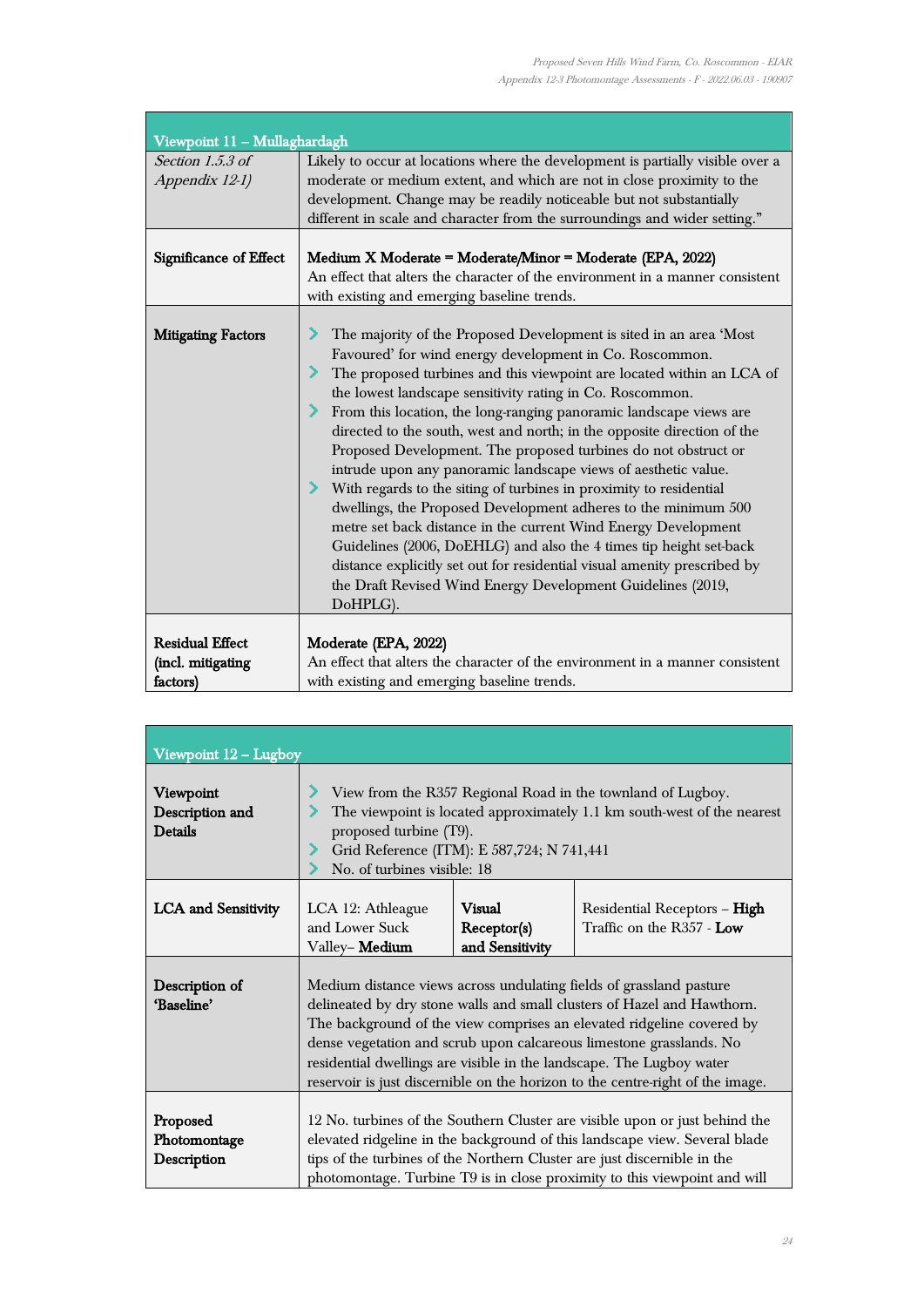ī

| Viewpoint $12 -$ Lugboy                                                                          |                                                                                                                                                                                                                                                                                                                                                                                                                                                                                                                                                                                                                                                                                                                                                                                                                                                                                  |
|--------------------------------------------------------------------------------------------------|----------------------------------------------------------------------------------------------------------------------------------------------------------------------------------------------------------------------------------------------------------------------------------------------------------------------------------------------------------------------------------------------------------------------------------------------------------------------------------------------------------------------------------------------------------------------------------------------------------------------------------------------------------------------------------------------------------------------------------------------------------------------------------------------------------------------------------------------------------------------------------|
|                                                                                                  | be a prominent feature of the landscape. The lower blade arc and lower<br>towers of turbines (T13, T14, T15, T16, T17, T18, T19 and T20) seen to the<br>centre and right of the photomontage are screened from view by the<br>intervening ridgeline. All turbine components are viewed above the<br>horizon. There is some visual stacking between turbines T11 and T12, aside<br>from this, the turbines are evenly spaced in a coherent array above the<br>elevated ground. The proposed met mast is not visible in the<br>photomontage.                                                                                                                                                                                                                                                                                                                                       |
| <b>Cumulative Effects</b>                                                                        | No other wind farms are visible in this view. The Northern Cluster of the<br>Proposed Development is not visible in the view. Therefore, there are no<br>cumulative visual effects.                                                                                                                                                                                                                                                                                                                                                                                                                                                                                                                                                                                                                                                                                              |
| Sensitivity of Visual<br>Receptor(s)<br>(Definition - from<br>Section 1.5.3 of<br>Appendix 12-1) | High: "Includes viewers at designated views or landscapes. Viewers such as<br>residents in close proximity to the viewpoint who have primary views that<br>will be in the direction of the development that may not necessarily be of a<br>particularly scenic quality; viewers at well-known heritage or popular tourist<br>or recreational areas, viewers along scenic or tourist routes."<br>This viewpoint is given a high sensitivity rating on account of the residential<br>receptors located immediately behind this viewpoint location.                                                                                                                                                                                                                                                                                                                                 |
| <b>Magnitude of Change</b><br>(Definition - from<br>Section 1.5.3 of<br>Appendix 12-1)           | <b>Moderate:</b> "The change in the view may involve partial obstruction of<br>existing view or partial change in character and composition of the baseline<br>through the introduction of new elements or removal of existing elements.<br>Likely to occur at locations where the development is partially visible over a<br>moderate or medium extent, and which are not in close proximity to the<br>development. Change may be readily noticeable but not substantially<br>different in scale and character from the surroundings and wider setting."                                                                                                                                                                                                                                                                                                                        |
| Significance of Effect                                                                           | High X Moderate = Moderate = Significant (EPA, 2022)<br>An effect, which by its character, magnitude, duration or intensity alters a<br>sensitive aspect of the environment.                                                                                                                                                                                                                                                                                                                                                                                                                                                                                                                                                                                                                                                                                                     |
| <b>Mitigating Factors</b>                                                                        | The majority of the Proposed Development is sited in an area 'Most<br>Favoured' for wind energy development in Co. Roscommon.<br>The Proposed Development is located within an LCA of the lowest<br>landscape sensitivity rating in Co. Roscommon.<br>> With regards to the siting of turbines in proximity to residential<br>dwellings, the Proposed Development adheres to the minimum 500<br>metre set back distance in the current Wind Energy Development<br>Guidelines (2006, DoEHLG) and also the 4 times tip height set-back<br>distance explicitly set out for residential visual amenity prescribed by<br>the Draft Revised Wind Energy Development Guidelines (2019,<br>DoHPLG).<br>Regular spacing and ordered siting of the turbines ensures that they<br>read coherently within the landscape, with minimal visual stacking or<br>occurring from this perspective. |
| <b>Residual Effect</b><br>(incl. mitigating<br>factors)                                          | Moderate (EPA, 2022)<br>An effect that alters the character of the environment in a manner consistent<br>with existing and emerging baseline trends.                                                                                                                                                                                                                                                                                                                                                                                                                                                                                                                                                                                                                                                                                                                             |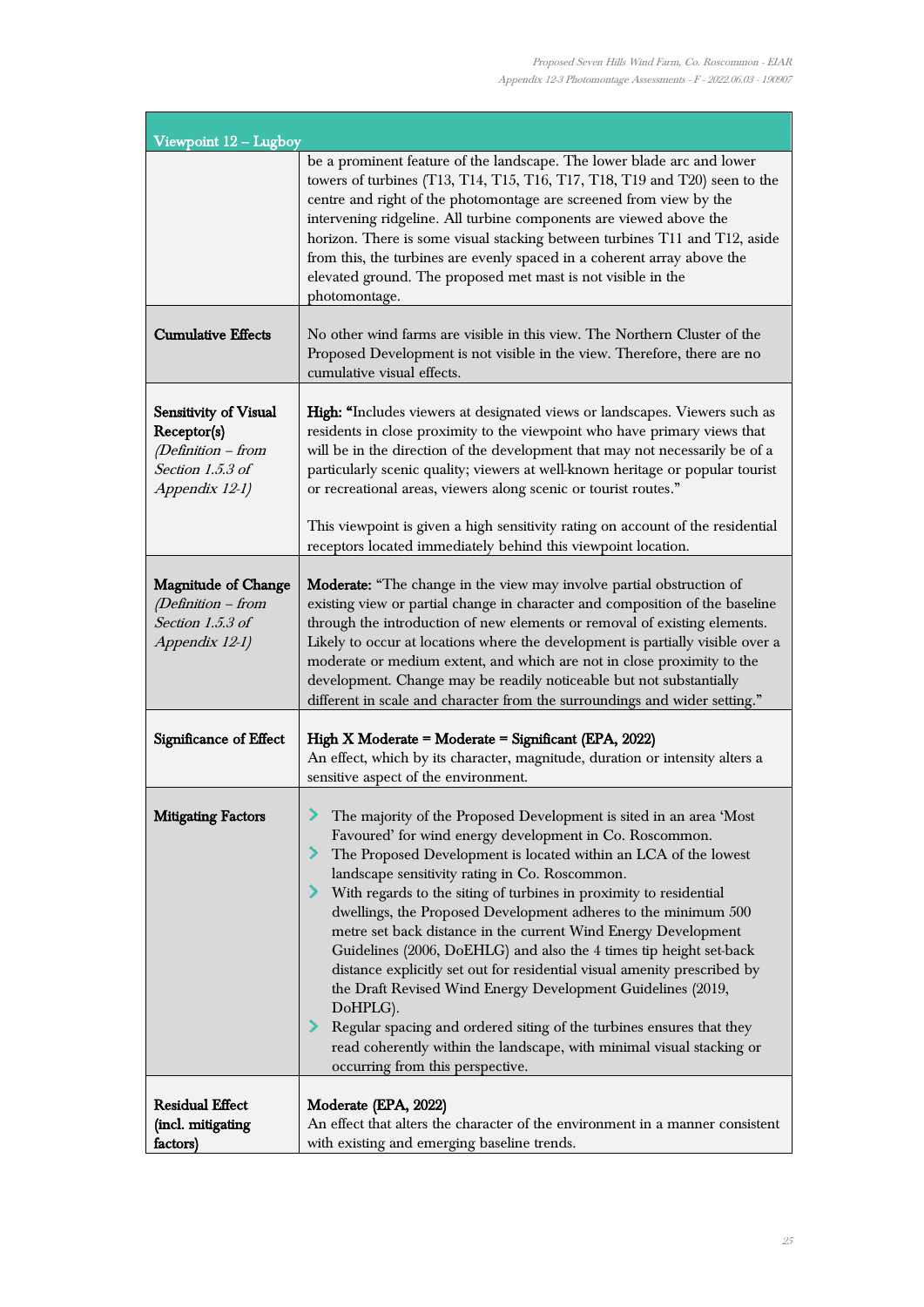ı,

| Viewpoint 13 - Clonmacnoise                                                                        |                                                                                                                                                                                                                                                                                                                                                                                                                                                                                                                                                                                                                                                                                                                                                                                                                                                                                                                              |                                                 |                                                                                                                         |
|----------------------------------------------------------------------------------------------------|------------------------------------------------------------------------------------------------------------------------------------------------------------------------------------------------------------------------------------------------------------------------------------------------------------------------------------------------------------------------------------------------------------------------------------------------------------------------------------------------------------------------------------------------------------------------------------------------------------------------------------------------------------------------------------------------------------------------------------------------------------------------------------------------------------------------------------------------------------------------------------------------------------------------------|-------------------------------------------------|-------------------------------------------------------------------------------------------------------------------------|
| Viewpoint<br>Description and<br><b>Details</b>                                                     | View from Clonmacnoise monastic site and Shannon Callows in County<br>Offaly.<br>The viewpoint is located in proximity to Clonmacnoise Castle and<br>Heritage Centre on the southern banks of the Shannon River.<br>The viewpoint is located in proximity to several County Offaly<br>⋗<br>designated Scenic Views - O-V3 and O-V4.<br>The viewpoint is located, approximately 17.3 km south of the nearest<br>⋗<br>proposed turbine (T9).<br>Grid Reference (ITM): E 600,831; N 730,577<br>⋗<br>No. of turbines visible: 20                                                                                                                                                                                                                                                                                                                                                                                                 |                                                 |                                                                                                                         |
| <b>LCA</b> and Sensitivity                                                                         | County Offaly High<br>Amenity Areas,<br>Clonmacnoise<br>Heritage Zone and<br>the Shannon - High                                                                                                                                                                                                                                                                                                                                                                                                                                                                                                                                                                                                                                                                                                                                                                                                                              | <b>Visual</b><br>Receptor(s)<br>and Sensitivity | Clonmacnoise Heritage Centre -<br>High<br>Representative of County<br><b>Offaly Designated Scenic</b><br>Amenity - High |
| Description of<br>'Baseline'                                                                       | Long ranging views across the River Shannon from an elevated bank<br>immediately west of the Clonmacnoise Heritage site. The foreground<br>comprises a gently sloping grassy field upon the southern banks of the<br>Shannon, as well as a small marina. Although it is not seen in the baseline<br>image, remains of the Clonmacnoise castle are seen upon an elevated<br>mound to the right foreground of the Key image at 120°. A flat landscape of<br>dense mature woodland is visible beyond the far bank of the Shannon.                                                                                                                                                                                                                                                                                                                                                                                               |                                                 |                                                                                                                         |
| Proposed<br>Photomontage<br>Description                                                            | All turbines of the Proposed Development are just visible above the<br>treelines in the background of the photomontage. The towers and lower<br>blade arcs of the turbines are substantially screened from view by the<br>intervening landform and vegetation. At this distance, the turbines are seen<br>as very small background elements and comprise a very small spatial extent<br>of this view. The proposed met mast is not visible in the photomontage.                                                                                                                                                                                                                                                                                                                                                                                                                                                              |                                                 |                                                                                                                         |
| <b>Cumulative Effects</b>                                                                          | No other wind Farms are visible in this view. At this distance and from this<br>perspective, the Proposed Development appears as one contiguous turbine<br>cluster, therefore there are no cumulative visual effects.                                                                                                                                                                                                                                                                                                                                                                                                                                                                                                                                                                                                                                                                                                        |                                                 |                                                                                                                         |
| Sensitivity of Visual<br>Receptor(s)<br>(Definition - from<br>Section $1.5.3$ of<br>Appendix 12-1) | High: "Includes viewers at designated views or landscapes. Viewers such as<br>residents in close proximity to the viewpoint who have primary views that<br>will be in the direction of the development that may not necessarily be of a<br>particularly scenic quality; viewers at well-known heritage or popular tourist<br>or recreational areas, viewers along scenic or tourist routes"<br>Clonmacnoise is a well-known and popular heritage and tourist destination<br>and there are County Offaly designated Scenic Views across the Shannon<br>Callows in proximity to this viewpoint. In consideration of these receptors,<br>this viewpoint is given a 'High' sensitivity. This destination is sensitive on<br>account of the heritage value of Clonmacnoise and less so on unique and<br>outstanding landscape views that would warrant designation of this<br>viewpoint as a receptor of 'Very High' sensitivity. |                                                 |                                                                                                                         |
| <b>Magnitude of Change</b><br>(Definition – from                                                   | <b>Slight:</b> "The proposals would be partially visible or visible at sufficient<br>distance to be perceptible and result in a low level of change in the view                                                                                                                                                                                                                                                                                                                                                                                                                                                                                                                                                                                                                                                                                                                                                              |                                                 |                                                                                                                         |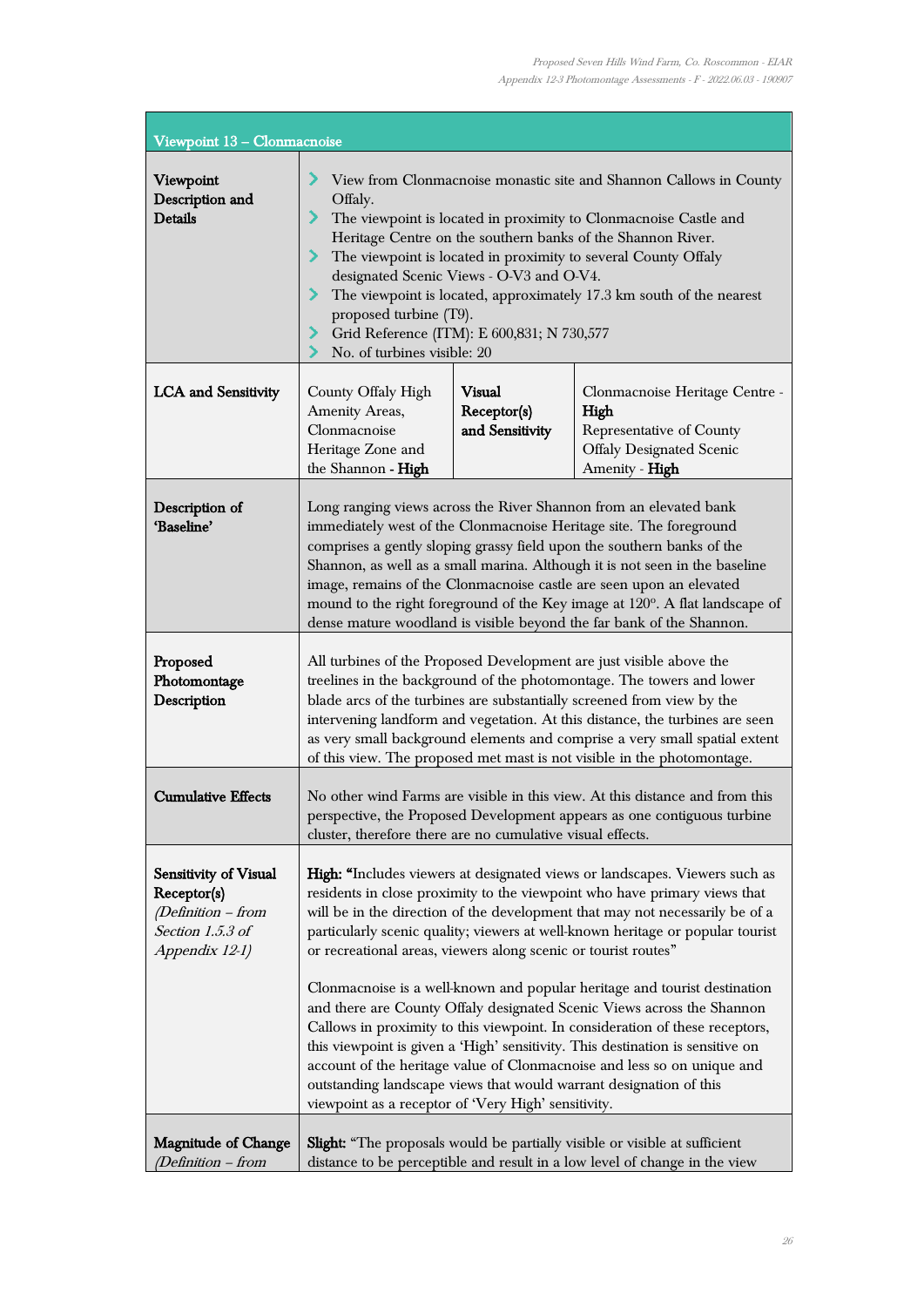$\overline{\phantom{a}}$ 

| Viewpoint 13 - Clonmacnoise                             |                                                                                                                                                                                                                                                                                                                                                                                                                                                                                                                                                                                                                                                                                                                                  |
|---------------------------------------------------------|----------------------------------------------------------------------------------------------------------------------------------------------------------------------------------------------------------------------------------------------------------------------------------------------------------------------------------------------------------------------------------------------------------------------------------------------------------------------------------------------------------------------------------------------------------------------------------------------------------------------------------------------------------------------------------------------------------------------------------|
| Section $1.5.3$ of<br>Appendix 12-1)                    | and its composition and a low degree of contrast. The character of the view<br>may be altered but will remain similar to the baseline existing situation."                                                                                                                                                                                                                                                                                                                                                                                                                                                                                                                                                                       |
| Significance of Effect                                  | High X Slight = Moderate/Minor = Moderate (EPA, 2022)<br>An effect that alters the character of the environment in a manner consistent<br>with existing and emerging baseline trends                                                                                                                                                                                                                                                                                                                                                                                                                                                                                                                                             |
| <b>Mitigating Factors</b>                               | The majority of the Proposed Development is sited in an area 'Most<br>Favoured' for wind energy development in Co. Roscommon.<br>The Proposed Development does not obstruct any valuable landscape<br>views from this location.<br>The Proposed Development is a regular and ordered array of turbines<br>in the background of this view, they read coherently within the<br>landscape.<br>At this distance, a visual receptor will have to be scanning the horizon<br>in order to identify the proposed turbines. The Proposed Development<br>comprises a small spatial extent of the view and will have minimal<br>intrusion upon the cultural setting of Clonmacnoise (See assessments in<br>Chapter 13 - Cultural Heritage). |
| <b>Residual Effect</b><br>(incl. mitigating<br>factors) | <b>Slight (EPA, 2022)</b><br>An effect which causes noticeable changes in the character of the<br>environment without affecting its sensitivities.                                                                                                                                                                                                                                                                                                                                                                                                                                                                                                                                                                               |

| Viewpoint 14 - Ballykeeran              |                                                                                                                                                                                                                                                                                                                                                                                                                                                                                                             |                                          |                                                                                                                                                                                                                                |
|-----------------------------------------|-------------------------------------------------------------------------------------------------------------------------------------------------------------------------------------------------------------------------------------------------------------------------------------------------------------------------------------------------------------------------------------------------------------------------------------------------------------------------------------------------------------|------------------------------------------|--------------------------------------------------------------------------------------------------------------------------------------------------------------------------------------------------------------------------------|
| Viewpoint<br>Description and<br>Details | View from an OSi Viewing Area in Ballykeeran, County Westmeath.<br>The viewpoint is located at a viewpoint and picnic area off the N56<br>National Road in the townland of Ballaghkeeran Big.<br>The viewpoint is located in proximity to several County Westmeath<br>designated Scenic View W-V3 and representative of W-V1.<br>The viewpoint is located approximately 16.5 km east of the nearest<br>proposed turbine (T20).<br>Grid Reference (ITM): E 607,924; N 744,975<br>No. of turbines visible: 20 |                                          |                                                                                                                                                                                                                                |
| <b>LCA</b> and Sensitivity              | LCA 6: Lough Ree /<br>Shannon Corridor-<br>Very High<br>County Westmeath<br>Area of High<br>Amenity - Very High                                                                                                                                                                                                                                                                                                                                                                                             | Visual<br>Receptor(s)<br>and Sensitivity | OSi Viewing Area - Very High<br>County Westmeath Designated<br>Scenic View W -V3 - High<br>Representative of County<br><b>Westmeath Designated Scenic</b><br>View $W - V1 - High$<br>Traffic on the N56 National<br>Road - Low |
| Description of<br>'Baseline'            | Expansive long-ranging views across the flat wetlands to the north of<br>Athlone from an elevated viewpoint. Water bodies of Ballaghkeeran Bay,<br>Killinure Lough and Coosan Lough are visible in the middle distance.<br>Lough Ree is just visible to the right of the view. The loughs and bays are<br>surrounded by marshy wetlands and mixed deciduous woodland.                                                                                                                                       |                                          |                                                                                                                                                                                                                                |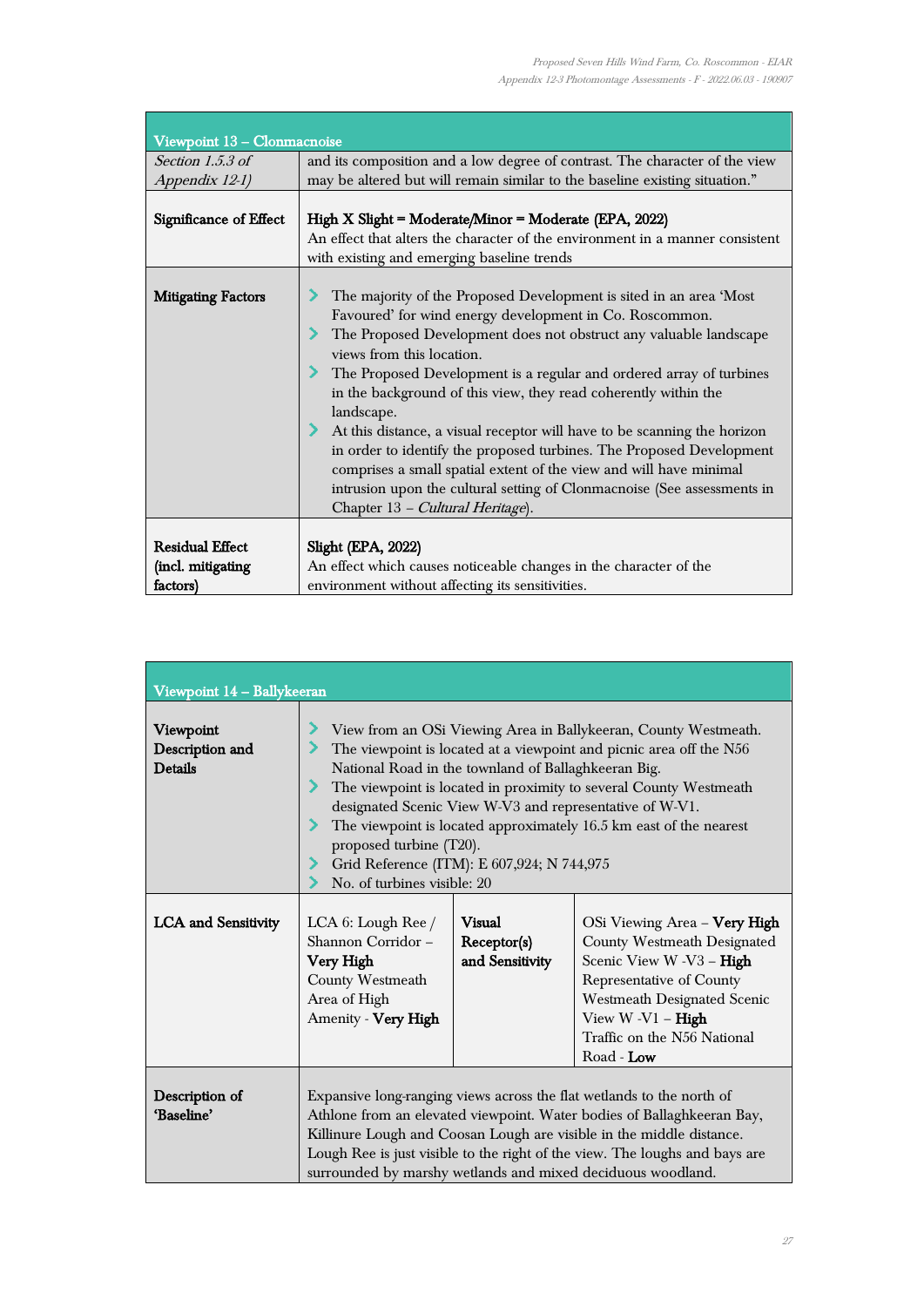÷,

| Viewpoint 14 - Ballykeeran                                                                                |                                                                                                                                                                                                                                                                                                                                                                                                                                                                                                                                                                                                                                                                                          |
|-----------------------------------------------------------------------------------------------------------|------------------------------------------------------------------------------------------------------------------------------------------------------------------------------------------------------------------------------------------------------------------------------------------------------------------------------------------------------------------------------------------------------------------------------------------------------------------------------------------------------------------------------------------------------------------------------------------------------------------------------------------------------------------------------------------|
| Proposed<br>Photomontage<br>Description                                                                   | All turbines of the Proposed Development are visible in the very<br>background of this expansive landscape view. At this distance, the turbines<br>are seen as very small background elements and comprise a very small<br>spatial extent of this view. There is visual separation between the northern<br>and Southern Cluster. There is some visual stacking between turbines from<br>this perspective. The proposed met mast is not discernible at this distance.                                                                                                                                                                                                                     |
| <b>Cumulative Effects</b>                                                                                 | The two turbines of the existing Skrine Wind Farm and proposed Kilcash<br>turbine are theoretically visible in from views in the locality of this<br>viewpoint, as indicated by the 90° wireframe image. They are not visible in<br>the photomontage as they are screened from view by the hedge visible in<br>the foreground. These turbines are located at a substantial distance from this<br>viewpoint location and are not visible in the same direct field of view as the<br>Proposed Development.<br>The two proposed turbine clusters are viewed in combination although they<br>are visually separated within the landscape. No significant cumulative visual<br>effects occur. |
| <b>Sensitivity of Visual</b><br>Receptor(s)<br>$(Definition - from$<br>Section 1.5.3 of<br>Appendix 12-1) | Very High: "Included in this category are viewers that are primarily focused<br>on views from this particular location, such as visitors to popular<br>destinations identified for their outstanding views. Residents in close<br>proximity who have primary views of a scenic quality in the direction of the<br>development."<br>On balance the sensitivity of this viewpoint is Very High due to the<br>designated scenic views and the expansive views of the High value<br>landscape to the west and north-west. This location is a popular spot where<br>receptors come to in order to admire the views.                                                                           |
| <b>Magnitude of Change</b><br>$(Definition - from$<br>Section 1.5.3 of<br>Appendix 12-1)                  | Negligible: "Any change would only be barely distinguishable from the<br>status quo "do-nothing scenario" in the surroundings. The composition and<br>character of the view would be substantially unaltered, approximating to<br>little or no change."                                                                                                                                                                                                                                                                                                                                                                                                                                  |
| Significance of Effect                                                                                    | Very High X Negligible = Moderate/Minor = Moderate (EPA, 2022)<br>An effect that alters the character of the environment in a manner consistent<br>with existing and emerging baseline trends                                                                                                                                                                                                                                                                                                                                                                                                                                                                                            |
| <b>Mitigating Factors</b>                                                                                 | The majority of the Proposed Development is sited in an area 'Most<br>Favoured' for wind energy development in Co. Roscommon.<br>The Proposed Development is viewed above the skyline and does not<br>obstruct any valuable landscape views from this location.<br>Visual effects are mitigated by distance.<br>The Proposed Development is effectively absorbed within this wide and<br>expansive landscape view.<br>The Proposed Development is a regular and ordered array of turbines<br>in the background of this view, they read coherently within the<br>landscape.                                                                                                               |
| <b>Residual Effect</b><br>(incl. mitigating<br>factors)                                                   | Slight (EPA, 2022)<br>An effect which causes noticeable changes in the character of the<br>environment without affecting its sensitivities.                                                                                                                                                                                                                                                                                                                                                                                                                                                                                                                                              |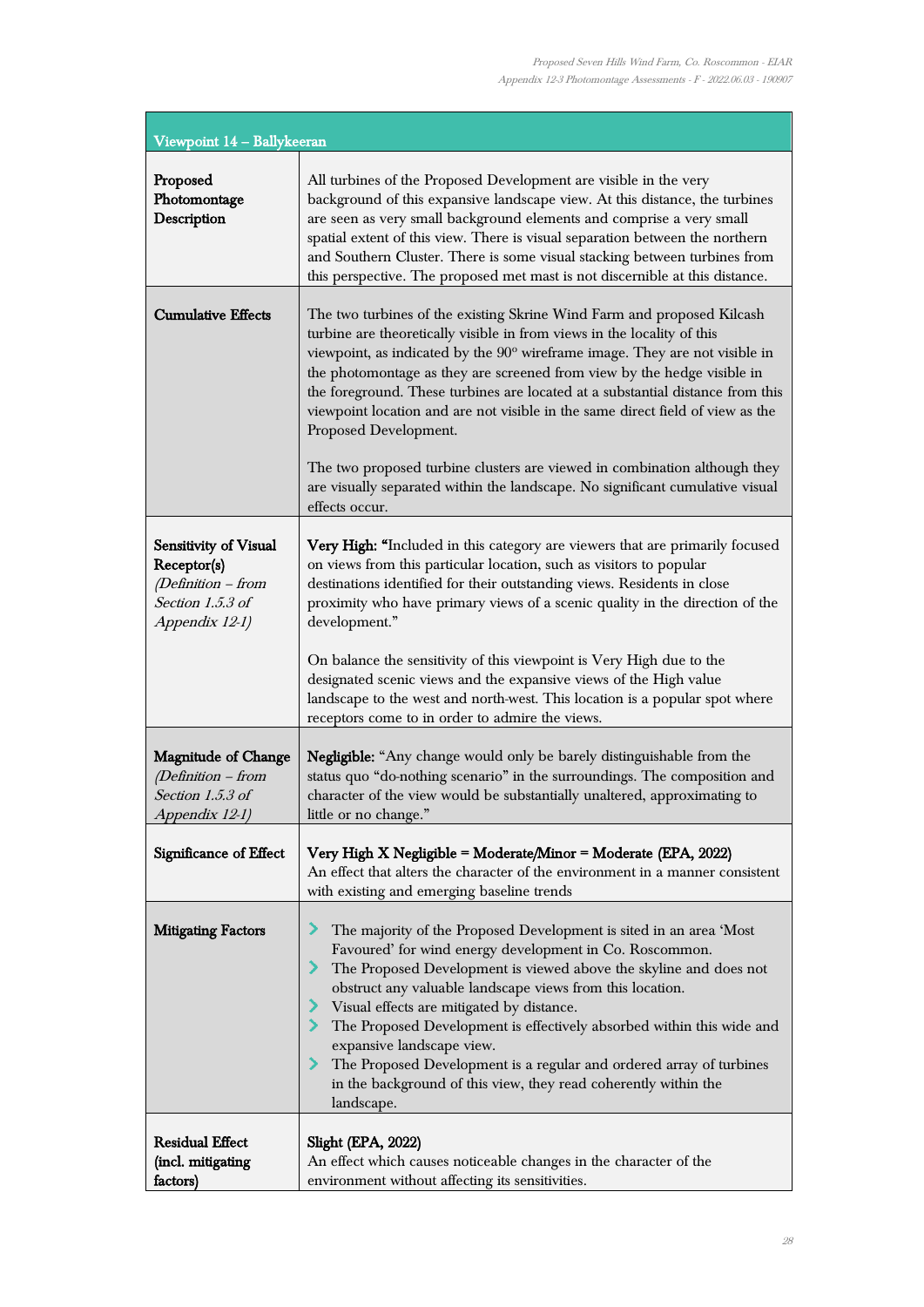| Viewpoint 15 - Loughfarm                                                                           |                                                                                                                                                                                                                                                                                                                                                                                                                                                                                                                                                                |                                          |                                                                                                                                                                                                          |
|----------------------------------------------------------------------------------------------------|----------------------------------------------------------------------------------------------------------------------------------------------------------------------------------------------------------------------------------------------------------------------------------------------------------------------------------------------------------------------------------------------------------------------------------------------------------------------------------------------------------------------------------------------------------------|------------------------------------------|----------------------------------------------------------------------------------------------------------------------------------------------------------------------------------------------------------|
| Viewpoint<br>Description and<br>Details                                                            | View from a Viewing Area in the townland of Loughfarm, County<br>⋗<br>Longford.<br>The viewpoint is located on Longford Designated Scenic Route 20.<br>⋗<br>The viewpoint is located approximately 18.8 km north-east of the<br>nearest proposed turbine (T4).<br>Grid Reference (ITM): E 601,991; N 759,884<br>No. of turbines visible: 20                                                                                                                                                                                                                    |                                          |                                                                                                                                                                                                          |
| <b>LCA</b> and Sensitivity                                                                         | LCU 3 - Shannon<br>Basin/Lough Ree -<br>High;<br>County Longford<br>Broad Zone - High                                                                                                                                                                                                                                                                                                                                                                                                                                                                          | Visual<br>Receptor(s)<br>and Sensitivity | OSi Viewing Area - Very High<br><b>County Longford Scenic Route</b><br>$20 - High$<br>Representative of County<br><b>Longford Designated Scenic</b><br>Routes L-SR-I14, L-SR-F20 & L-<br>$SR-F19 - High$ |
| Description of<br>'Baseline'                                                                       | Expansive long-ranging landscape view across Lough Ree. A grassy field,<br>short bushes and several mature trees are seen in the foreground of the<br>image. The waterbody of Lough Ree is the stand-out landscape feature and<br>comprises a large spatial extent of the view. Vegetated islands are visible to<br>the left of the view. The landform of County Roscommon is visible as<br>undulating hills on the distant banks of Lough Ree.                                                                                                                |                                          |                                                                                                                                                                                                          |
| Proposed<br>Photomontage<br>Description                                                            | All turbines of the Proposed Development are visible in the very<br>background of this expansive landscape view although the lower<br>components of all turbines are substantially obscured from view by the<br>intervening landform. At this distance, the turbines are seen as very small<br>background elements and comprise a very small spatial extent of this view.<br>There is some visual separation between the two turbine clusters. The<br>proposed met mast is not visible.                                                                        |                                          |                                                                                                                                                                                                          |
| <b>Cumulative Effects</b>                                                                          | No other wind farms are visible in this view. The two proposed turbine<br>clusters are viewed in combination although they are visually separated<br>within the landscape. No significant cumulative visual effects occur.                                                                                                                                                                                                                                                                                                                                     |                                          |                                                                                                                                                                                                          |
| Sensitivity of Visual<br>Receptor(s)<br>(Definition - from<br>Section $1.5.3$ of<br>Appendix 12-1) | High: "Includes viewers at designated views or landscapes. Viewers such as<br>residents in close proximity to the viewpoint who have primary views that<br>will be in the direction of the development that may not necessarily be of a<br>particularly scenic quality; viewers at well-known heritage or popular tourist<br>or recreational areas, viewers along scenic or tourist routes."<br>The sensitivity of this viewpoint is High due to the designated scenic views<br>at this location and in the wider area. It is noted that this is not a tourist |                                          |                                                                                                                                                                                                          |
| <b>Magnitude of Change</b><br>$(Definition - from$<br>Section 1.5.3 of<br>Appendix 12-1)           | hotspot or an area of high traffic density, it is a relatively isolated area.<br><b>Negligible:</b> "Any change would only be barely distinguishable from the<br>status quo "do-nothing scenario" in the surroundings. The composition and<br>character of the view would be substantially unaltered, approximating to<br>little or no change."                                                                                                                                                                                                                |                                          |                                                                                                                                                                                                          |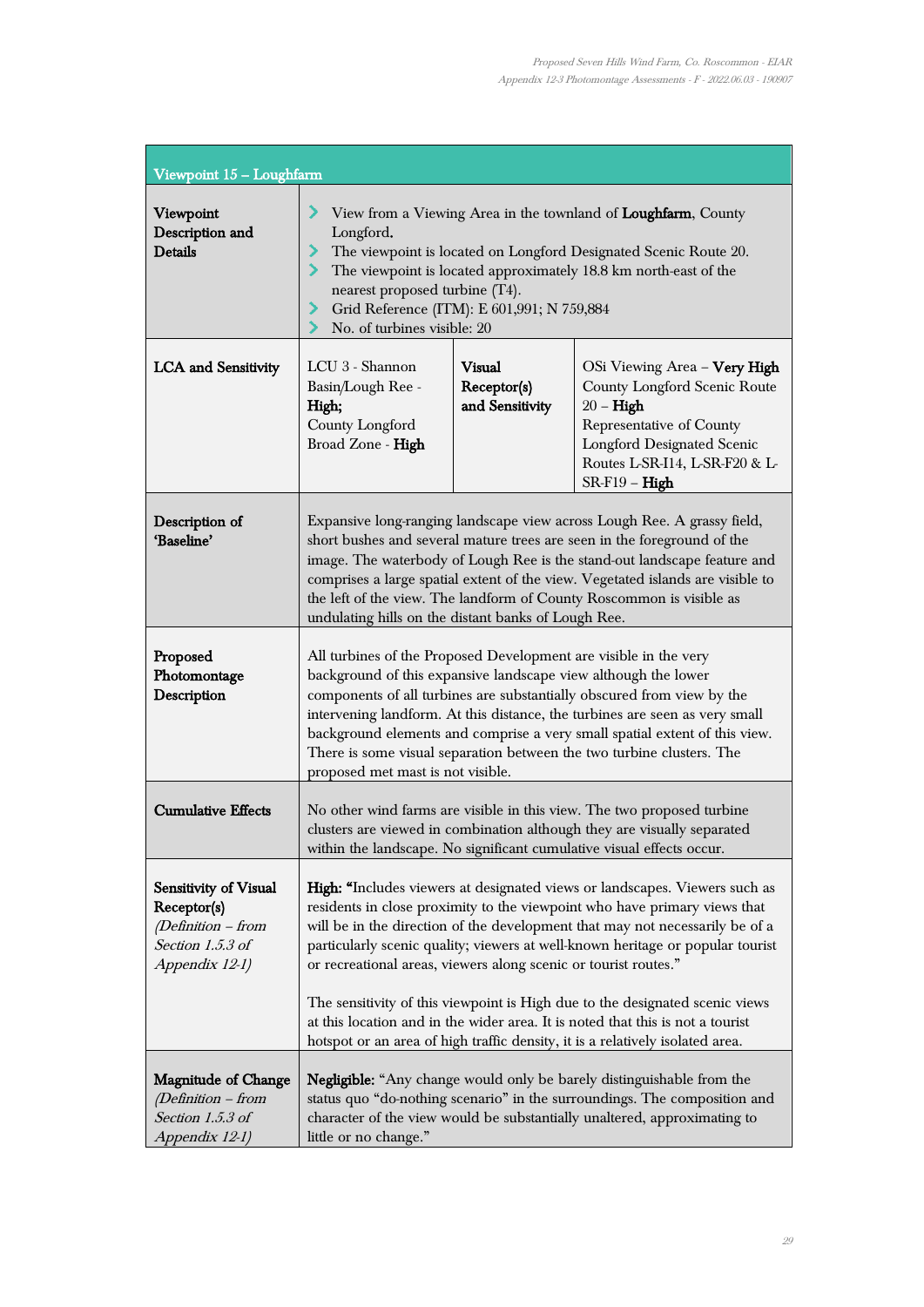| Viewpoint 15 - Loughfarm                                |                                                                                                                                                                                                                                                                                                                                                                                                                                                                                                     |  |  |                                                  |  |  |
|---------------------------------------------------------|-----------------------------------------------------------------------------------------------------------------------------------------------------------------------------------------------------------------------------------------------------------------------------------------------------------------------------------------------------------------------------------------------------------------------------------------------------------------------------------------------------|--|--|--------------------------------------------------|--|--|
| Significance of Effect                                  | High X Negligible = Minor = Slight (EPA, $2022$ )<br>An effect which causes noticeable changes in the character of the                                                                                                                                                                                                                                                                                                                                                                              |  |  | environment without affecting its sensitivities. |  |  |
| <b>Mitigation Factors</b>                               | The majority of the Proposed Development is predominantly sited in an<br>area 'Most Favoured' for wind energy development in Co. Roscommon.<br>Most of the Proposed Development is obscured from view by<br>intervening topography.<br>The Proposed Development is viewed above the skyline and does not<br>obstruct any valuable landscape views from this location.<br>At this distance, a visual receptor will have to be scanning the horizon<br>in order to identify the Proposed Development. |  |  |                                                  |  |  |
| <b>Residual Effect</b><br>(incl. mitigating<br>factors) | Not Significant (EPA, 2022)<br>An effect which causes noticeable changes in the character of the<br>environment but without significant consequences.                                                                                                                                                                                                                                                                                                                                               |  |  |                                                  |  |  |

| Viewpoint 16 - Commeen                         |                                                                                                                                                                                                                                                                                                                                                                                                                                                                                                                                                                                                                                                                  |                                          |                                                           |
|------------------------------------------------|------------------------------------------------------------------------------------------------------------------------------------------------------------------------------------------------------------------------------------------------------------------------------------------------------------------------------------------------------------------------------------------------------------------------------------------------------------------------------------------------------------------------------------------------------------------------------------------------------------------------------------------------------------------|------------------------------------------|-----------------------------------------------------------|
| Viewpoint<br>Description and<br><b>Details</b> | View from R363 Regional Road in the townland of Commeen.<br>The viewpoint is located approximately 1.8 km north of the nearest<br>proposed turbine (T14).<br>Grid Reference (ITM): E 588,061: N 745,808<br>No. of turbines visible: 11.                                                                                                                                                                                                                                                                                                                                                                                                                          |                                          |                                                           |
| <b>LCA</b> and Sensitivity                     | LCA 34: Lough<br>Funshinagh, Stone<br>Wall Grasslands and<br>Esker Ridges - Low                                                                                                                                                                                                                                                                                                                                                                                                                                                                                                                                                                                  | Visual<br>Receptor(s)<br>and Sensitivity | Residential Receptors - High<br>Traffic on the R363 - Low |
| Description of<br>'Baseline'                   | A medium distance view across a gently undulating agricultural landscape<br>comprising improved grasslands bordered by dry stone walls and low<br>bushes. The R363 Regional Road is visible to the left foreground. A cluster<br>of mixed mature woodland is seen both to the left and right of the image in<br>the middle distance. The landform rises to an elevated ridgeline which<br>forms the background of this view. Landcover upon the ridgeline comprises<br>dense vegetation upon calcareous grasslands. Several residential settlements<br>are visible within the landscape, as well as the ruins of an old church and an<br>accompanying graveyard. |                                          |                                                           |
| Proposed<br>Photomontage<br>Description        | Eleven turbines of the Southern Cluster are visible as a linear array across<br>the ridgeline in the background of the image. The proposed turbines are in<br>close proximity to this view, consequently they are seen as prominent<br>features in this landscape view. Due to the siting of turbines on slightly<br>elevated lands, the proposed turbines are viewed above the horizon.<br>Turbines to the left of the photomontage are partially screened by the<br>cluster of woodland in the middle distance.                                                                                                                                                |                                          |                                                           |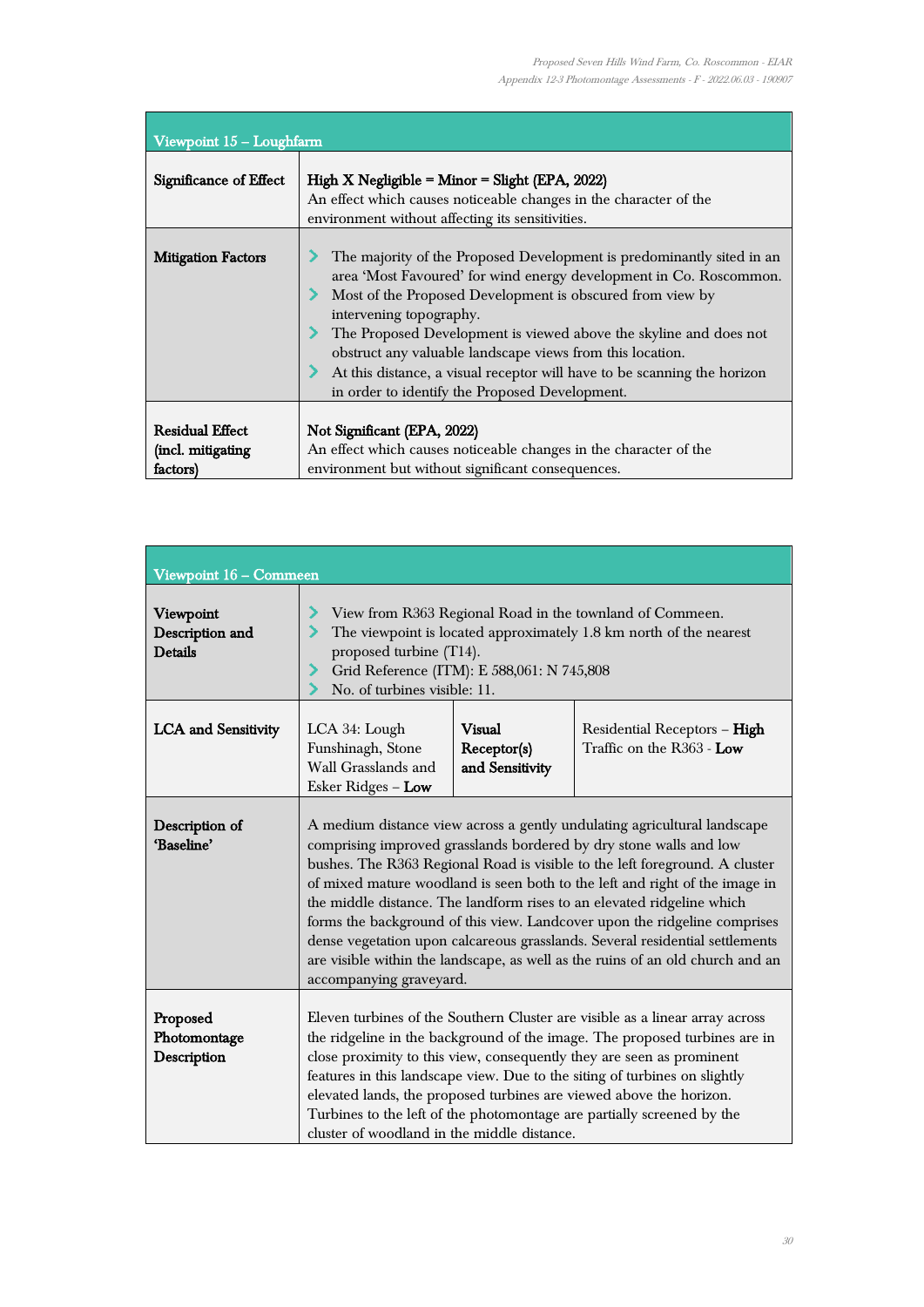| Viewpoint 16 - Commeen                                                                                  |                                                                                                                                                                                                                                                                                                                                                                                                                                                                                                                                                                                                                                                                                                                                                                                                                                                                                                                                                                                                                                                                                                                                                                                    |
|---------------------------------------------------------------------------------------------------------|------------------------------------------------------------------------------------------------------------------------------------------------------------------------------------------------------------------------------------------------------------------------------------------------------------------------------------------------------------------------------------------------------------------------------------------------------------------------------------------------------------------------------------------------------------------------------------------------------------------------------------------------------------------------------------------------------------------------------------------------------------------------------------------------------------------------------------------------------------------------------------------------------------------------------------------------------------------------------------------------------------------------------------------------------------------------------------------------------------------------------------------------------------------------------------|
|                                                                                                         | This viewpoint is located between the two turbine clusters. The Northern<br>Cluster is located directly behind this viewpoint in the opposite field of<br>view. No turbines of the Northern Cluster are visible from this location due<br>to the localised topography directly behind this viewpoint.                                                                                                                                                                                                                                                                                                                                                                                                                                                                                                                                                                                                                                                                                                                                                                                                                                                                              |
| <b>Cumulative Effects</b>                                                                               | No other wind turbines are visible in this view. Due to Local topography<br>screening directly behind this viewpoint, the turbines of the Northern<br>Cluster are not likely to be visible in the opposite direction to the north<br>from this location. Therefore, there are no cumulative visual effects from<br>this viewpoint.                                                                                                                                                                                                                                                                                                                                                                                                                                                                                                                                                                                                                                                                                                                                                                                                                                                 |
| <b>Sensitivity of Visual</b><br>Receptor(s)<br>(Definition - from<br>Section 1.5.3 of<br>Appendix 12-1) | <b>High:</b> "Includes viewers at designated views or landscapes. Viewers such as<br>residents in close proximity to the viewpoint who have primary views that<br>will be in the direction of the development that may not necessarily be of a<br>particularly scenic quality; viewers at well-known heritage or popular tourist<br>or recreational areas, viewers along scenic or tourist routes."<br>This viewpoint location is given a High sensitivity rating on account of the<br>residential properties in this area which are located in close proximity to the<br>Proposed Development. It is noted that this is a medium distance landscape<br>view and does not comprise any features of unique aesthetic quality.                                                                                                                                                                                                                                                                                                                                                                                                                                                       |
| <b>Magnitude of Change</b><br>(Definition – from<br>Section 1.5.3 of<br>Appendix 12-1)                  | Substantial: "Substantial change, where the proposals would result in large-<br>scale, prominent or very prominent change, leading to substantial<br>obstruction of existing view or complete change in character and<br>composition of the baseline though removal of key elements or addition of<br>uncharacteristic elements which may or may not be visually discordant. This<br>includes viewpoints where the Proposed Development is fully or almost<br>fully visible over a wide extent, at close proximity to the viewer."                                                                                                                                                                                                                                                                                                                                                                                                                                                                                                                                                                                                                                                 |
| <b>Significance of Effect</b>                                                                           | High X Substantial = Major/Moderate = Very Significant (EPA, 2022)<br>An effect, which by its character, magnitude, duration or intensity alters<br>most of a sensitive aspect of the environment.                                                                                                                                                                                                                                                                                                                                                                                                                                                                                                                                                                                                                                                                                                                                                                                                                                                                                                                                                                                 |
| <b>Mitigating Factors</b>                                                                               | The majority of the Proposed Development is sited in an area 'Most<br>Favoured' for wind energy development in Co. Roscommon.<br>The proposed Development and this viewpoint are located within an<br>LCA of the lowest landscape sensitivity rating in Co. Roscommon.<br>> With regards to the siting of turbines in proximity to residential<br>dwellings, the Proposed Development adheres to the minimum 500<br>metre set back distance in the current Wind Energy Development<br>Guidelines (2006, DoEHLG) and also the 4 times tip height set-back<br>distance explicitly set out for residential visual amenity prescribed by<br>the Draft Revised Wind Energy Development Guidelines (2019,<br>DoHPLG).<br>Regular spacing and ordered siting of the turbines ensures that they<br>read coherently within the landscape, with minimal visual stacking<br>occurring from this perspective.<br>> From this viewpoint there are long ranging views across the Suck River<br>Valley to the west. The Proposed Development does not obscure or<br>intrude upon any of these landscape views.<br>There is no visibility of the Northern Cluster from this viewpoint<br>location. |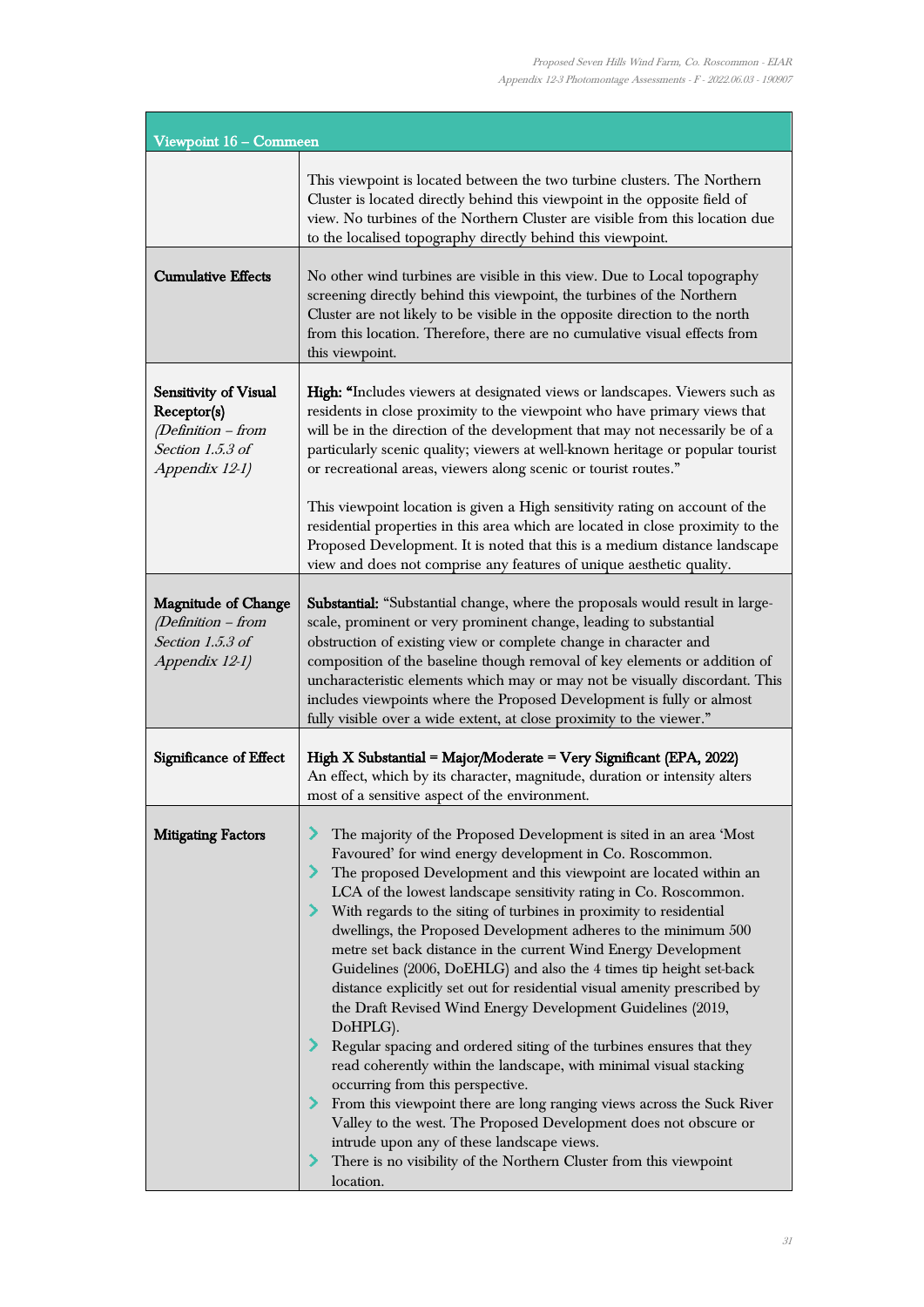| Viewpoint $16 -$ Commeen |                                                                              |  |
|--------------------------|------------------------------------------------------------------------------|--|
| <b>Residual Effect</b>   | Significant (EPA, 2022)                                                      |  |
| (incl. mitigating        | An effect, which by its character, magnitude, duration or intensity alters a |  |
| factors)                 | sensitive aspect of the environment.                                         |  |

| Viewpoint 17 - Castlegar East                  |                                                                                                                                                                                                                                                                                                                                                                                                                                                                                                                                                                                                                                                                                                                                                                                            |                                                 |                                                                                                                                                                                                                                                                                                                                                                                                                                                                  |
|------------------------------------------------|--------------------------------------------------------------------------------------------------------------------------------------------------------------------------------------------------------------------------------------------------------------------------------------------------------------------------------------------------------------------------------------------------------------------------------------------------------------------------------------------------------------------------------------------------------------------------------------------------------------------------------------------------------------------------------------------------------------------------------------------------------------------------------------------|-------------------------------------------------|------------------------------------------------------------------------------------------------------------------------------------------------------------------------------------------------------------------------------------------------------------------------------------------------------------------------------------------------------------------------------------------------------------------------------------------------------------------|
| Viewpoint<br>Description and<br><b>Details</b> | ⋗<br>View from a Local Road in the townland of Castlegar East.<br>⋗<br>The viewpoint is located approximately 7.6 km west-south-west of the<br>nearest proposed turbine (T8).<br>Grid Reference (ITM): E 580,987: N 739,111<br>⋗<br>No. of turbines visible: 20.<br>⋗                                                                                                                                                                                                                                                                                                                                                                                                                                                                                                                      |                                                 |                                                                                                                                                                                                                                                                                                                                                                                                                                                                  |
| <b>LCA</b> and Sensitivity                     | Galway LCA 1 -<br>North East Galway<br>(Balinasloe to<br>Ballymoe)-Low                                                                                                                                                                                                                                                                                                                                                                                                                                                                                                                                                                                                                                                                                                                     | <b>Visual</b><br>Receptor(s)<br>and Sensitivity | Traffic on the $L4713 - Low$<br>Representative of views in<br>County Galway, south-west of<br>the Proposed Development,<br>proximate to the Hymany Way<br>- Way Marked walking Trail -<br>Medium                                                                                                                                                                                                                                                                 |
| Description of<br>'Baseline'                   | An expansive, long-ranging view across the flat boglands located along the<br>Suck River from an elevated perspective. The foreground comprises an<br>agricultural field bordered by mature treelines. The landscape in the middle<br>distance is heavily vegetated with cluster of mature woodland as well as<br>several expanses of cutover bog. The landscape transitions to an agricultural<br>landscape where the landform rises slightly in the background of the view.<br>From this perspective it is a sparsely settled landscape, as very little built<br>form is visible.<br>The existing Skrine Wind turbines are not visible in the photomontage due<br>to screening from mature trees in the foreground of the image.                                                         |                                                 |                                                                                                                                                                                                                                                                                                                                                                                                                                                                  |
| Proposed<br>Photomontage<br>Description        | All turbines of the Proposed Development are fully visible in the<br>photomontage upon the slightly elevated landform in the background of the<br>view. There is visual separation between the two turbine clusters. At this<br>distance (7.6km), the proposed turbines are relatively small features in the<br>photomontage although they comprise a medium horizontal extent of the<br>view across the horizon. The linear configuration of the Southern Cluster is<br>viewed from the side from this perspective, therefore, visual stacking occurs<br>amongst most of the turbines in the Southern Cluster. There is no visual<br>stacking amongst the turbines of the Northern Cluster. At this distance the<br>proposed met mast is unlikely to be discernible within the landscape. |                                                 |                                                                                                                                                                                                                                                                                                                                                                                                                                                                  |
| <b>Cumulative Effects</b>                      |                                                                                                                                                                                                                                                                                                                                                                                                                                                                                                                                                                                                                                                                                                                                                                                            |                                                 | The proposed Kilcash turbine and two turbines of the permitted Derrane<br>wind farm are visible in the photomontage. These turbines are located at a<br>significant distance from this viewpoint, consequently, they are very small<br>and barely discernible in the landscape. There is substantial visual<br>separation between these wind farms and the Proposed Development and<br>any potential cumulative effects are significantly mitigated by distance. |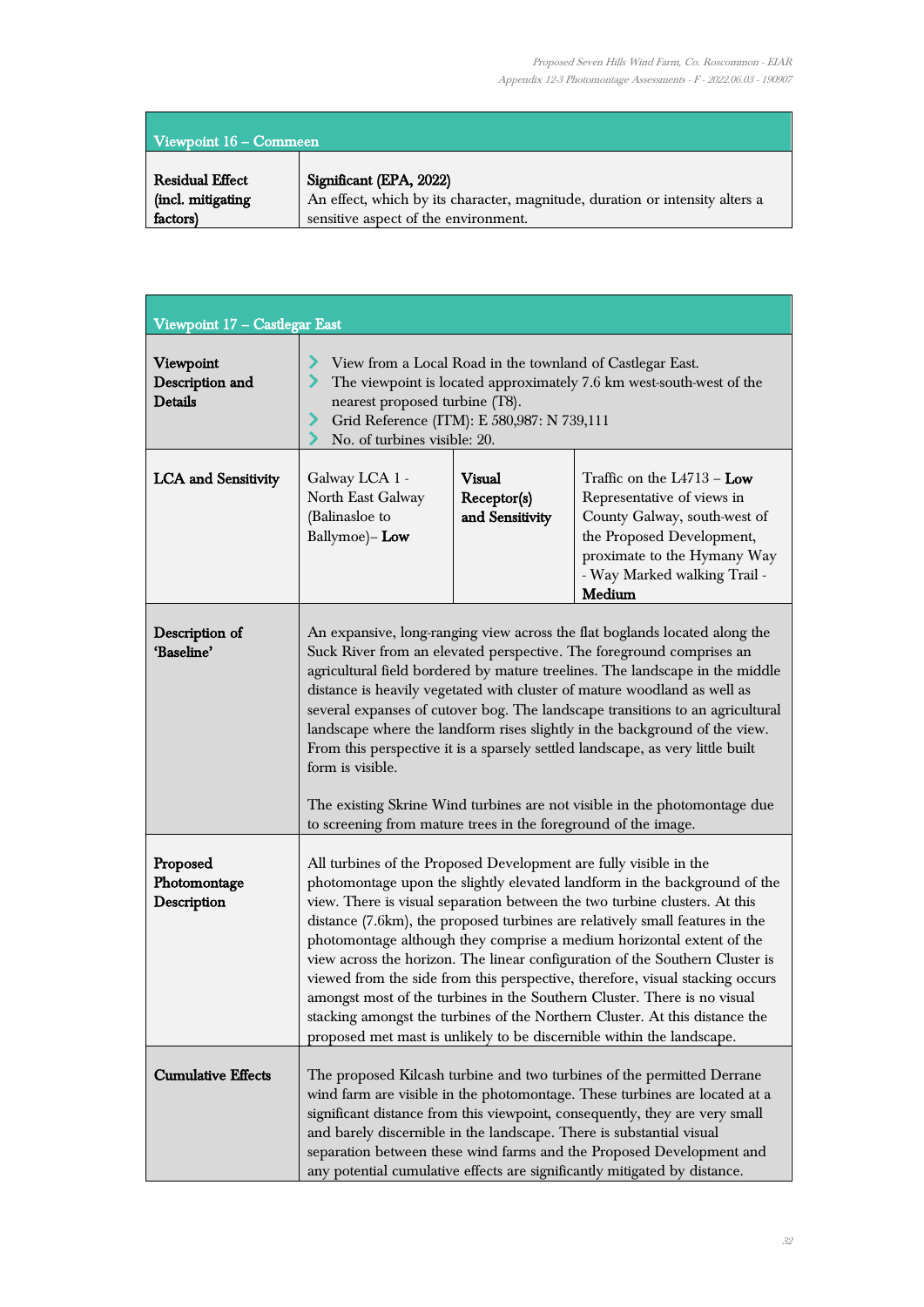| Viewpoint 17 - Castlegar East                                                                      |                                                                                                                                                                                                                                                                                                                                                                                                                                                                                                                                                                                                                                                         |
|----------------------------------------------------------------------------------------------------|---------------------------------------------------------------------------------------------------------------------------------------------------------------------------------------------------------------------------------------------------------------------------------------------------------------------------------------------------------------------------------------------------------------------------------------------------------------------------------------------------------------------------------------------------------------------------------------------------------------------------------------------------------|
|                                                                                                    | The two proposed turbine clusters are viewed in combination although they<br>are visually separated within the landscape. No significant cumulative visual<br>effects occur.                                                                                                                                                                                                                                                                                                                                                                                                                                                                            |
| Sensitivity of Visual<br>Receptor(s)<br>$(Definition - from$<br>Section 1.5.3 of<br>Appendix 12-1) | Low: "Includes viewers engaged in activities where the focus is not on the<br>landscape or view. These including those travelling along a busy route,<br>viewers at work or engaged in sport not related to views or experience of<br>the landscape."<br>Although the long ranging landscape view has some aesthetic qualities,<br>there are no highly sensitive visual receptors in close proximity to this<br>viewpoint. Receptors in proximity such as The Hymany Way are at a<br>greater distance from this viewpoint and are likely to have more limited<br>visibility of the Proposed Development. Therefore, sensitivity is deemed to<br>be Low. |
| <b>Magnitude of Change</b><br>(Definition - from<br>Section 1.5.3 of<br>Appendix 12-1)             | Moderate: "The change in the view may involve partial obstruction of<br>existing view or partial change in character and composition of the baseline<br>through the introduction of new elements or removal of existing elements.<br>Likely to occur at locations where the development is partially visible over a<br>moderate or medium extent, and which are not in close proximity to the<br>development. Change may be readily noticeable but not substantially<br>different in scale and character from the surroundings and wider setting."                                                                                                      |
| Significance of Effect                                                                             | Low X Moderate = Minor = Slight (EPA, 2022)<br>An effect which causes noticeable changes in the character of the<br>environment without affecting its sensitivities.                                                                                                                                                                                                                                                                                                                                                                                                                                                                                    |
| <b>Mitigating Factors</b>                                                                          | The majority of the Proposed Development is sited in an area 'Most<br>⋗<br>Favoured' for wind energy development in Co. Roscommon.<br>⋗<br>This viewpoint is located within an area of the lowest landscape<br>sensitivity rating in Co. Galway.<br>The intervening distance mitigates the potential for significant effects.<br>⋗<br>≻<br>The proposed turbines are viewed above the horizon, consequently they<br>do not obstruct any long ranging landscape views.                                                                                                                                                                                   |
| <b>Residual Effect</b><br>(incl. mitigating<br>factors)                                            | Slight (EPA, 2022)<br>An effect which causes noticeable changes in the character of the<br>environment without affecting its sensitivities.                                                                                                                                                                                                                                                                                                                                                                                                                                                                                                             |

| Viewpoint 18 - Skyvalley                       |                                                                                                                                                                                                                                                                                                                                                        |
|------------------------------------------------|--------------------------------------------------------------------------------------------------------------------------------------------------------------------------------------------------------------------------------------------------------------------------------------------------------------------------------------------------------|
| Viewpoint<br>Description and<br><b>Details</b> | View from a Local Road in the townland of Skyvalley.<br>The viewpoint is representative of residential receptors in close<br>proximity to the Proposed Development.<br>The viewpoint is located approximately 850 metres south of the nearest<br>proposed turbine (T17).<br>Grid Reference (ITM): E 590,301: N 743,384<br>No. of turbines visible: 18. |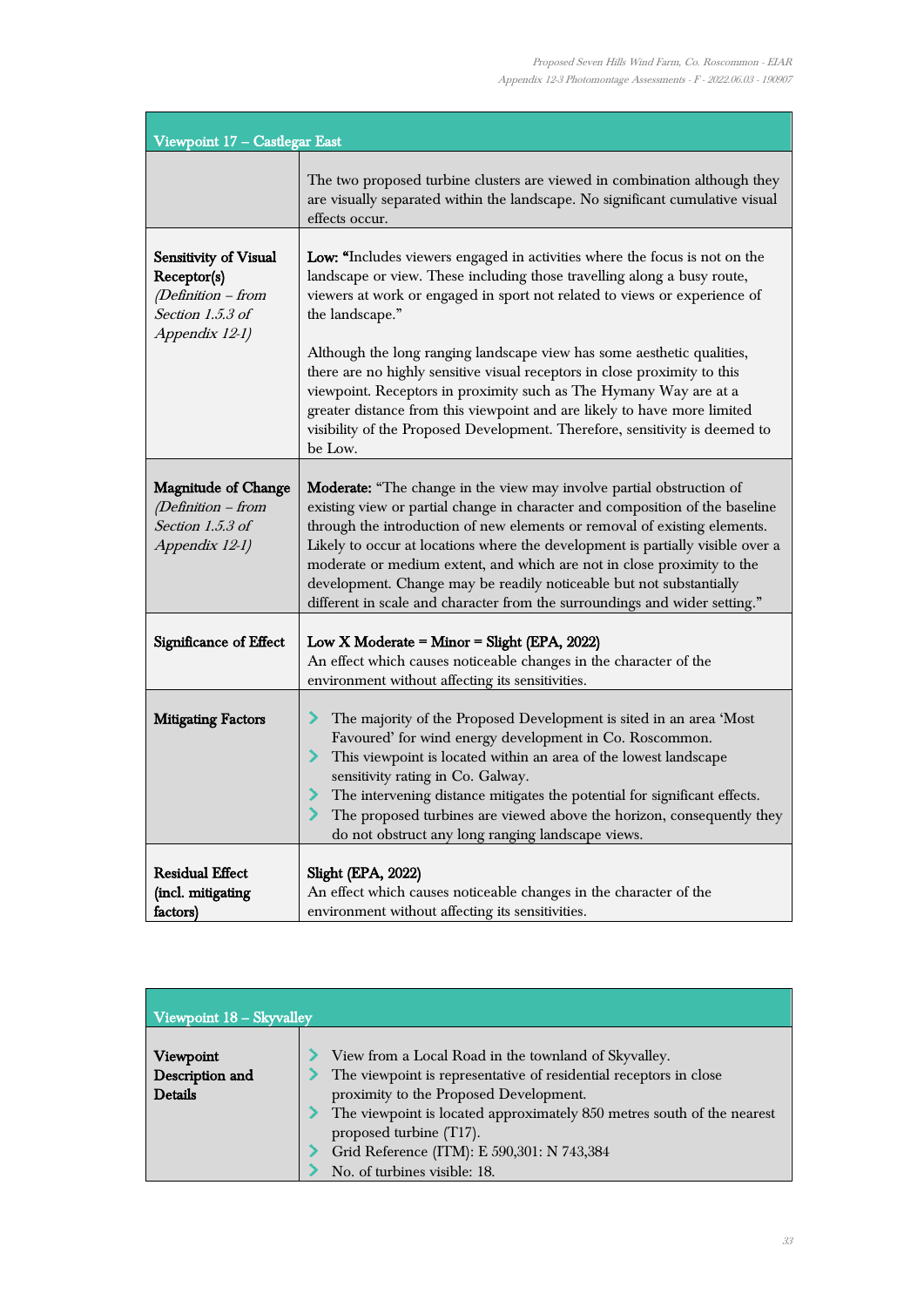| Viewpoint 18 - Skyvalley                                                                                |                                                                                                                                                                                                                                                                                                                                                                                                                                                                                                                                                                                                                                                                                                                                                                                                        |                                                 |                                                                                                                                                                                                                                                                                                                                                                                                                                                                                                |
|---------------------------------------------------------------------------------------------------------|--------------------------------------------------------------------------------------------------------------------------------------------------------------------------------------------------------------------------------------------------------------------------------------------------------------------------------------------------------------------------------------------------------------------------------------------------------------------------------------------------------------------------------------------------------------------------------------------------------------------------------------------------------------------------------------------------------------------------------------------------------------------------------------------------------|-------------------------------------------------|------------------------------------------------------------------------------------------------------------------------------------------------------------------------------------------------------------------------------------------------------------------------------------------------------------------------------------------------------------------------------------------------------------------------------------------------------------------------------------------------|
| <b>LCA</b> and Sensitivity                                                                              | LCA 34: Lough<br>Funshinagh, Stone<br>Wall Grasslands and<br>Esker Ridges - Low                                                                                                                                                                                                                                                                                                                                                                                                                                                                                                                                                                                                                                                                                                                        | <b>Visual</b><br>Receptor(s)<br>and Sensitivity | Residential Receptors - High<br>Traffic on the Local Road-Low                                                                                                                                                                                                                                                                                                                                                                                                                                  |
| Description of<br>'Baseline' - 18A                                                                      | A short-distance view up a very gentle rise, across a field of improved<br>agricultural grassland. The field is bounded by dry stone walls and a<br>residential property is seen in the foreground to the left of the image.<br>Beyond a field of grazing sheep, a line of short trees is visible across the<br>horizon in the background of the image.                                                                                                                                                                                                                                                                                                                                                                                                                                                |                                                 |                                                                                                                                                                                                                                                                                                                                                                                                                                                                                                |
| Proposed<br>Photomontage<br>Description - 18A                                                           | Five turbines (T11, T10, T13, T14 $&$ T15) of the Southern Cluster are<br>clearly visible above the skyline across in this photomontage, their lower<br>towers and lower blade arcs are screened from view by the localised<br>topography. One blade of turbine T9 is visible beyond the house to the left<br>of the photomontage, T12 and T8 are obscured from view behind the<br>buildings in the foreground. The nacelles of T10 and T11 are screened from<br>view by walls and bushes in the intervening landscape. Turbine T16 is a<br>prominent feature above the skyline, and there is some component overlap<br>with T15. Blade tips of the seven turbines of the Northern Cluster are just<br>visible above the horizon beyond turbines T15 and T16. The proposed met<br>mast is not visible. |                                                 |                                                                                                                                                                                                                                                                                                                                                                                                                                                                                                |
| Description of<br>'Baseline' - 18B                                                                      | To the right of the image there are medium distance views across a small<br>valley of agricultural fields delineated by dry stone walls and short treelines.<br>A cluster of mature broadleaf trees are visible in the middle distance to the<br>centre of the image, a residential property is visible adjacent to the trees.<br>The landform rises to a gentle incline to the right of the image. The view to<br>the left is limited to a short distance view by localised topography.                                                                                                                                                                                                                                                                                                               |                                                 |                                                                                                                                                                                                                                                                                                                                                                                                                                                                                                |
| Proposed<br>Photomontage<br>Description - 18B                                                           | ground. The proposed met mast is not visible.                                                                                                                                                                                                                                                                                                                                                                                                                                                                                                                                                                                                                                                                                                                                                          |                                                 | Four turbines of the Proposed Development are visible across the skyline.<br>Turbine T17 is in closest proximity to this viewpoint and is consequently<br>seen as a large and prominent feature of the landscape. Turbine T16 is<br>partially screened from view behind the cluster of trees visible in the middle                                                                                                                                                                             |
| Discussion of both<br>photomontage 18A<br>and 18 B.                                                     | spatial extent of views from this location.                                                                                                                                                                                                                                                                                                                                                                                                                                                                                                                                                                                                                                                                                                                                                            |                                                 | Viewing both photomontages together (18A and 18B) shows that the<br>turbines are a linear array of turbines across the horizon comprising a large                                                                                                                                                                                                                                                                                                                                              |
| <b>Cumulative Effects</b>                                                                               | occur.                                                                                                                                                                                                                                                                                                                                                                                                                                                                                                                                                                                                                                                                                                                                                                                                 |                                                 | No other wind farms are visible in this view and only blade tips of the<br>Northern Cluster will be visible. No significant cumulative visual effects will                                                                                                                                                                                                                                                                                                                                     |
| <b>Sensitivity of Visual</b><br>Receptor(s)<br>(Definition - from<br>Section 1.5.3 of<br>Appendix 13-1) | or recreational areas, viewers along scenic or tourist routes."                                                                                                                                                                                                                                                                                                                                                                                                                                                                                                                                                                                                                                                                                                                                        |                                                 | <b>High:</b> "Includes viewers at designated views or landscapes. Viewers such as<br>residents in close proximity to the viewpoint who have primary views that<br>will be in the direction of the development that may not necessarily be of a<br>particularly scenic quality; viewers at well-known heritage or popular tourist<br>This viewpoint is afforded a high sensitivity rating in mind of the residential<br>receptors located in close proximity to the Proposed Development. It is |